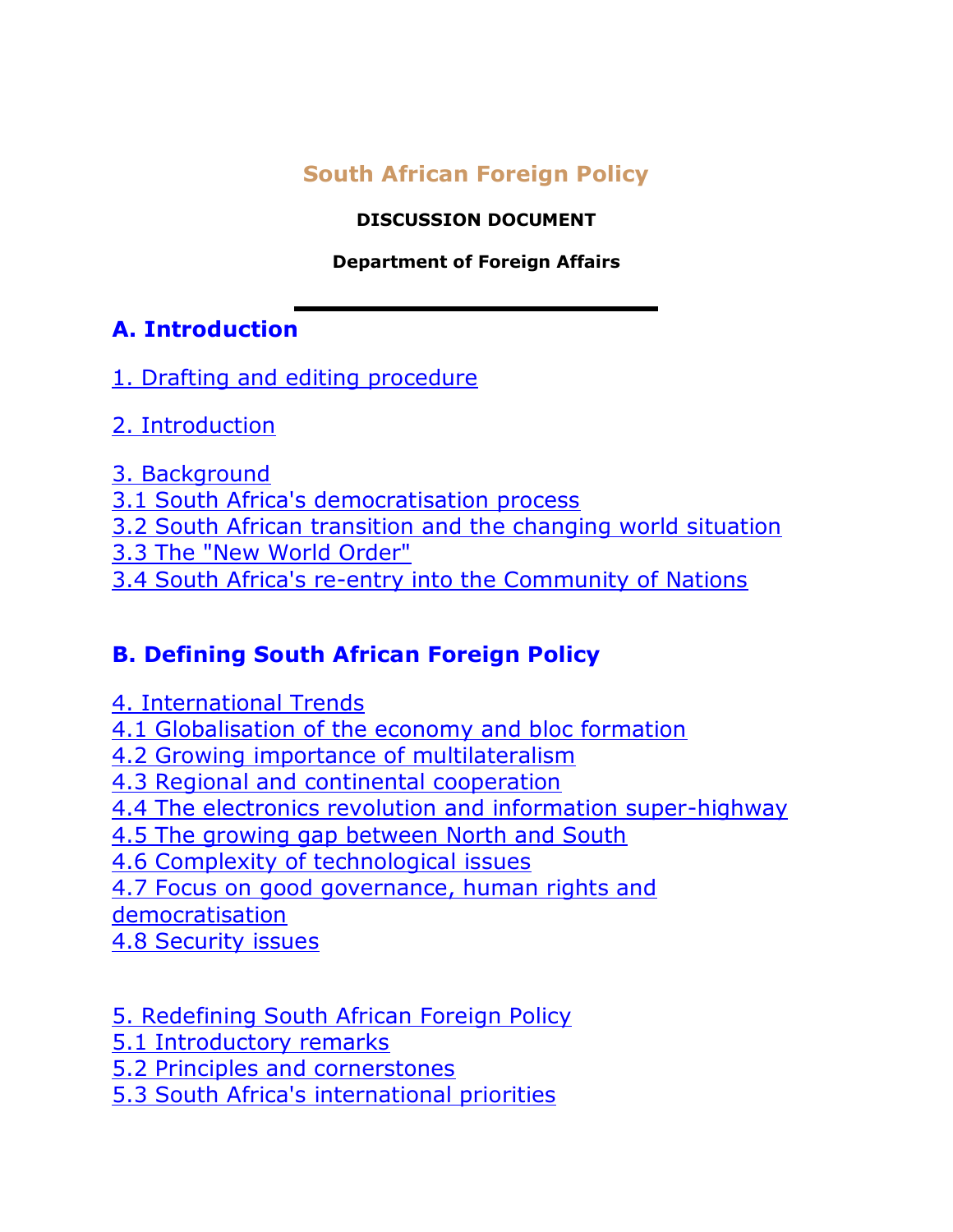[5.4 Interface with economic and defence policies](http://www.info.gov.za/greenpapers/1996/foraf1.htm#5.4) [5.5 Relative importance of technical disciplines](http://www.info.gov.za/greenpapers/1996/foraf1.htm#5.4) [5.6 Interaction with civil society and interest groups](http://www.info.gov.za/greenpapers/1996/foraf1.htm#5.6) [5.7 South Africa's limitations and strengths](http://www.info.gov.za/greenpapers/1996/foraf1.htm#5.6)

[6. Multilateral Relations](http://www.info.gov.za/greenpapers/1996/foraf1.htm#6) [6.1 The challenge of multilateralism](http://www.info.gov.za/greenpapers/1996/foraf1.htm#6) [6.2 Multilateral policy and objectives](http://www.info.gov.za/greenpapers/1996/foraf1.htm#6)

[7. Bilateral Relations](http://www.info.gov.za/greenpapers/1996/foraf1.htm#7) [7.1 Point of departure](http://www.info.gov.za/greenpapers/1996/foraf1.htm#7) [7.2 The nature of South Africa's interaction with the international](http://www.info.gov.za/greenpapers/1996/foraf1.htm#7)  community

# **[C. Practical Involvement In The Operational Environment](http://www.info.gov.za/greenpapers/1996/foraf1.htm#C)**

[8. Strategic perspectives, priorities and objectives: An overview](http://www.info.gov.za/greenpapers/1996/foraf1.htm#8)  [of bilateral relations with regions](http://www.info.gov.za/greenpapers/1996/foraf1.htm#8) [8.1 Southern Africa \(SADC member countries\)](http://www.info.gov.za/greenpapers/1996/foraf1.htm#8) [8.2 Equatorial Africa and the \(non-SADC\) Indian Ocean Islands](http://www.info.gov.za/greenpapers/1996/foraf1.htm#8) [8.3 North Africa](http://www.info.gov.za/greenpapers/1996/foraf1.htm#8.3) [8.4 The Middle East](http://www.info.gov.za/greenpapers/1996/foraf1.htm#8.3) [8.5 Asia](http://www.info.gov.za/greenpapers/1996/foraf1.htm#8.5) [8.6 Europe](http://www.info.gov.za/greenpapers/1996/foraf1.htm#8.5) [8.7 North America](http://www.info.gov.za/greenpapers/1996/foraf1.htm#8.7) [8.8 Latin America](http://www.info.gov.za/greenpapers/1996/foraf1.htm#8.7)

[9. Organisational dimensions: The Department of Foreign Affairs](http://www.info.gov.za/greenpapers/1996/foraf1.htm#9)

- [9.1 Budget](http://www.info.gov.za/greenpapers/1996/foraf1.htm#9)
- [9.2 New Missions](http://www.info.gov.za/greenpapers/1996/foraf1.htm#9)

[9.3 Department of Foreign Affairs Personnel](http://www.info.gov.za/greenpapers/1996/foraf1.htm#9.3)

[9.4 The nature of South Africa's foreign representation](http://www.info.gov.za/greenpapers/1996/foraf1.htm#9.3)

[9.5 Foreign representation: responsibilities](http://www.info.gov.za/greenpapers/1996/foraf1.htm#9.5)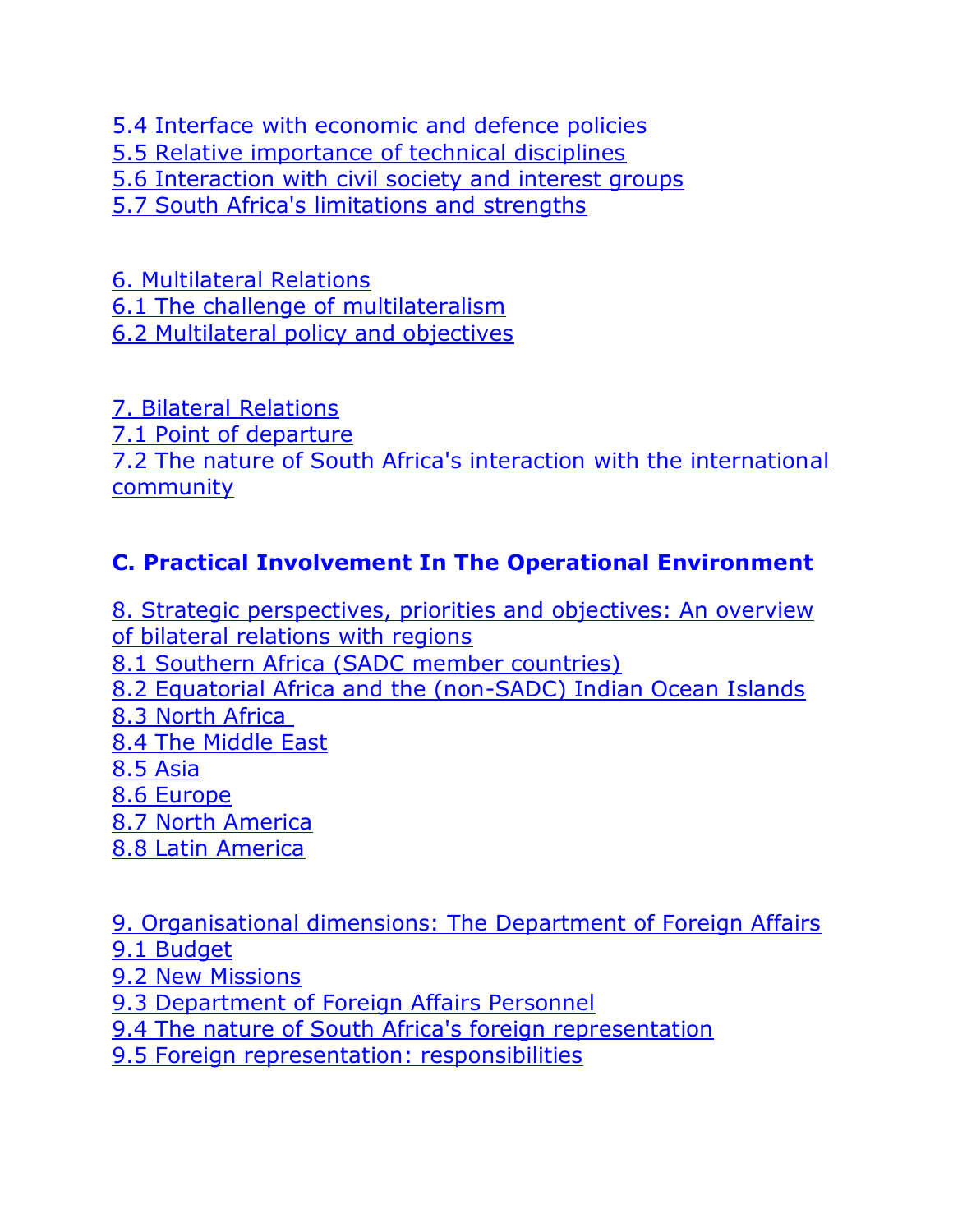[10. Inter-Departmental Cooperation](http://www.info.gov.za/greenpapers/1996/foraf1.htm#10) 10.1 Introduction: interfacing with other departments and [organisations](http://www.info.gov.za/greenpapers/1996/foraf1.htm#10) [10.2 Economic and development coordination](http://www.info.gov.za/greenpapers/1996/foraf1.htm#10) [10.3 Defence and Intelligence](http://www.info.gov.za/greenpapers/1996/foraf1.htm#10.3)

[10.4 Key responsibilities](http://www.info.gov.za/greenpapers/1996/foraf1.htm#10.3)

 $[$  [Top](http://www.info.gov.za/greenpapers/1996/foraf1.htm#top)  $]$ 

# **[D. Conclusion](http://www.info.gov.za/greenpapers/1996/foraf1.htm#D)**

# **A. INTRODUCTION**

# **1. DRAFTING AND EDITING PROCEDURE**

This discussion document is a further step in the process of policy review which began in 1993. Paragraphs 3.1 and 3.4 describe the initial steps taken by the Department of Foreign Affairs to review policies with the object of formulating the foreign policy of the democratic Government.

Policy workshops were held within the Department under the chairmanship of the Deputy Minister of Foreign Affairs and the 1994 and 1995 Foreign Affairs Parliamentary Budget Debates were used to expand and formulate updated policy papers on specific issues and on general policy directions. Many institutions, organisations and persons were consulted. The Portfolio Committee for Foreign Affairs of the National Assembly and the Portfolio Committee on Trade and Industry, Public Enterprises and Foreign Affairs of the Senate, were among the bodies that were actively engaged in the discussions.

During this period the Department of Foreign Affairs proposed the creation of a South African Council on Foreign Relations. Informal discussions on the role and organisation of an advisory body of this kind were held with prominent persons and organisations. This process of consultation is still expanding.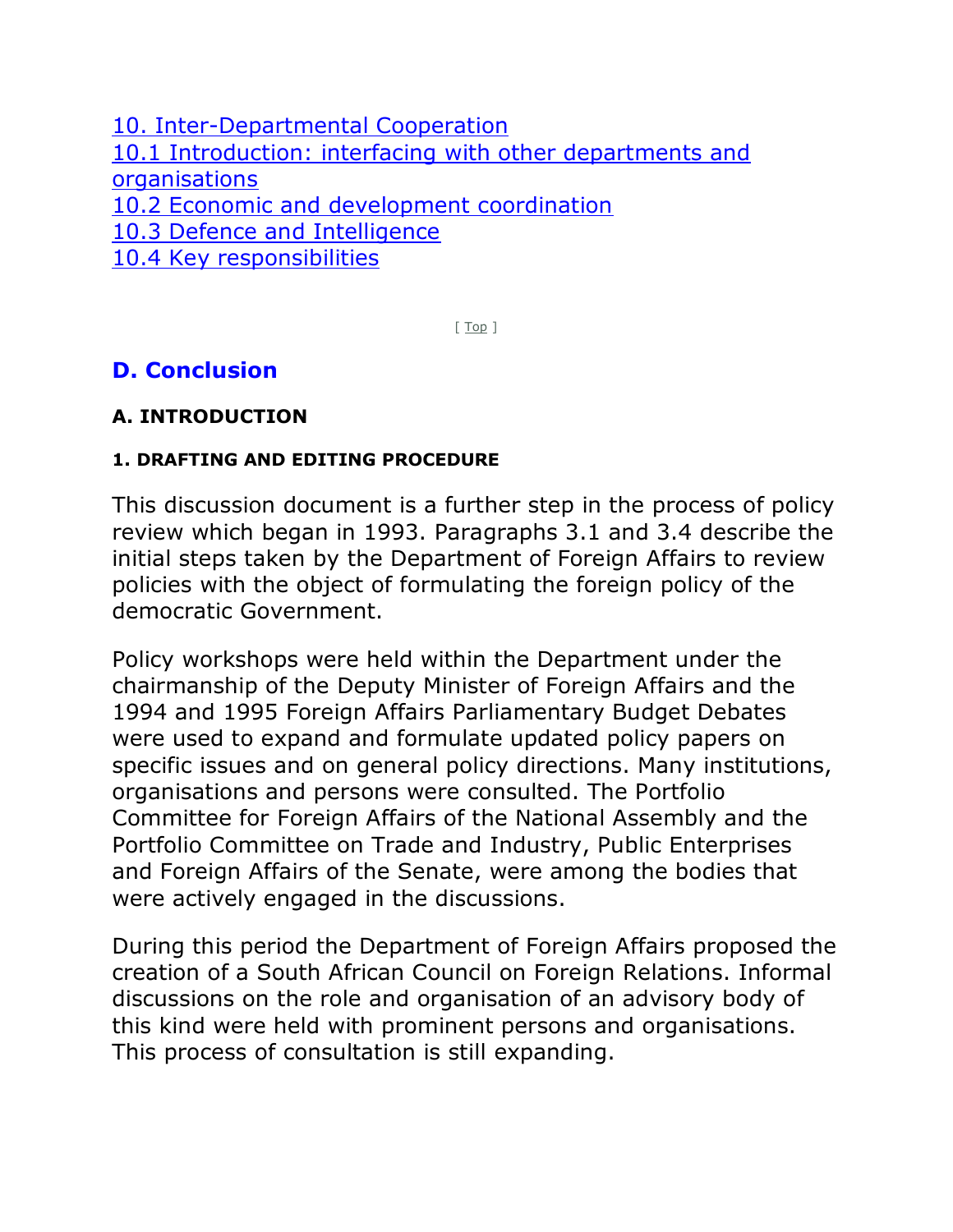A Heads of Mission Conference held in September 1995 played an important role in giving the process further momentum. Internal Departmental consultations and preparatory work have since taken place in order to proceed with the drafting of this discussion document. The process took place in parallel with pressing Departmental activities and the rationalisation of the new Department, in itself a comprehensive and demanding undertaking.

This discussion document will be made available to interested parties for written comments and proposals. These should be sent to the Office of the Director-General of Foreign Affairs in Pretoria or in Cape Town. It is intended to arrange

meetings with the Parliamentary Portfolio Committee to discuss the document and new proposals, to be included in the revised draft.

[ [Top](http://www.info.gov.za/greenpapers/1996/foraf1.htm#top) ]

## **2. INTRODUCTION**

The purpose of this discussion document is not to formulate finetuned foreign policy for the democratic government of South Africa. Neither is it a comprehensive "manual" on the complexities and all the dimensions of foreign policy and South Africa's international relations.

As a working document, the paper provides an overview of the many components of international relations, objectives and priorities which warrant the attention of policy makers and the policy dimensions which Government and all its extensions need to consider.

The proposal is that South Africa's policy initiatives should be modest and not overly ambitious. A reactive policy is inappropriate and the challenge is therefore to shape a pro-active policy in keeping with South Africa's resources and commensurate with its international position. Economic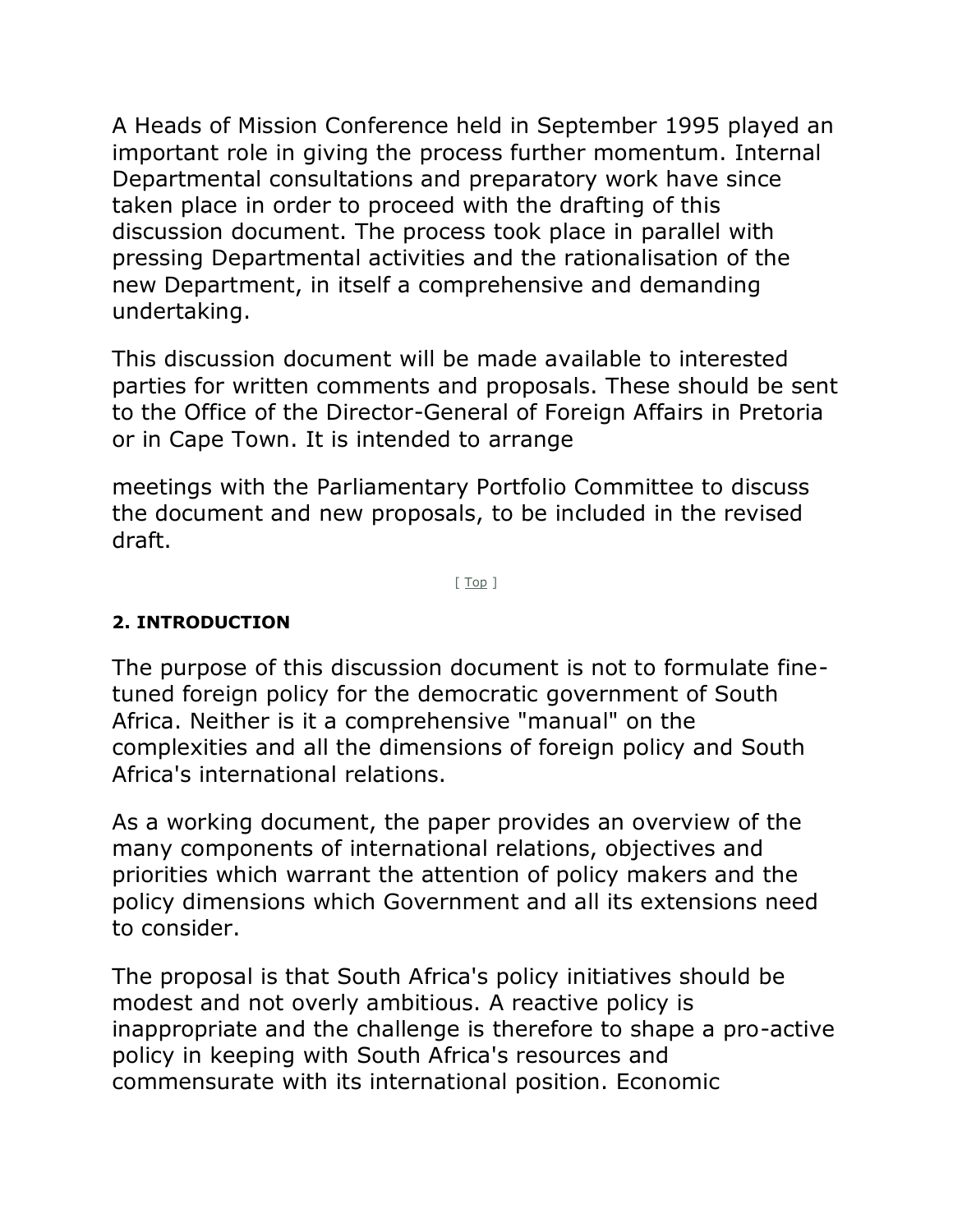imperatives and political realities need to be balanced. The risks of oversimplification and dramatisation should not be ignored.

It is hoped that commentators and other interested parties will formulate constructive suggestions and criticisms which can be used by the Ministry and the Department of Foreign Affairs to draft a consensual document for submission to Parliament as a White Paper on South African foreign policy.

# **3. BACKGROUND**

# **3.1. South Africa's democratisation process**

During the pre-1994 election period when constitutional negotiations were under way, South Africa's foreign policy and international relations were already undergoing a transition.

During the negotiations on the Terms of Reference of the Transitional Executive Council (TEC), the Department of Foreign Affairs formulated the terms of reference of the Sub-council on Foreign Affairs in consultation with the negotiating parties. These were described as follows in the TEC Act:

"Powers and duties in regard to foreign affairs"

The Council shall, for the purpose of attaining its objects, through its Sub-council on Foreign Affairs, in regard to foreign policy liaise, monitor, make recommendations and, where it is considered necessary, assist with a view to -

> (a) achieving progressively the broadest possible consensus on matters affecting South Africa's international interests, particularly its long-term interests;

(b) securing appropriate agreements with the international community regarding the contribution that community could make to the peaceful transition to democracy in South Africa;

(c) in consultation with the Subcouncil on Finance,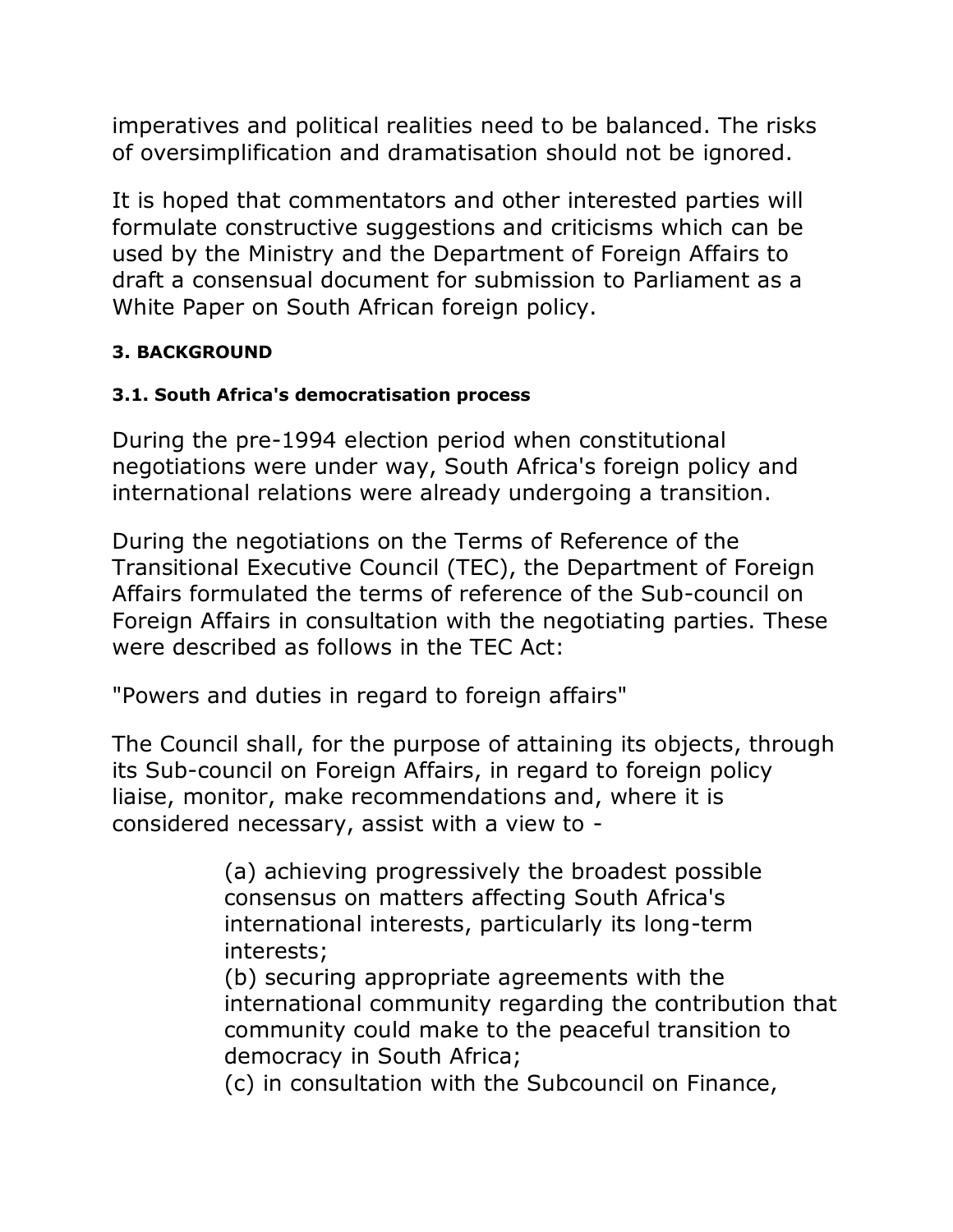securing such international assistance as the Subcouncil considers necessary in order to address the socio-economic needs of the people as a whole and not to serve the interests of one or other political party; (d) ensuring that any foreign policy initiative benefits the country as a whole and not one or other political party; and (e) promoting such international relations, including

trade, finance, culture and sport relations, as in the opinion of the Subcouncil will benefit the country as a whole."

The Subcouncil therefore became actively and effectively involved in the conduct of South Africa's international relations, as regards not only policy matters but also the creation of the new Department of Foreign Affairs, budgetary matters, senior personnel appointments, the opening of new missions abroad and other management matters of medium or long term importance.

[ [Top](http://www.info.gov.za/greenpapers/1996/foraf1.htm#top) ]

The Subcouncil also participated in a series of policy planning conferences involving all South African ambassadors and other South African foreign representatives of major political organisations. In New York, Geneva, Brussels and Addis Ababa the conferences dealt with South Africa's multilateral interests and the role the country can play in international organisations. During conferences in Washington, Paris, Nairobi and Singapore, the Subcouncil reviewed South Africa's bilateral relations with all areas of the globe. The conferences formulated directives which the Department of Foreign Affairs and its representatives abroad used as policy and operational guidelines during the transition process. At the end of its term, the Subcouncil reported to the TEC and to the Government of National Unity and the preparatory work done by the Subcouncil was of service to the Minister and Deputy Minister of Foreign Affairs in dealing immediately with priority matters after May 1994.

#### **3.2. South African transition and the changing world situation.**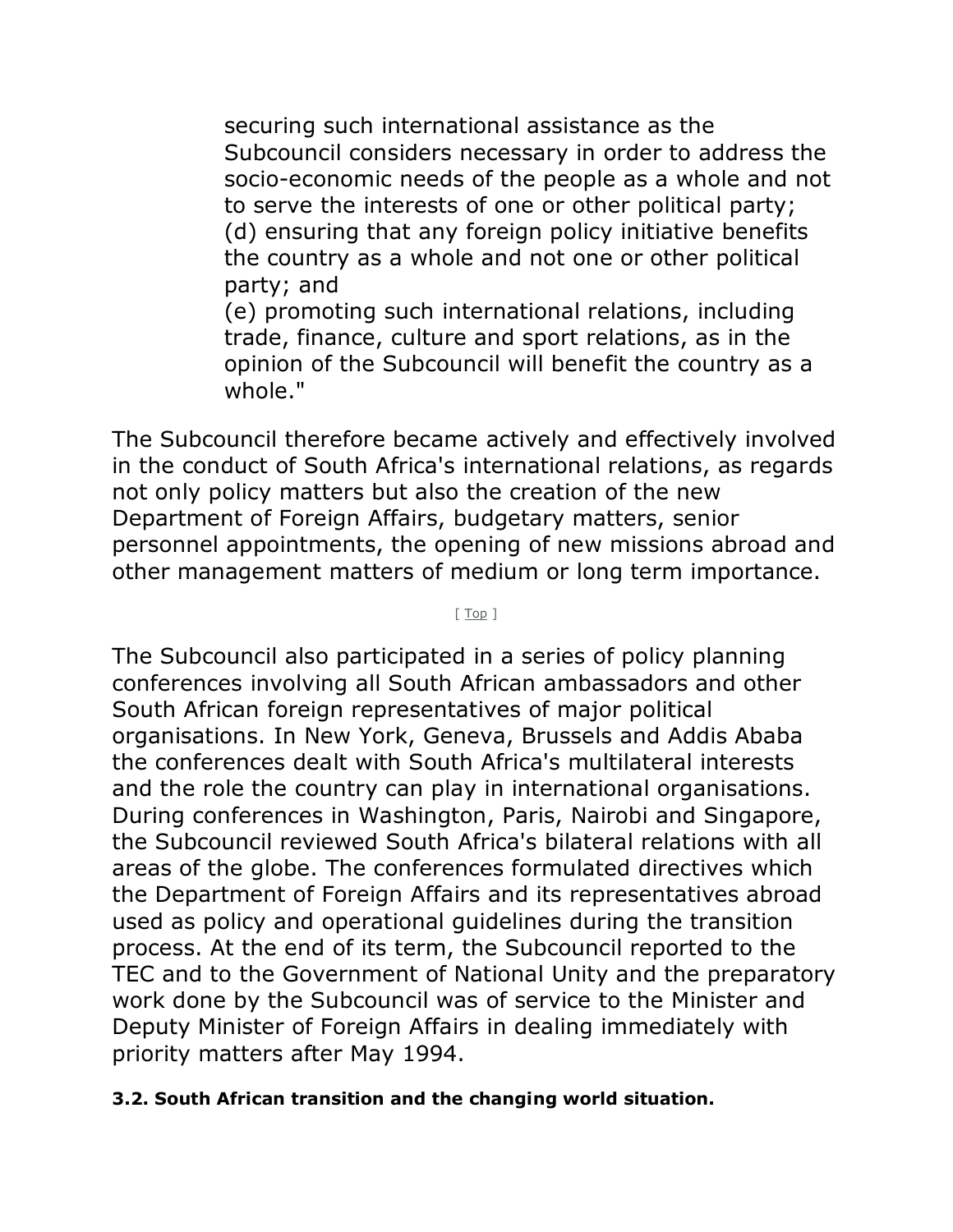During the 1990 to 1994 period while South Africa was in a transition which led to democratic elections (the major focus in the country and an important development for foreign governments and other observers) the world as undergoing its own process of transition. The "bipolar world" of the Cold War era made way for a "multipolar world". New economic and regional groupings came into being, ranging from an expanded EU to NAFTA, Mercosur, ASEAN and a "new" SADC. Security issues were undergoing fundamental changes and peace-keeping, peace-making and other issues such as arms control required revision and redefinition.

President Mandela, in a speech at the UN World Summit for Social Development in Copenhagen on 12 March 1995, described South Africa's position in these words:

"The irony of democratic South Africa's late entry into international affairs is that we can reap the fruits of a world redefining itself."

South Africa needs to establish a role for itself in the, as yet undefined, new world order.

# **3.3. The "New World Order"**

The "New World Order", about which much has been written and said, has several dimensions. While it relates to the international relations between sovereign countries or regions, its emergence reaches into the domestic life of individual countries. The democratisation of Eastern Europe and fundamental changes to NATO, the former Soviet Union, Germany and the EU have had an effect on budgets, employment, social welfare, economic growth and many other aspects of the life of the states involved. Contrary to initial expectations, these changes have not brought general peace and prosperity.

From an economic perspective, the end of the old East/West confrontation has brought increased competition for investment funds and markets but also opportunities to forge new economic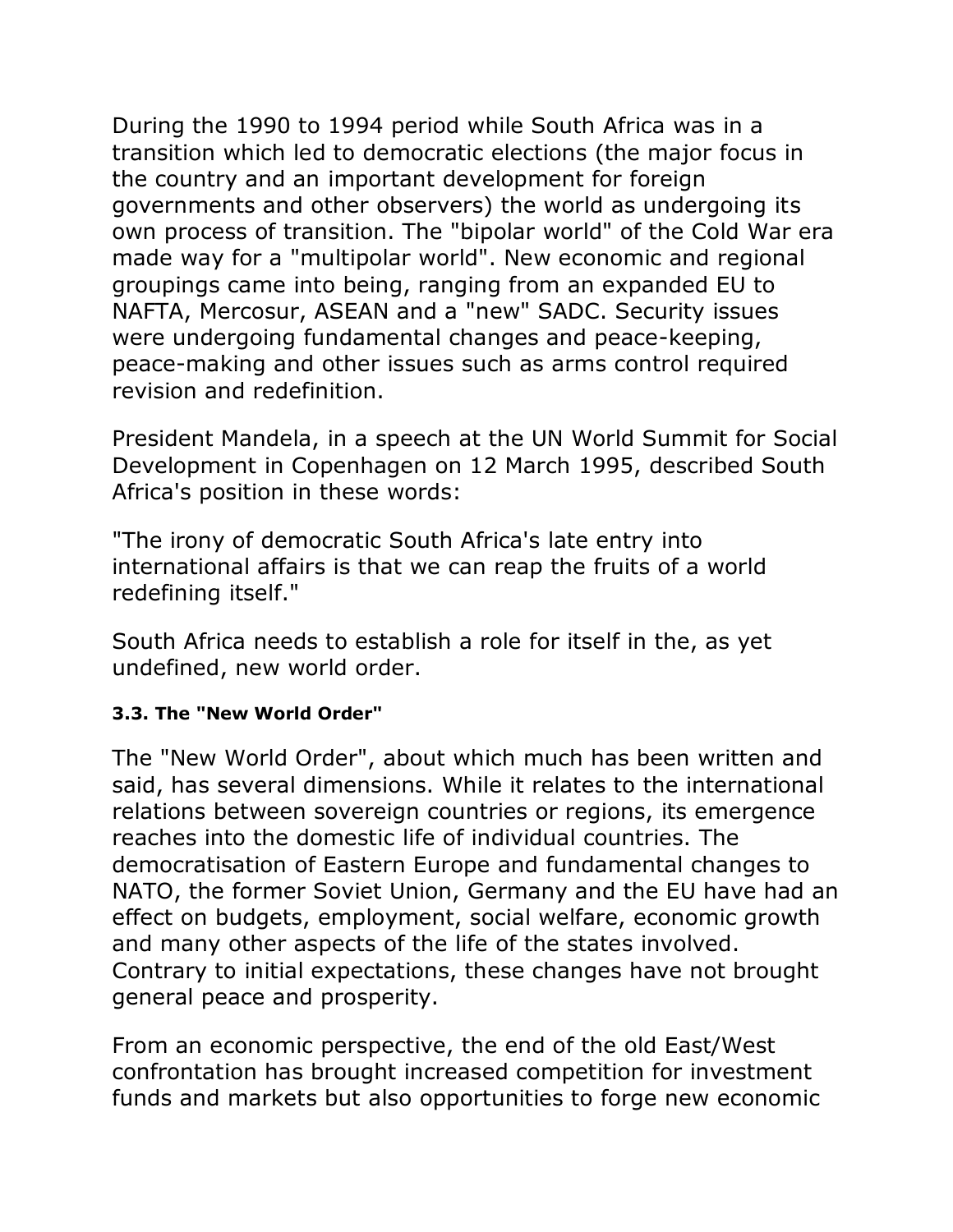partnerships and blocs. The new World Trade Organisation (WTO) is expected to play a more active role in the promotion of global trade and the resolution of trade disputes than was the case under the General Agreement on Tariffs and Trade (GATT). But there is the risk that the gap between the "haves" of the North and the "have-nots" of the South may grow and thus give rise to increased friction, particularly with regard to scarce resources.

[ [Top](http://www.info.gov.za/greenpapers/1996/foraf1.htm#top) ]

The words of President Nelson Mandela to the United States Congress on 6 October 1994 place this issue sharply into focus for South Africa:

"The new age will surely demand that democracy must also mean a life of plenty. As the images of life lived anywhere on our globe become available to all, so will the contrast between the rich and the poor, within and across frontiers and within and across the continents become a motive force impelling the deprived to demand a better life from the powers that be, whatever their location."

South Africa, as a small to medium-sized economic power with an open economy which is dependent on international trade, will have to play a role in the constructive advancement of the new "economic" world order towards a more equitable set of practices.

The political and security dimensions of the developing new order are equally challenging. While democratisation has brought human rights to many citizens all over the globe, the security risks have not decreased dramatically. There has been a shift from the previous risks of super-power nuclear confrontation to other forms of insecurity, often of a more regional or domestic nature. Extremist organisations are a threat to peace and revived nationalist movements in some areas threaten to spill over borders and trigger prolonged conflict. Ethnic conflicts, organised crime, drug trafficking, cross-border migration, refugees and continued arms proliferation are also elements which lead to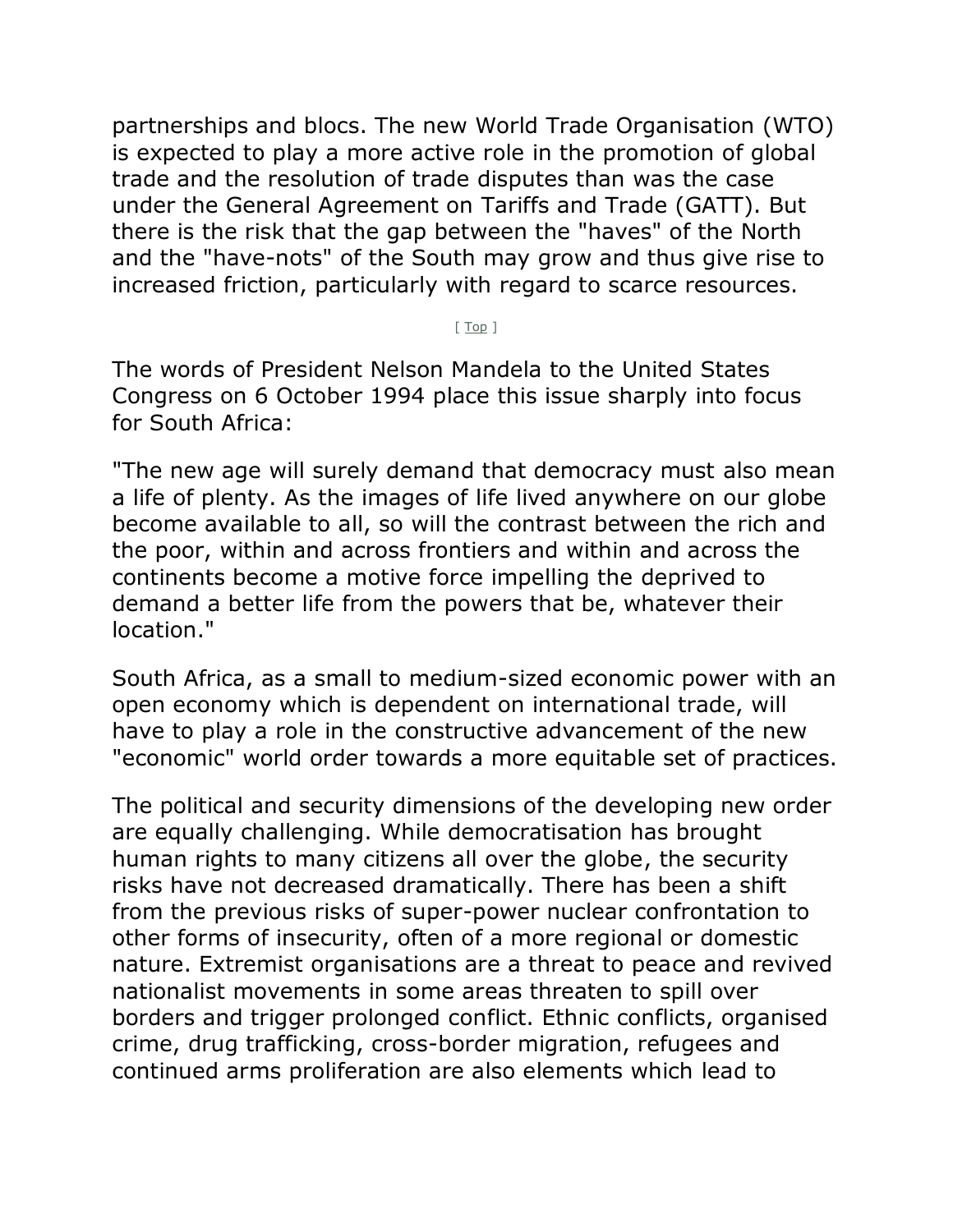friction between neighbouring countries and a heightened state of tension.

The African continent, to whose future South Africa is inextricably linked, cannot escape the impact of the new world order. In the formulation and implementation of South Africa's foreign policy on the continent, particular attention will have to be given to measures to prevent conflict; the monitoring of events; becoming involved in concerted preventive diplomacy; and ways to influence the emergence of a constructive new order on the continent in a positive and significant manner.

The scope and purpose of this document preclude an exhaustive discussion of the current world situation but it is essential to consider South Africa's own policies, priorities and actions in the proper realistic context of the global situation. Minister Alfred Nzo, in September 1995, described the global environment and its impact on South Africa in the following terms:

"Our operational environment has changed dramatically. The end of the Cold War has created a new global situation in which our young democracy must find its feet. The new world order, if it exists at all, is fraught with uncertainties and insecurities. Ideological conflict has to a large extent been replaced by economic competition, the rules for which have not yet been fully agreed upon. The ground beneath our feet is not firm: It is volatile and unpredictable. Yet it is our primary task to secure and promote the sovereign integrity of the South African State, as well as the security and welfare of its citizens. These are the considerations which ultimately determine everything we do in the conduct of our foreign relations."

The discussion of South Africa's foreign policy and the practical aspects of international relations must be seen to take place against the background of the real world and the limitations it imposes on us.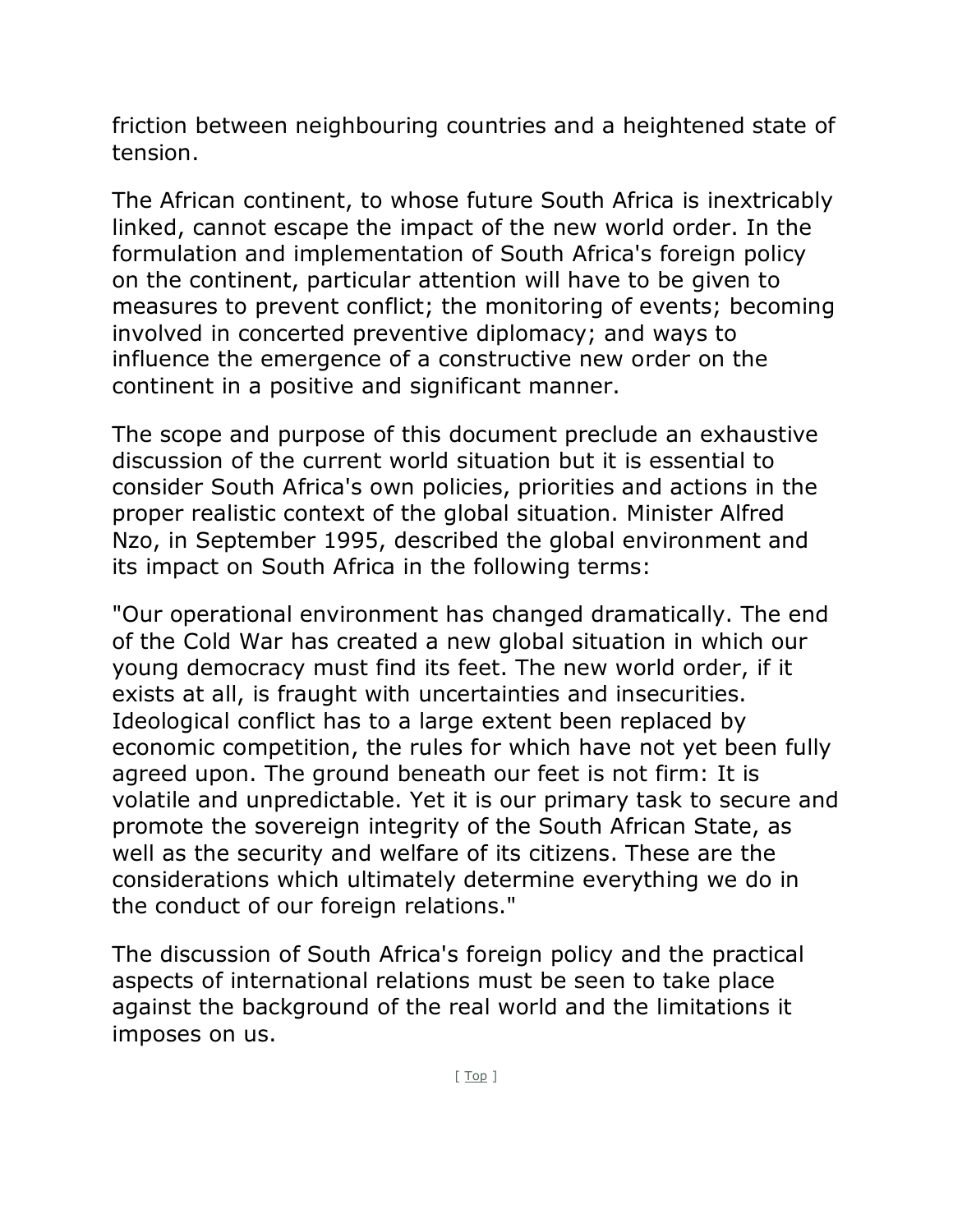## **3.4. South Africa's re-entry into the community of nations**

South Africa's return to the international community from 1994 onwards has made a significant contribution to the definition of the general direction of the country's foreign policy.

Shortly after the inauguration of the new government, South Africa:

- gained re-admission to the Commonwealth;
- resumed its seat in the United Nations;
- joined the G77
- joined the Organisation for Africa Unity (OAU);
- joined the Southern Africa Development Community (SADC);
- joined the Non-Aligned Movement (NAM);
- rejoined United Nations Specialised Agencies such as ILO, WHO, FAO, etc; and
- initiated negotiations with the European Union (EU).

Apart from the formal multilateral re-admission of South Africa to the world community, other inter-state and inter-government actions characterised that return. President Nelson Mandela paid formal state visits and many working Presidential visits to African, Asian and European states and to the United States of America. Similar visits by the Executive Deputy Presidents and the Minister of Foreign Affairs also took place.

The number of foreign state and official visits to South Africa also increased significantly.

Diplomatic relations have been concluded with 78 states since 1994, and South Africa's representative offices abroad have increased to 95 from less than 50 in the eighties.

On the economic front the world has opened to South African trade while foreign industrial, trade and financial involvement in South Africa is making a substantial contribution to the reconstruction of the country's economy.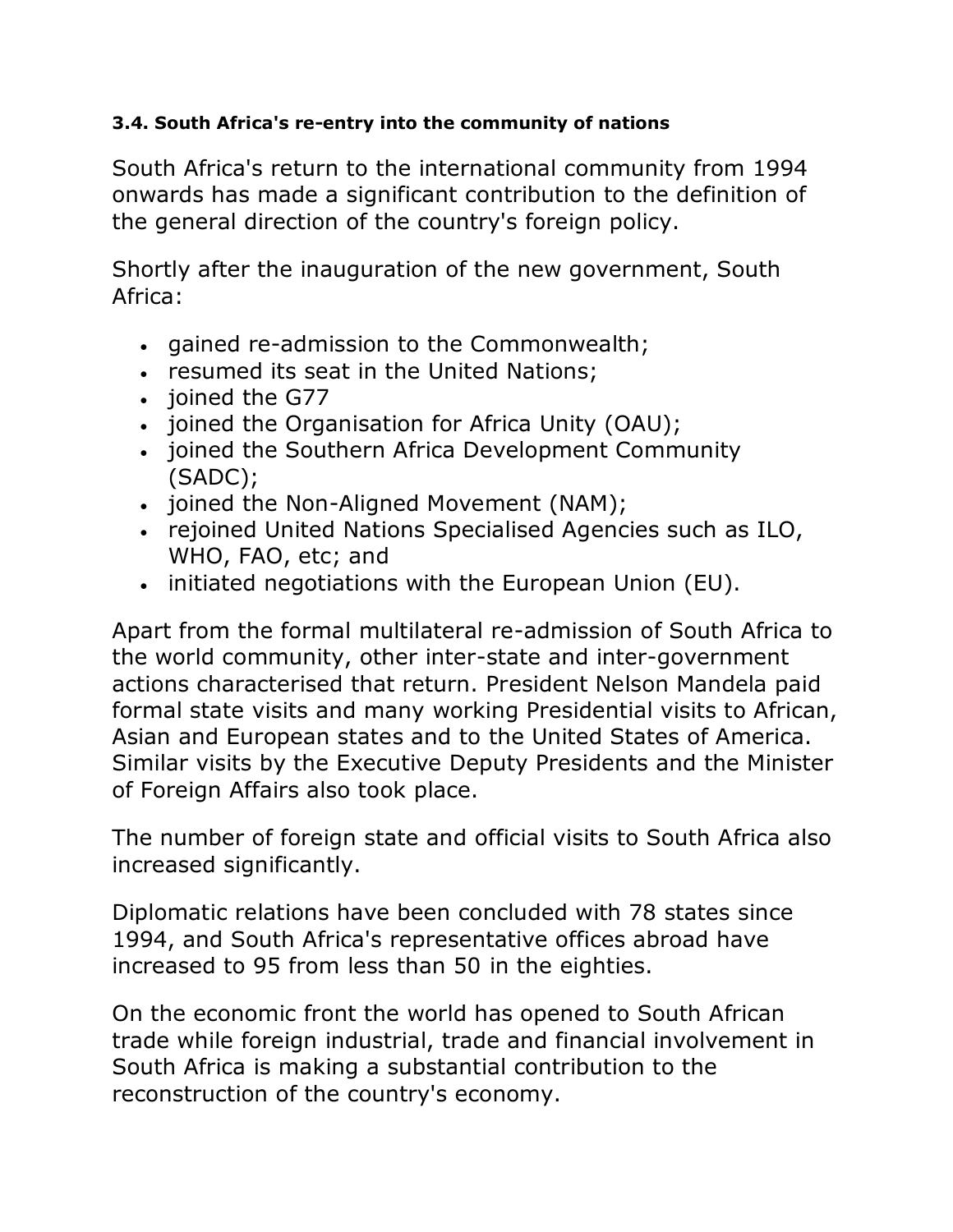A further element of South Africa's re-admission has been the involvement of foreign donors in the South African Reconstruction and Development Programme (RDP). Many governmental and nongovernmental donors have given or pledged development assistance for this major government objective. In the process, a further dimension has been added to South Africa's relations with the international community.

It could be claimed with confidence that South Africa's return to the international community as a respected "world citizen" has been welcomed widely and warmly the world over. It would be hazardous, however, to read more into the world's reaction than was intended: support and admiration for South Africa's peaceful democratisation. The world's reaction does not represent an indefinite continuation of the unique relationship or so-called honeymoon which South Africa has experienced since 1994. Many expectations about South Africa's international role have been created, but at the same time many demanding responsibilities have been assumed.

#### $[Top]$  $[Top]$  $[Top]$

Deputy President Thabo Mbeki, in his address to South African ambassadors during the September 1995 conference, formulated South Africa's position in the following terms:

"A distinguishing feature of South Africa is the sustained interest of the rest of the world in the future of South Africa. The depth of this interest is not only confined to government, but includes ordinary people and especially those who were involved in the anti-apartheid movement abroad. They have not disengaged themselves from South Africa since the elections. However, the strength and persistence of the international focus on South Africa puts the South African Government of National Unity under pressure to contribute positively and constructively to the global community.

The Southern African region expects a positive contribution from South Africa in terms of their own development. They expect that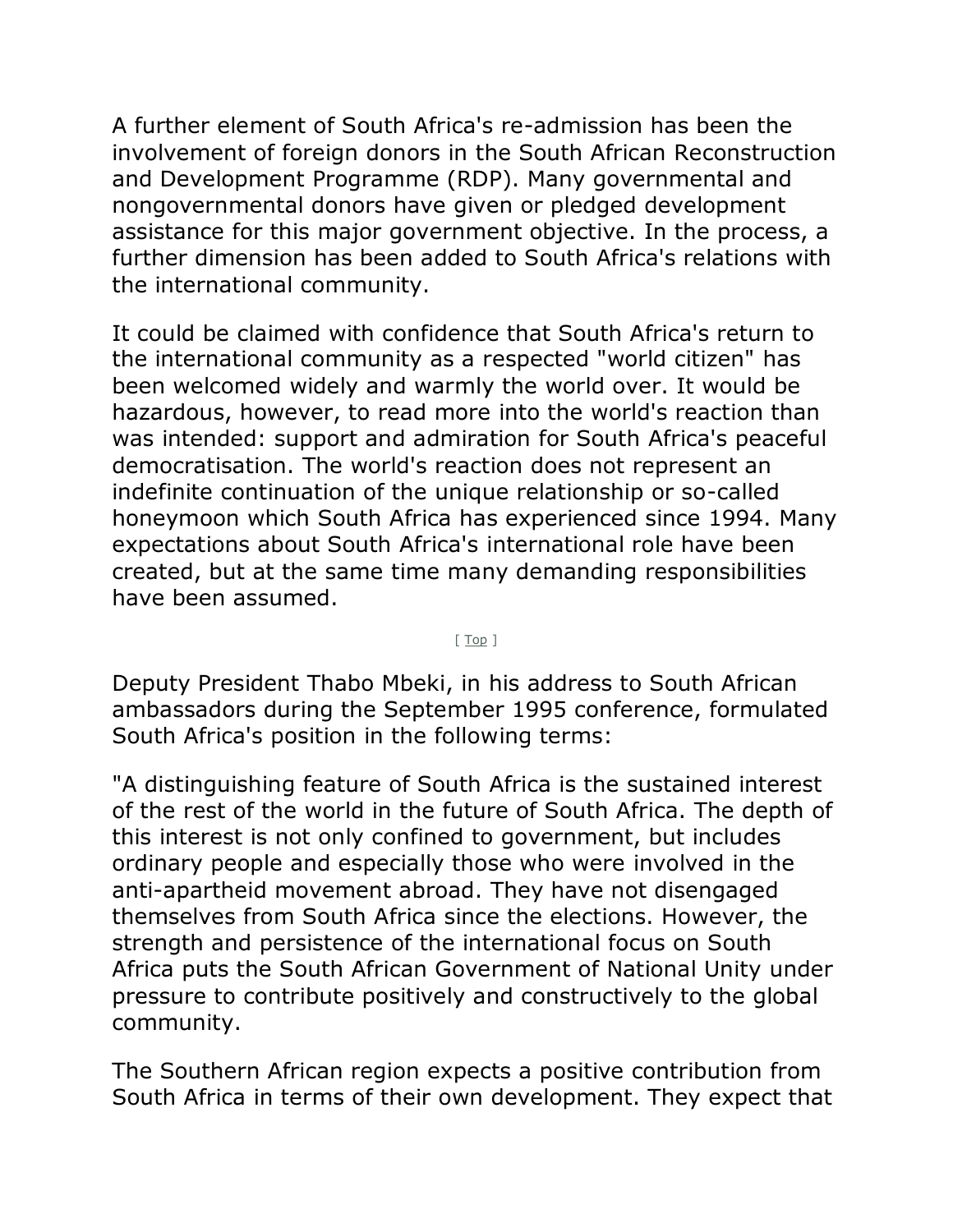we interact with them as a partner and ally, not as a regional super power, so that what we achieve, in terms of political, security and economic relations is balanced and mutually beneficial.

There are also expectations from Africa that South Africa should make a significant contribution towards peace and development on the continent. South Africa's problems cannot be worse than those experienced by other African countries. Despite our own limitations and problems, it is our objective to make a significant contribution to ensuring peace, democracy, respect for human rights and sustained development. These principles are fundamental to our foreign policy."

Another aspect which is a logical result of South Africa's return to normalised international affairs is that of competition. States are often allies and competitors at the same time. They may cooperate at the WTO to reduce tariffs in third countries but their industrialists may be fierce competitors for market access to the same country. In South Africa's case, we function as part of Southern Africa and Africa and therefore share an interest in accessing EU markets for export products. Yet there is also competition, which creates an element of rivalry which is healthy in a market-driven economy, but which must be handled with circumspection at inter-government level.

In the domestic arena, this situation emphasises the need for government, industry and labour, the "tripartite partners", to develop an integrated, harmonised approach to commitments, expectations, competition and other international complexities which affect South Africa's national interest.

[ [Top](http://www.info.gov.za/greenpapers/1996/foraf1.htm#top) ]

# **B. DEFINING SOUTH AFRICAN FOREIGN POLICY**

# **4. INTERNATIONAL TRENDS**

As South Africa develops foreign policy principles and practical foreign policy objectives and priorities which meet the needs of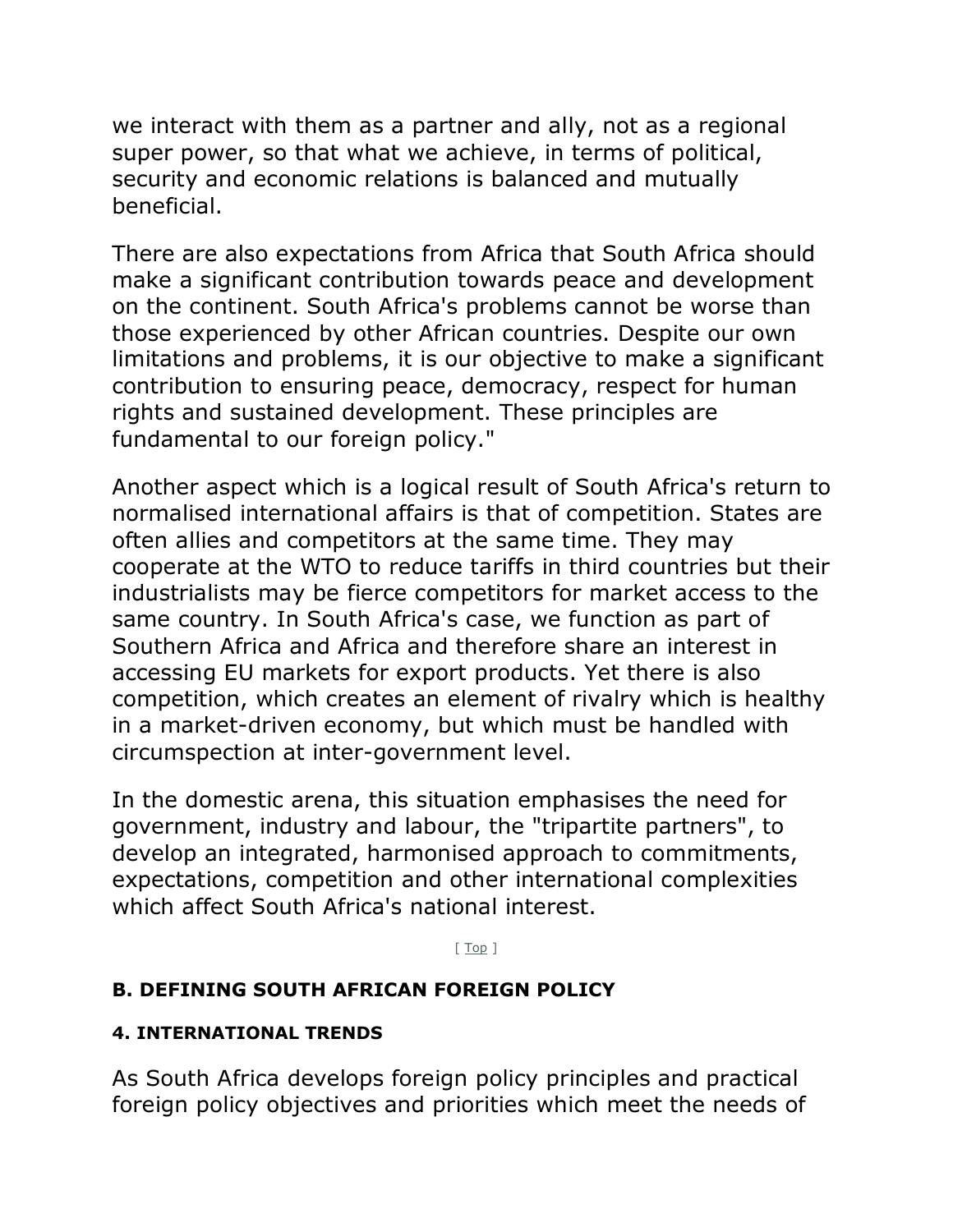the country and which are in keeping with the means of South Africa, both constant and variable influences from practical trends and events elsewhere can be expected. These will require responsible but flexible reactions from the government departments and others involved in the particular sphere.

It is impractical to discuss all the trends in detail, but an awareness of the phenomena and of the areas in which trends occur must be fostered in South Africa.

# **4.1. Globalisation of the economy and bloc formation**

For a number of reasons the economies of individual countries have become "the economy of the world". Computer technology has increased the speed of interaction between producers and markets. The lowering of tariffs has removed many of the obstacles which previously affected the location of production facilities. The relative saturation of old markets has forced entrepreneurs to look at markets abroad in order to survive. Labour costs in industrialised markets have compelled foreign companies to relocate to, or to establish facilities in, countries where production costs are lower, in order to survive and prosper.

Regardless of the reasons for this trend, South Africa must take due cognizance of the implications of this important trend for foreign and economic policy, and formulate industrial, investment, labour and political policies which promote the national interest.

The formation of blocs is frequently linked to mutual economic interests. Latin American countries formed Mercosur in the Southern cone of South America while the USA, Canada and Mexico formed NAFTA. The European Union is now one of the oldest surviving and developed economic blocs. ASEAN and others followed. The strength of SADC as a future economic bloc must not be underestimated and must clearly feature prominently in the responses of South Africa and Southern Africa to bloc formation elsewhere. The objective, however, should not be to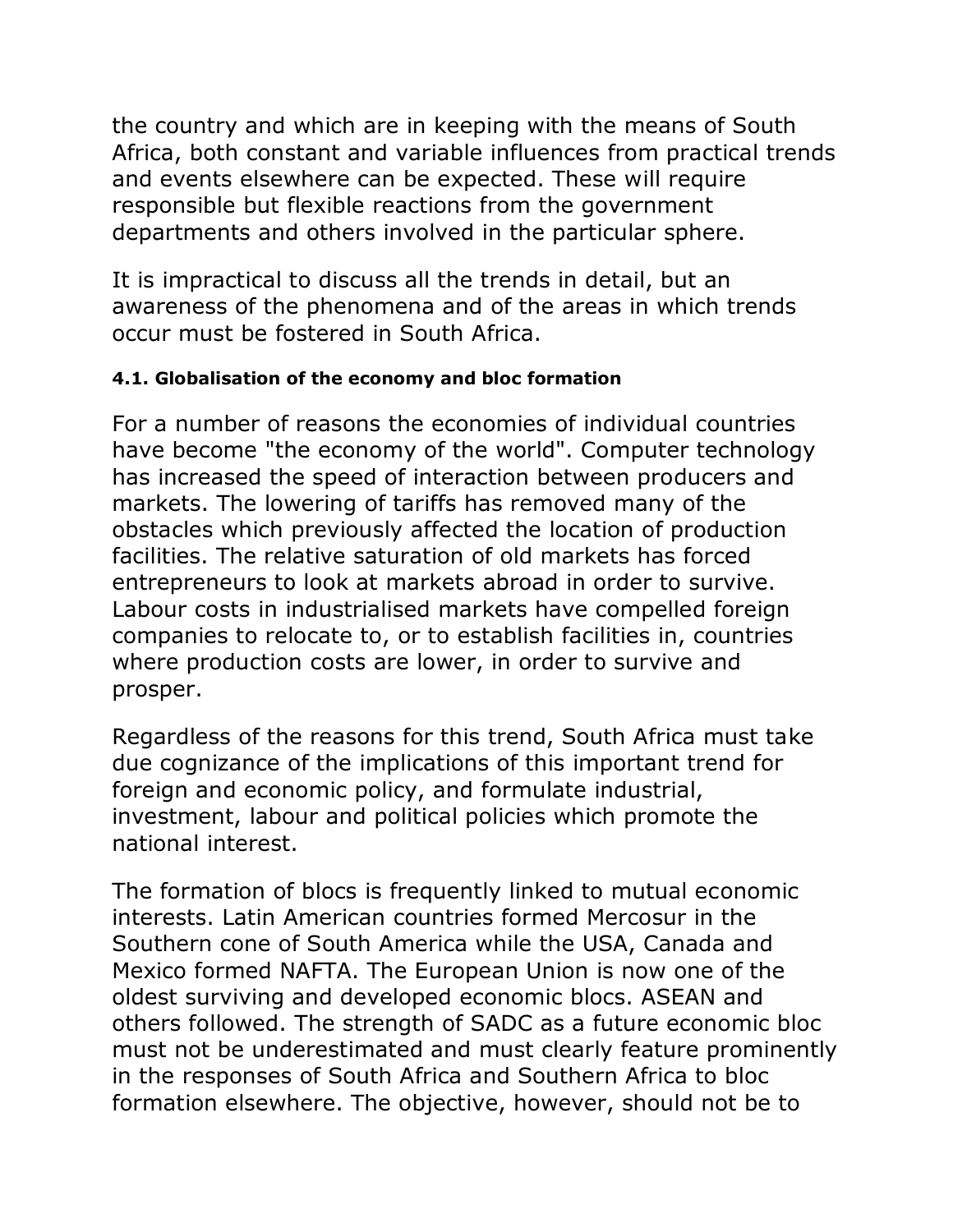force confrontation with other blocs but rather to develop mutually beneficial relationships.

[ [Top](http://www.info.gov.za/greenpapers/1996/foraf1.htm#top) ]

#### **4.2. Growing importance of multilateralism**

With the growing complexity of international interaction in almost every sphere of human life, the role of multilateral organisations in reconciling and harmonising the frequently conflicting interests of countries, will necessarily increase.

The growing power of the European Union, almost as a suprastate, and the concomitant reduction of the powers of national parliaments to legislate outside EU guidelines is an example of one type of multilateralism. Another more cooperative but not less powerful example is the growing power of a governmental international organisation such as the WTO to regulate, monitor and arbitrate disputes by agreement of the contracting states.

In another category, contracting parties may group together in a loose formation where voluntary adherence is the cornerstone and where the organisation has practically no powers. Yet, as the contracting states have a mutual desire, to cooperate and to benefit from the harmonisation of policies, there is a high degree of multilateral cooperation. The Commonwealth and the Non-Aligned Movement are examples.

A fundamental issue all these organisations have in common is that the national state considers it in its interests to cooperate and therefore voluntarily shapes its domestic policies to comply with the agreed international policy. Toxic waste management, civil aviation, shipping and disease control are only a few of the many areas involved. Of importance in the discussion of foreign policy and the subsequent consideration of policy options is the need to be conscious of a growing need to formulate domestic policies in accordance with international standards, international obligations, international trends and, in the process, still to promote South Africa's own well-being and prosperity. The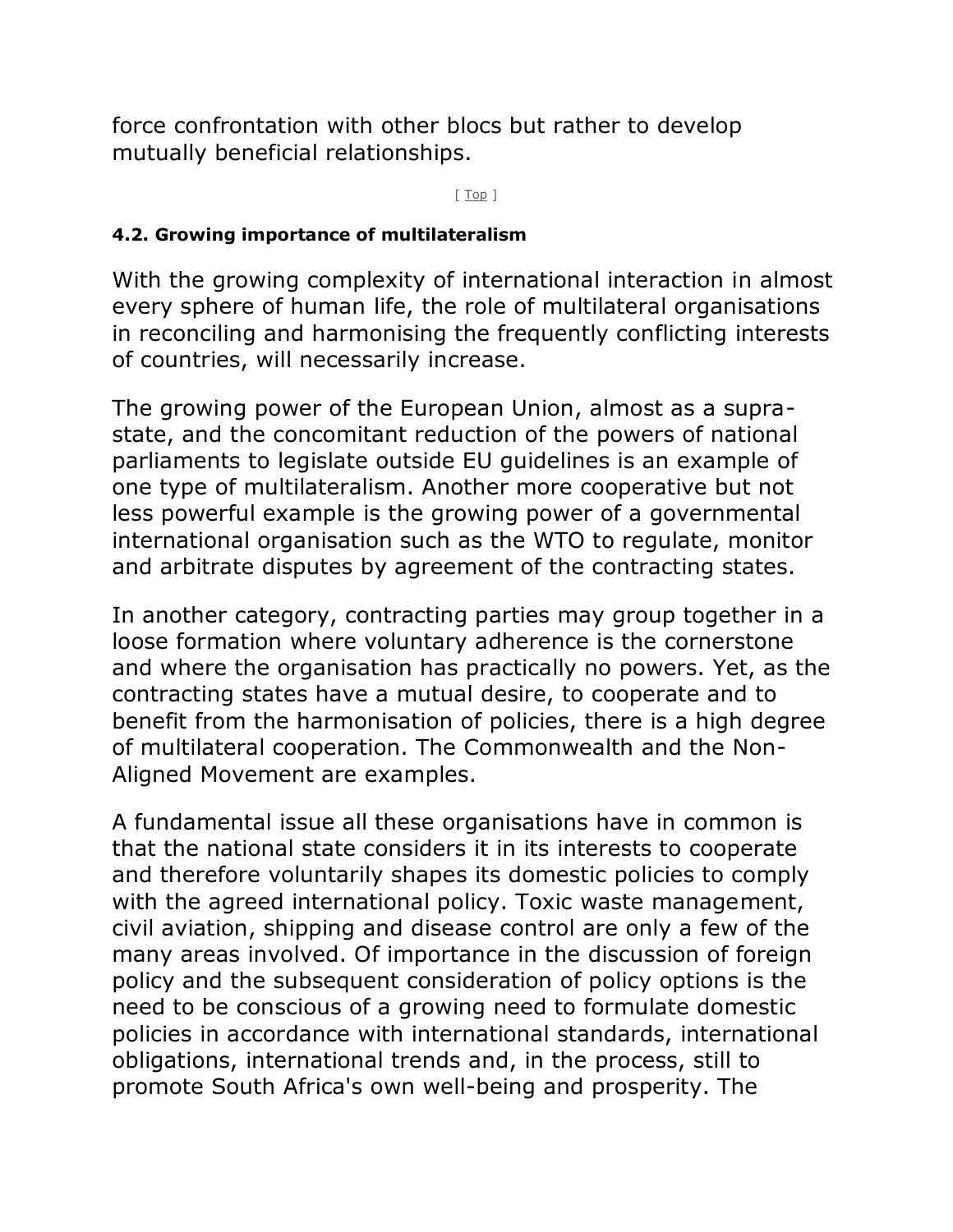process is a complex one requiring frequent and substantive consultation among all the role players, both at home and abroad.

The Department of Foreign Affairs is, by definition, responsible for maintaining regular contact between South African government bodies and the international community. In the multilateral context, the Department and its missions abroad interact with other government representatives on a daily basis. As the natural extension of South Africa's technical departments abroad, the Department is well placed to act as a link between the South African departments and their counterparts abroad. The Department does not usurp the responsibilities of the technical departments but merely acts as an agent on behalf of and at the request of the relevant departments. Furthermore, the Department frequently informs nongovernmental organisations in South Africa on the nature and scope of their counterparts elsewhere, and is prepared to expand this role.

[ [Top](http://www.info.gov.za/greenpapers/1996/foraf1.htm#top) ]

### **4.3. Regional and continental cooperation**

Elements of "threat and opportunity" are inherent in the trend towards bloc formation. When policies are formulated in South Africa, role players should consider the manner in which a particular issue presents an opportunity for South Africa to promote the interests of the SADC region or the African continent. Interaction with the international community in the area of agricultural research, for example, should automatically inspire South African role players to consider and pursue the benefits such actions could have for the Continent.

The reverse is also true. South Africa should regularly monitor events elsewhere, on other continents and in other regions, to evaluate how these could potentially threaten or compete with the interests of the African continent. An awareness should be fostered in this regard among South African institutions and private companies.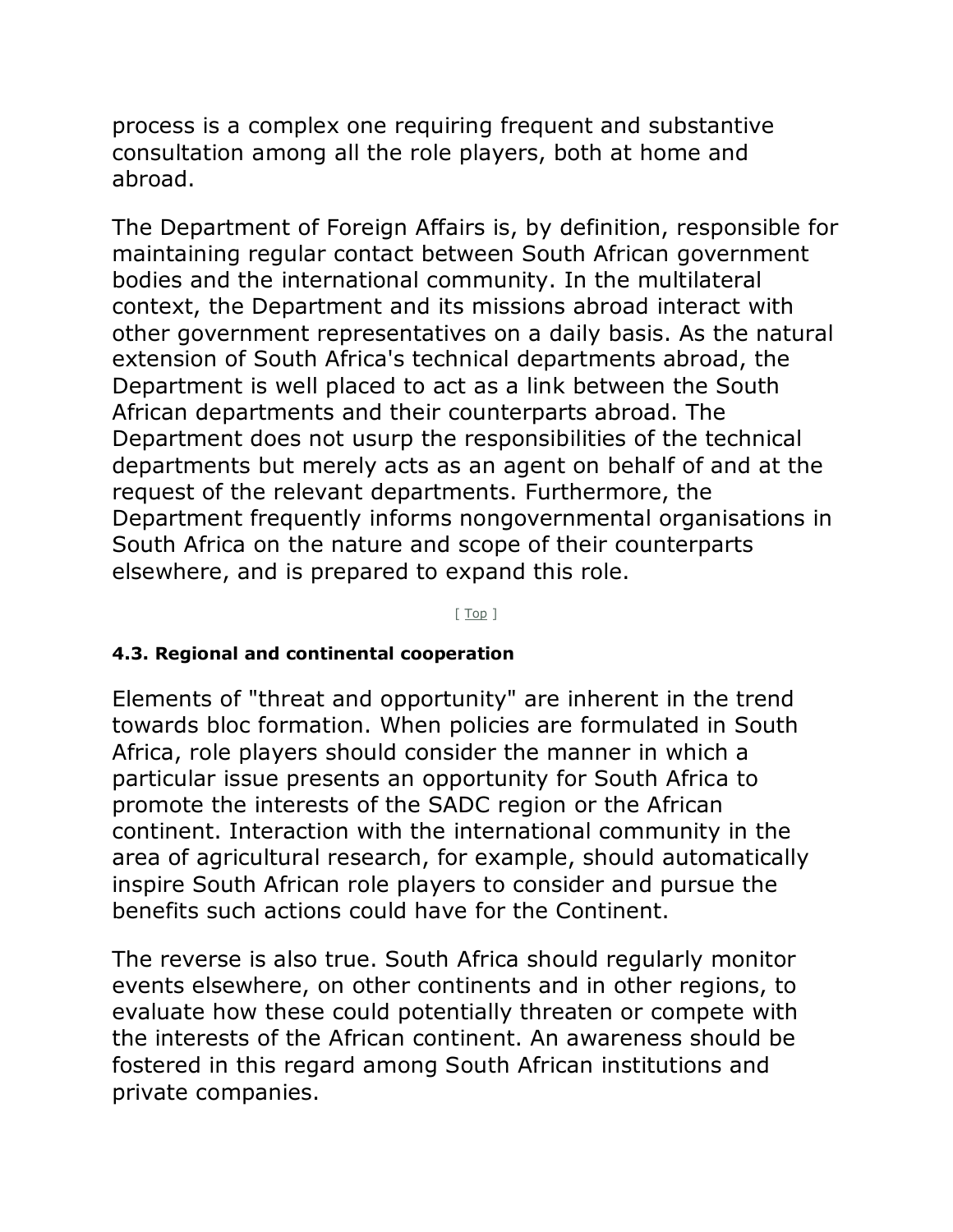## **4.4. The electronics revolution and information super-highway**

Modern electronic communication systems have increased the volume of information available as well as the speed and ease with which government leaders can make contact with each other. The use of the Internet, computers, modems and other devices enables delegations at conferences and ministries to remain in constant contact with principals. While these facilities may not affect the substance of policy, they have had an influence on the speed with which consultations take place as well as on the nature of foreign policy making and the execution of policy.

This technology poses particular challenges in the field of intergovernmental contact and relationships between political leaders. In the African context, a good information and communication system would be a crucial element in preventive diplomacy and the process of peace-making. For SADC countries, the imaginative use of communication systems could bring substantial benefits.

# **4.5. The growing gap between North and South**

The gap in economic and general wealth between the industrialised countries of the North and the developing nations of the South, has been the subject of many studies and conferences. There is a growing belief that present developments such as the lowering of tariffs and trade barriers are only benefiting the North with its strong industrial base and its wealthy consumers, and that the trend is towards fewer advantages for developing countries and a consequent widening of the North-South gap.

The "Midrand Declaration" which was adopted at the ninth session of the United Nations Conference on Trade and Development on 11 May 1996 referred to this perception. It acknowledged that increased globalisation and economic interdependence is a powerful impetus to liberalisation of trade flows, finance, information and technological change, but warned that the impact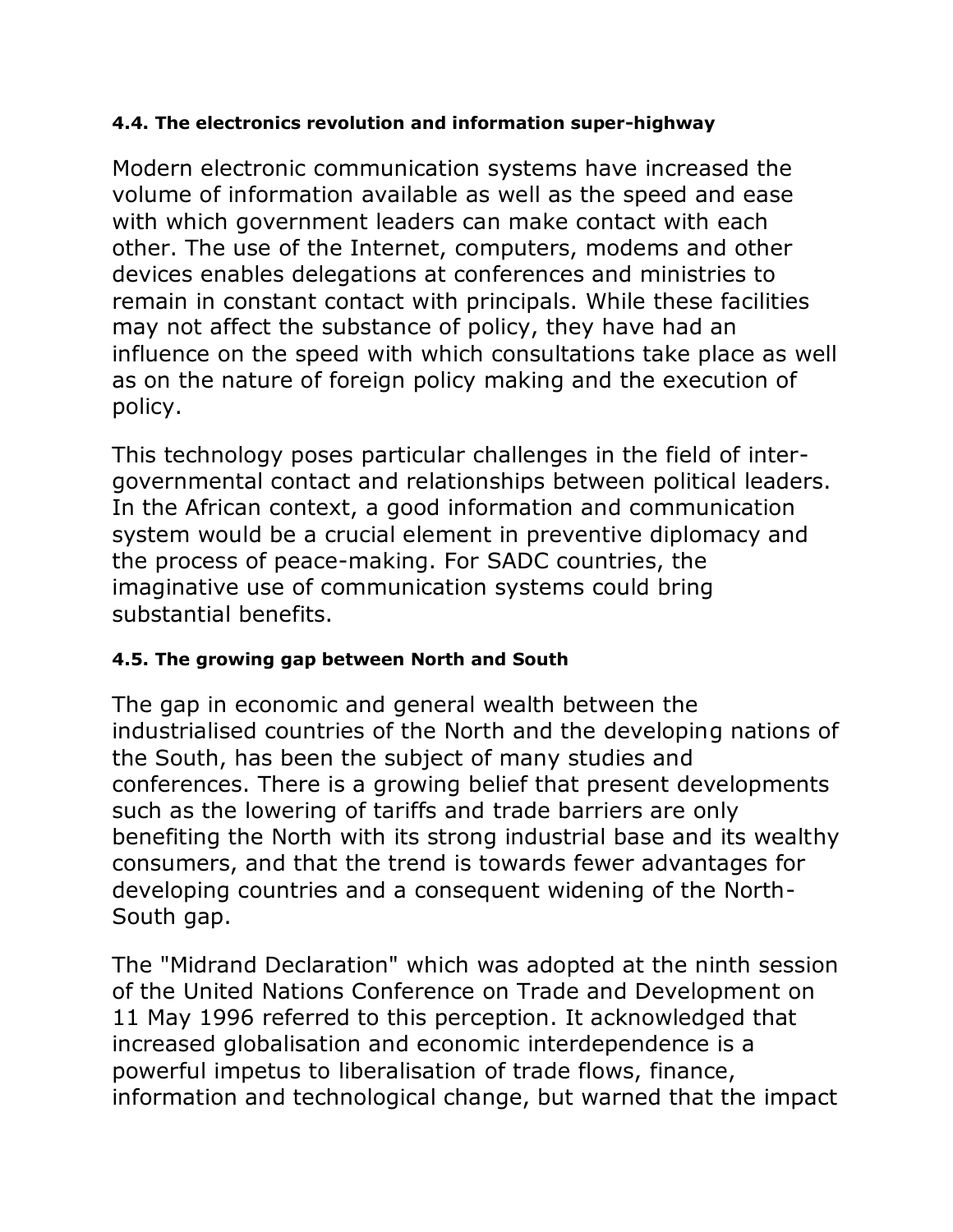of globalisation is uneven, and that the least developed countries, particularly those in Africa, are unable to benefit from trade because of weak supply capabilities.

The declaration, noting that it was in the interest of all countries that a mutually beneficial multilateral trading system continues to develop, called for the recognition of differential impacts on countries and the solidarity necessary to ensure that all would benefit - a true partnership for development.

[ [Top](http://www.info.gov.za/greenpapers/1996/foraf1.htm#top) ]

South Africa, as a country firmly placed in the South, geographically and developmentally, has to be aware of the risks of marginalisation in a trade sense. Sound cooperation with other countries of the South and with clients and suppliers in the North, should be an integral part of foreign policy and of economic policy.

Minister Nzo formulated South Africa's position as follows in March 1995:

"... the position in which South Africa finds itself is that it has features both of the developed and the developing world. It is truly at the point of intersection between both worlds - an industrialised state of the South which can communicate with the North on equal terms to articulate the needs, the concerns and the fears of the developing world. Conversely we can interpret the concerns and the fears of the developed world."

(Portfolio Committee on Foreign Affairs, 14 March 1995)

"Although we believe our future will be closely linked to the development of the South-South concept, there are certain realities that we dare not ignore. The United States of America and the other G7 countries constitute the undeniable economic power base of the world today. These countries are essential to the economic well-being of the developing world, including South and Southern Africa. Furthermore, the G7 countries have been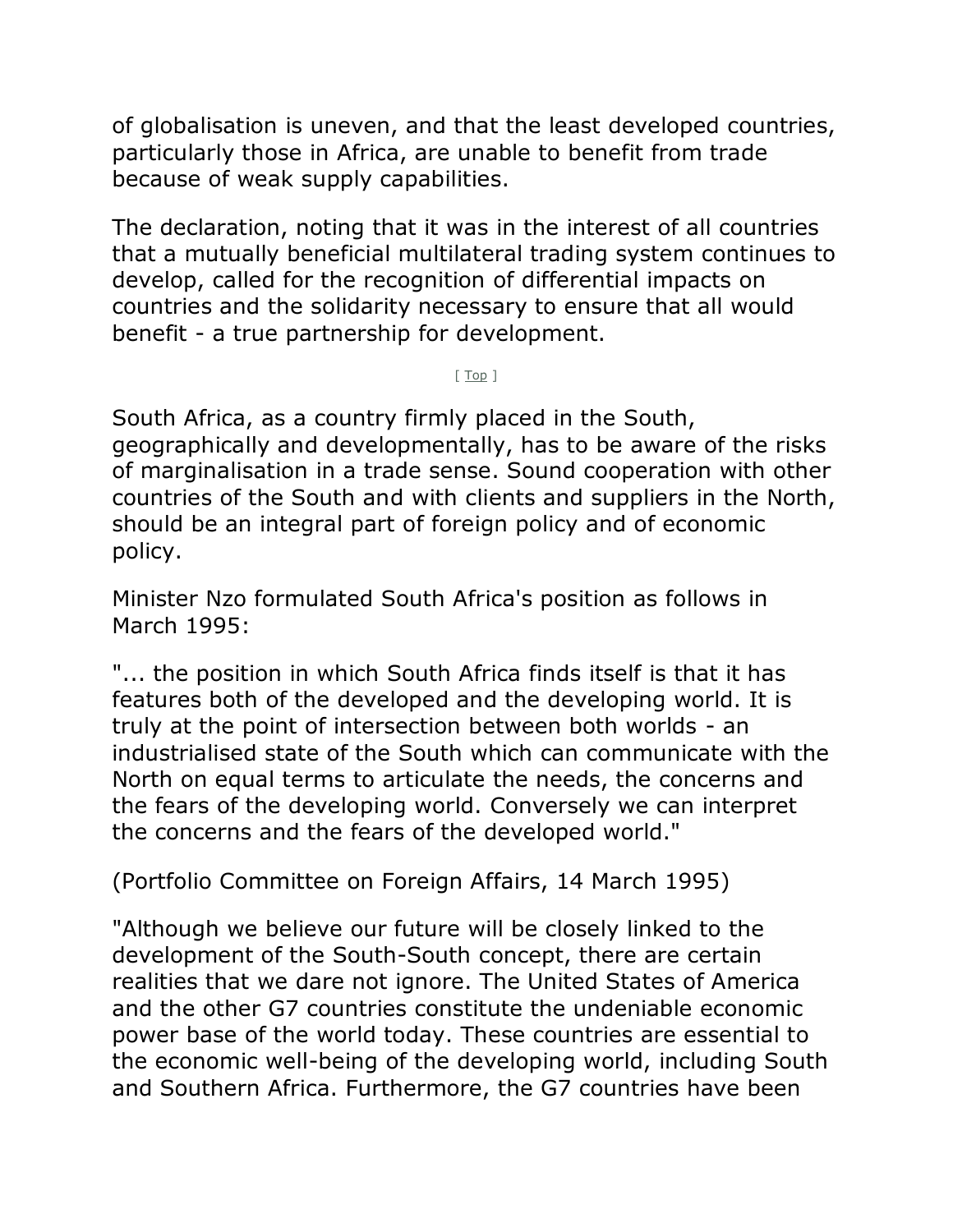most supportive of the Government of National Unity and have been generous in their commitment to our economic success. For this we are grateful, and we will continue to build on this sound foundation in the future."

(National Assembly, 18 March 1995)

# **4.6. Growing complexity of technological issues**

Countries poor in natural resources such as Japan and Switzerland have proved that they can compete in the industrial race because of their early investment in human resources through education and training.

In many developed countries, while there is annual economic growth, a decline in the number of jobs has been experienced. This trend has enormous long-term implications for countries, both economically and socially. The number of unemployed or retired people increases annually and these people will become such a heavy responsibility for national governments that the problem will take on an international dimension.

South Africa will not be able to escape some of these problems and early monitoring of these eventualities and international cooperation will become important. The trend will affect the mobility of labour, especially the categories of highly skilled technicians, scientists, engineers and managers. Within the SADC context, South Africa will have to develop programmes to promote technical and scientific education to cope with the demands of the next few decades. Benefiting from the experience of other countries should be part of the strategy.

 $[Top]$  $[Top]$  $[Top]$ 

#### **4.7. Focus on good governance, human rights and democratisation: conditionality**

The advancement of human rights and the promotion of democracy are pillars on which South Africa's foreign policy rests.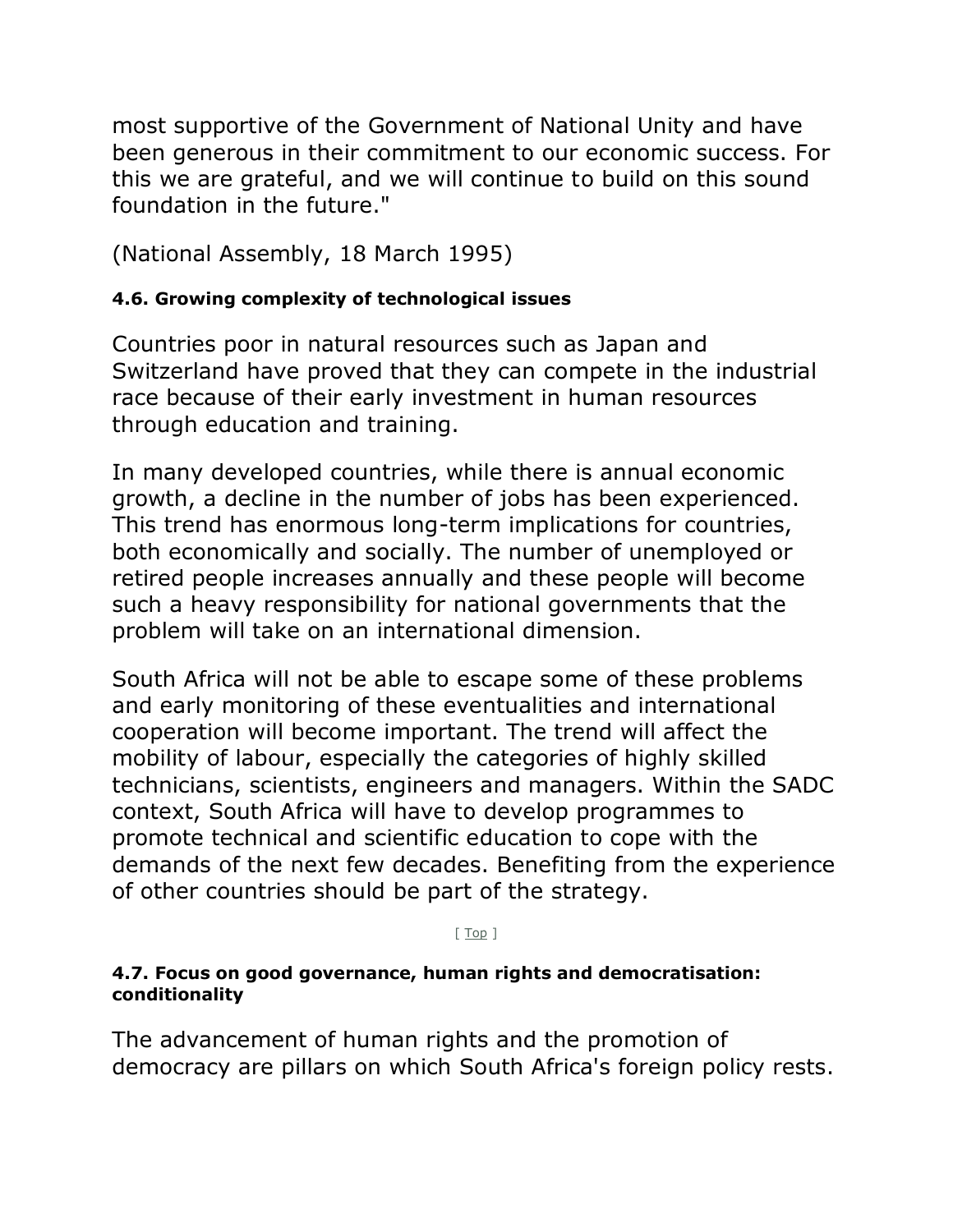International organisations and governments all over the world increasingly place a high premium on the performance of countries and governments in these areas. Development assistance is, in many cases, linked to democratisation programmes, the observance of human rights and the exercise of good government. South Africa's own recent experience in this field makes it an example many refer to as a model. Many governments expect South Africa's adherence to these principles and values to be an example to other countries in Africa and elsewhere, inspiring them to democratise and to improve their human rights record.

# **4.8. Redefining security issues**

Security issues fall within the field of foreign policy and international relations, where they affect relations between states and influence the promotion of the national interests of countries in the international sphere. They extend much farther than defence matters. In recent years new dimensions have become increasingly important in international security; these include regional conflict resolution and peace-keeping, drug trafficking, illegal arms trading, non-proliferation of nuclear and other weapons of mass destruction, migration and refugees. Several aspects of this will be discussed in the rest of this paper. It is important, however, to recognise this as an important international trend which affects, in a very direct sense, the formulation of foreign policy and the promotion of good international relations. It is particularly important for South Africa in the context of the SADC and relations with Africa.

# **5. REDEFINING SOUTH AFRICAN FOREIGN POLICY**

# **5.1. Introductory remarks**

The need for a codified foreign policy and an assessment of current foreign policy has been the subject of deliberation for some time. Referring to the principles of South Africa's foreign policy (see 8.2 below), Minister Nzo has said: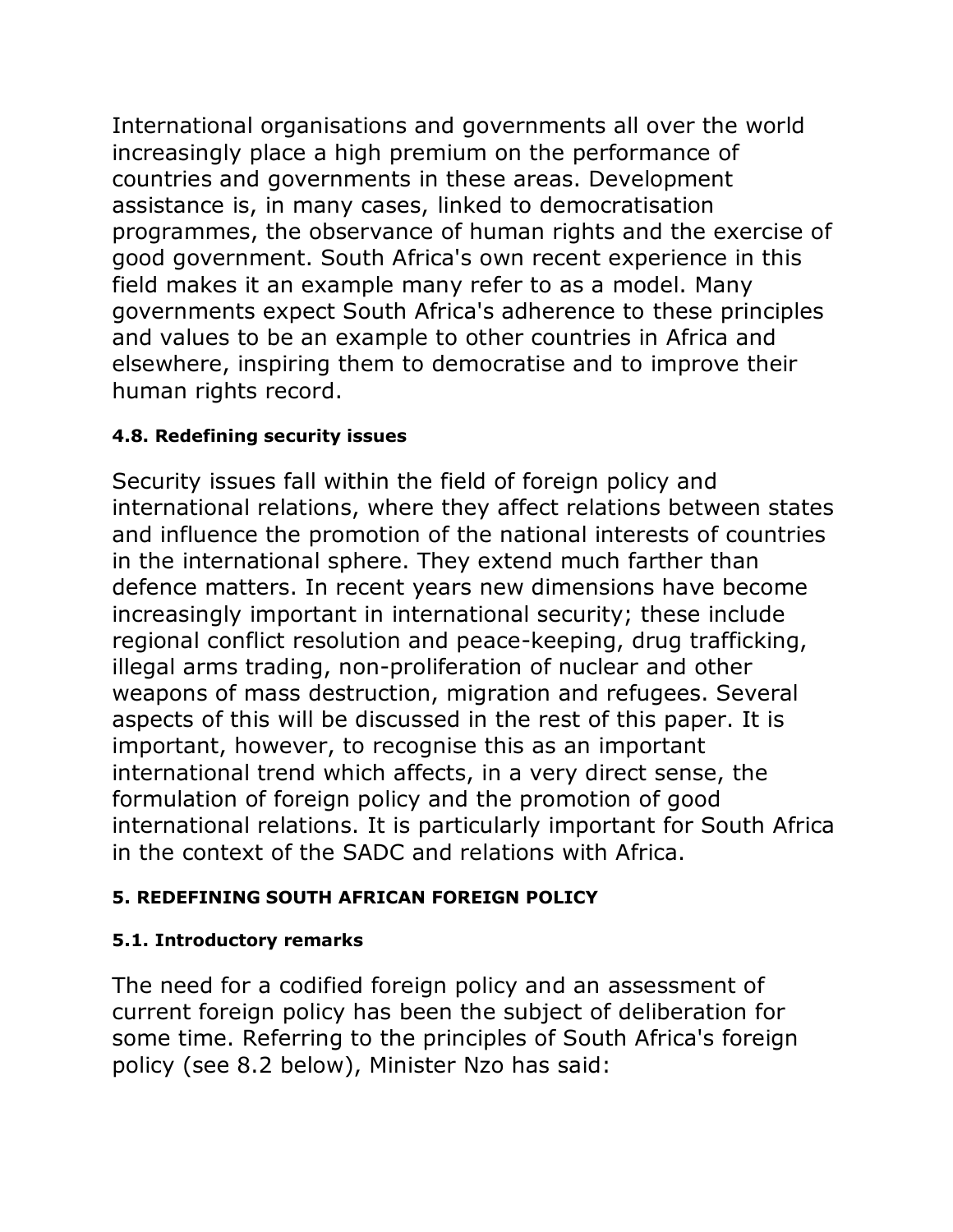"As a set of commitments, those principles constitute the broad aspirational tenets of our approach to foreign policy, and, if consistently adhered to will render our foreign policy predictable and in line with our perception of the kind of nation we seek to be, and the kind of world we wish to live in. They also serve as a yardstick by which the quality of our practical foreign policy decisions may be measured, and are consequently a very useful policy tool.

It is when we move beyond this level of policy consideration that we have to ask ourselves to what extent does South Africa require a codified foreign policy doctrine; and what means do we have to ensure that such a doctrine would be attainable and if necessary, enforceable? This is a complex question which I would encourage you to address during the course of your deliberations this week. In essence we have to answer the question of whether our current foreign policy, in which each decision is made on its merits within a prescribed normative framework, is adequate enough for our circumstances."

#### [ [Top](http://www.info.gov.za/greenpapers/1996/foraf1.htm#top) ]

South Africa and more particularly all the arms of government which function in the international arena, such as the President and Deputy Presidents, members of the Cabinet, senior officials and diplomats, operate in the global environment as it is today. That environment has evolved over time and since the recent demise of the Cold-War-driven bipolar world, has started taking on a new shape which is not yet clearly defined. The earlier discussion of trends was an attempt to survey the general nature of the global environment.

The relatively insecure, flexible and still evolving nature of the new global environment provides a favourable climate for South Africa to adopt a more pro-active and assertive foreign policy posture. While South Africa has to maximise political and economic benefits for the country in the existing global environment, opportunities exist (and should be actively pursued) to change those aspects of the present global environment which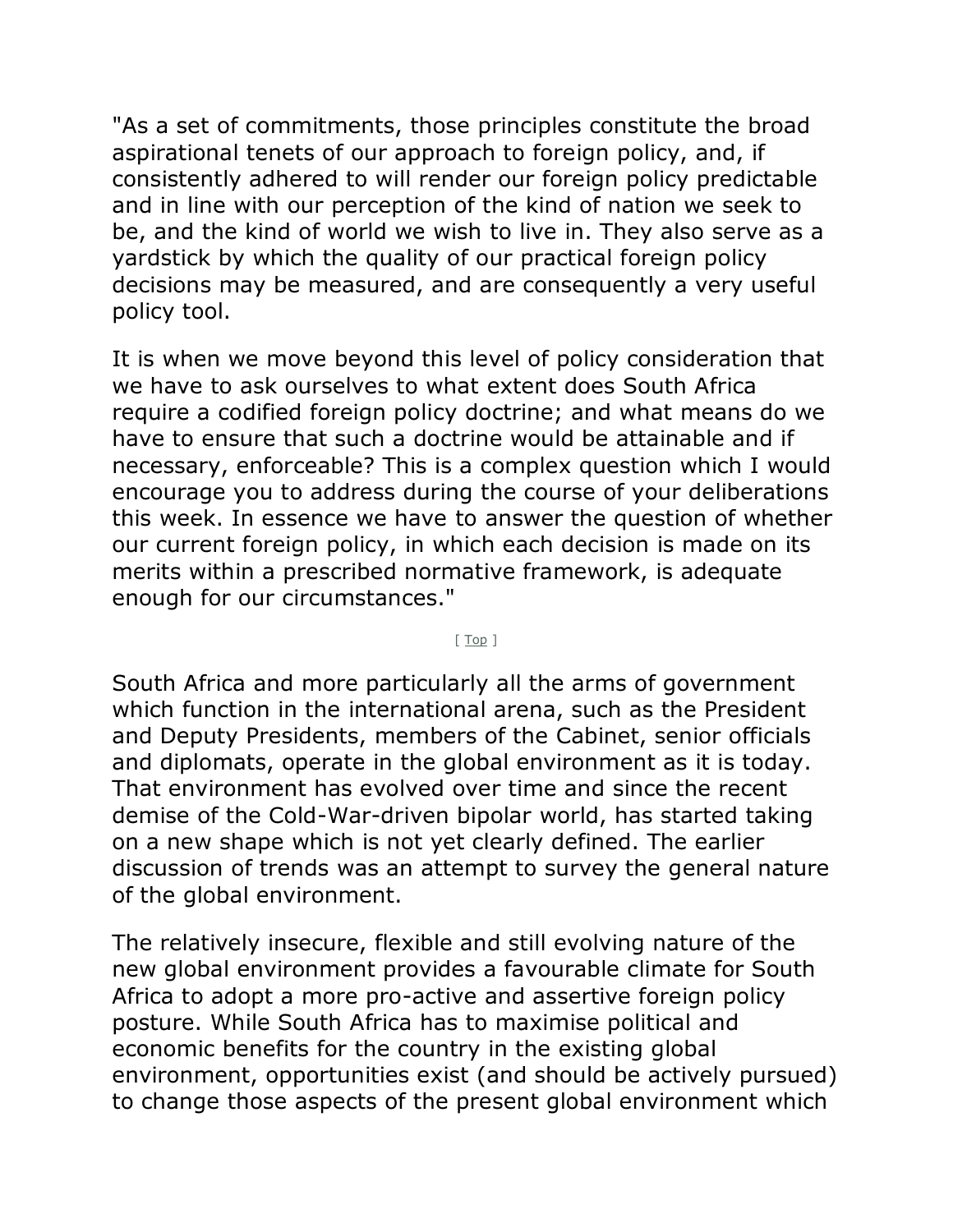are not favourable to South Africa and Southern Africa. This means that South Africa should, in multilateral forums and through bilateral negotiations, aspire to amend the rules formulated in the past by specific interest groups, whether political or institutional. This approach does not imply a confrontational stance towards the major economic powers of the world or towards international organisations such as the WTO, the IMF or the United Nations. Instead, it implies engaging them, with the active participation of other interested nations, in a thorough analysis of the systems and rules created over time. There is a perception arising from OECD, World Bank and other studies that these do not benefit developing nations and new economies of the South but rather tend towards entrenching the dominant position of the North. This approach must not take on the dimensions of an ideological struggle between North and South, but should be an honest search for equitable solutions to the problems of the present-day global situation.

To sum up, South Africa needs to develop a pro-active foreign policy approach, within its means, to achieve strategic objectives which benefit the people and the country in general as much as possible.

# **5.2. Principles and cornerstones**

Foreign policy is a multidimensional set of policies, objectives, principles, strategies and plans which cannot easily be packaged into a neatly described "formula". It is also not always practical to distinguish between aspirations, general objectives and underlying philosophy. Nevertheless, it is important to consider in broad terms the general orientation of South Africa's policies. A broad approach, supported by a range of more detailed and sometimes complex components, forms the policy framework adopted in this discussion document.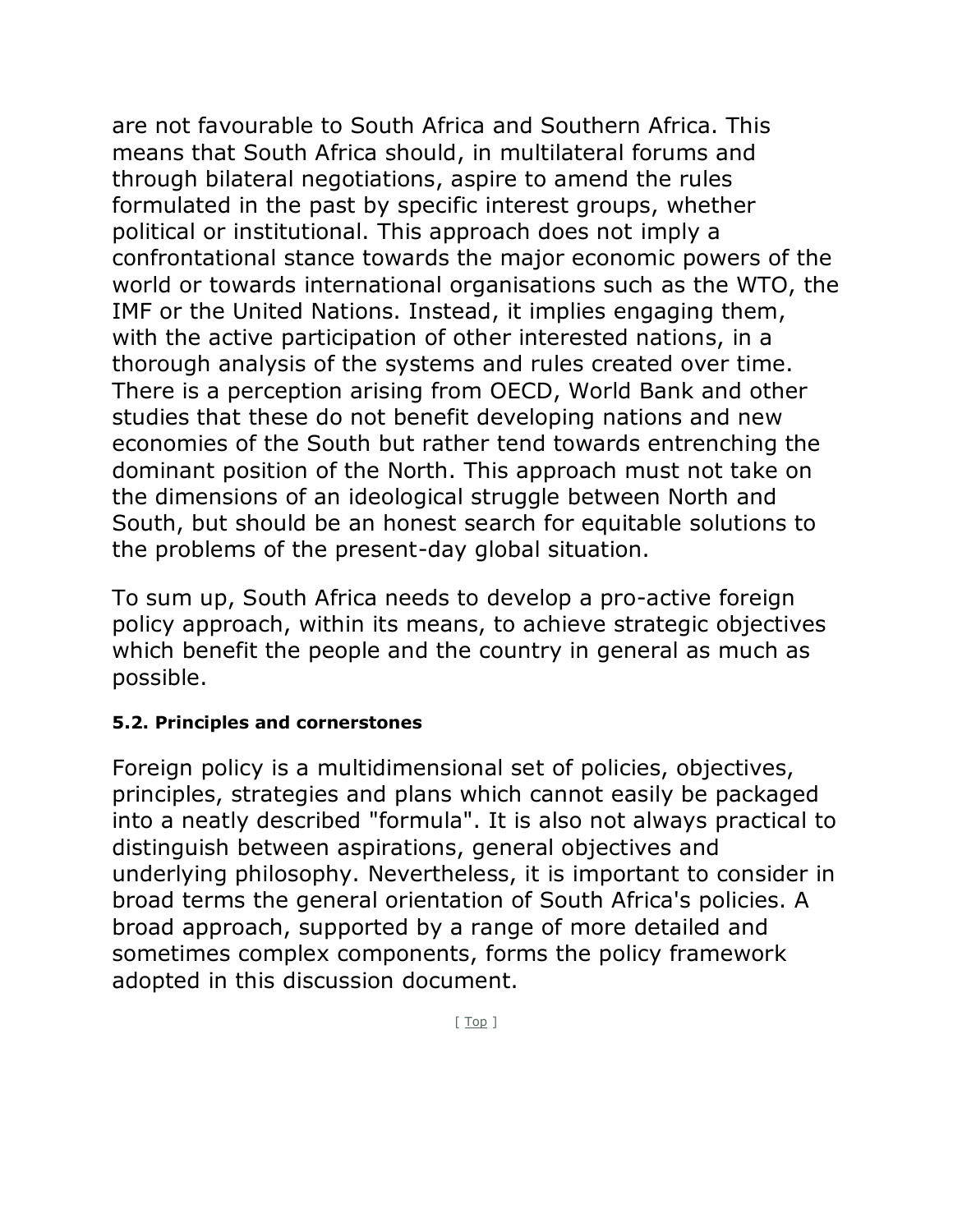Minister Alfred Nzo has spelt out South Africa's foreign policy principles in the following terms (Heads of Mission Conference, September 1995, Pretoria):

"The underlying principles which serve as guidelines in the conduct of our foreign relations include:

- a commitment to the promotion of human rights;
- a commitment to the promotion of democracy;
- a commitment to justice and international law in the conduct of relations between nations;
- a commitment to international peace and to internationally agreed-upon mechanisms for the resolution of conflicts;
- a commitment to the interests of Africa in World Affairs; and
- a commitment to economic development through regional and international cooperation in an interdependent world."

It may be questioned whether these principles are sufficient, whether they go far enough, whether they are achievable, or how far the Government should and can go in imposing them on others. Are there no other principles or cornerstones which should be considered?

Speeches made by President Nelson Mandela, the Deputy Presidents, Minister Alfred Nzo and Deputy Minister Aziz Pahad, have highlighted a number of additional cornerstones and main preoccupations of South Africa's foreign policy.

- The present policy and execution of policy represent a break with the past.
- Foreign policy is an integrated part of government policy aimed at promoting the security and welfare of South Africa's citizens.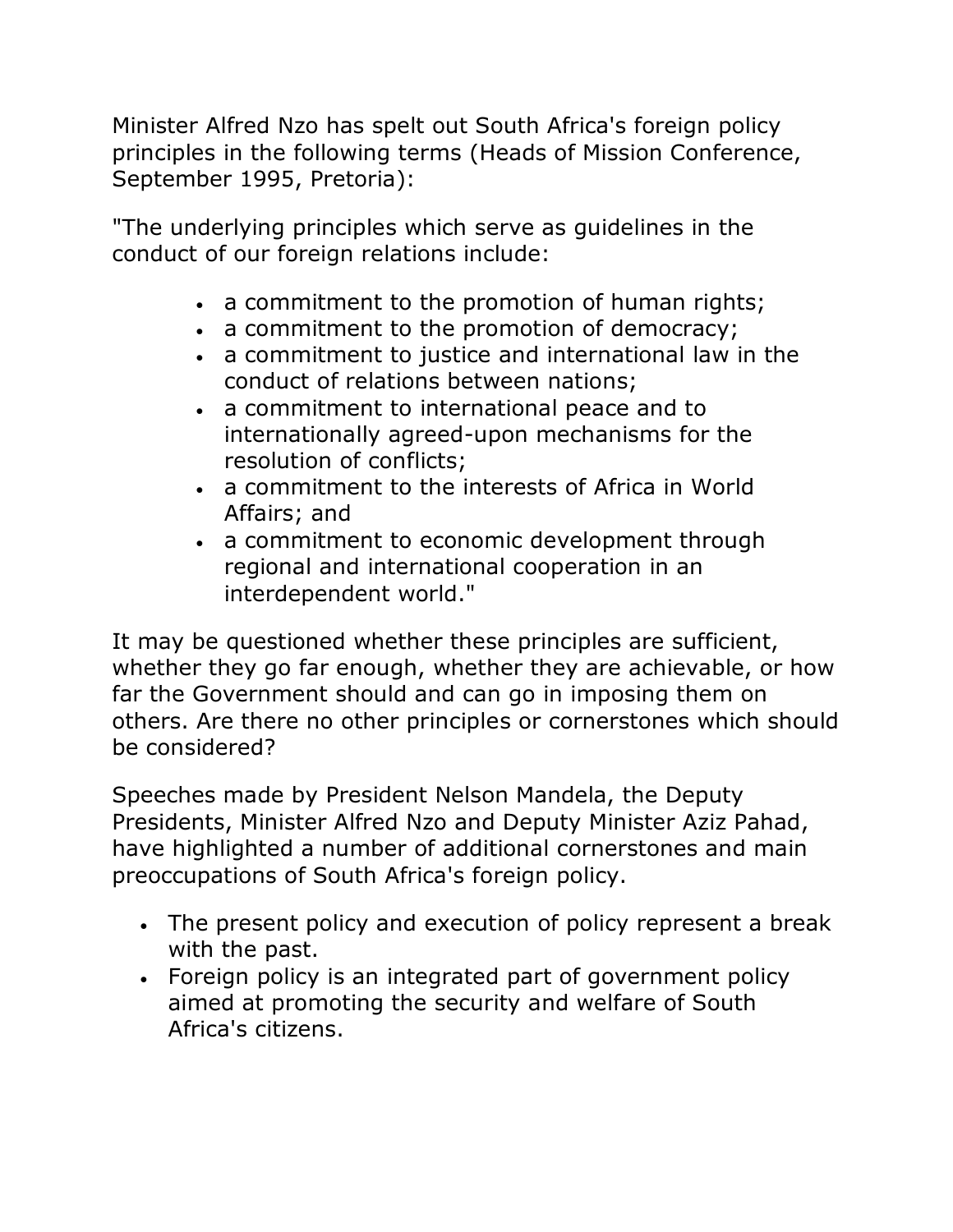- Exercising regular choices between available options in the international arena based on South Africa's interests and means is a part of the foreign policy process.
- South Africa is a democratic country and the formulation of foreign policy should be an open and transparent process. However, South African actions must be in keeping with international practice, including the need for appropriate confidentiality. Diplomacy is by its very nature "quiet diplomacy" and not diplomacy through the media.
- Officials from the Department of Foreign Affairs and other officials representing South Africa abroad must be fully acquainted with the policies and strategies of domestic departments in order to pursue the national interest in all spheres.
- South Africa must strive to be a responsible global citizen.
- South Africa supports the global free trade system.
- North-South and South-South cooperation will be promoted.
- South Africa must associate itself with international efforts to develop and implement environmentally friendly policies.
- South Africa adheres to the philosophy of non-alignment and friendly, constructive relations with all nations, that is, universality of relations.
- Multilateral cooperation at all required levels is essential and is supported by South Africa. A holistic approach should be pursued wherever possible.
- The United Nations should be reformed and strengthened to enable it to deal with matters such as global economic and environmental challenges and the achievement of sustainable development.
- Foreign policy objective should seek to promote mutual benefits and mutual respect in bilateral relations.
- South Africa should deal with African partners as equals and avoid all hegemonic ambitions. A narrow, short term approach aimed at promoting self-interest must be avoided.
- Confidence-building and cooperation should be prominent trends of South Africa's African policy. Peace-making and conflict-prevention should receive priority consideration.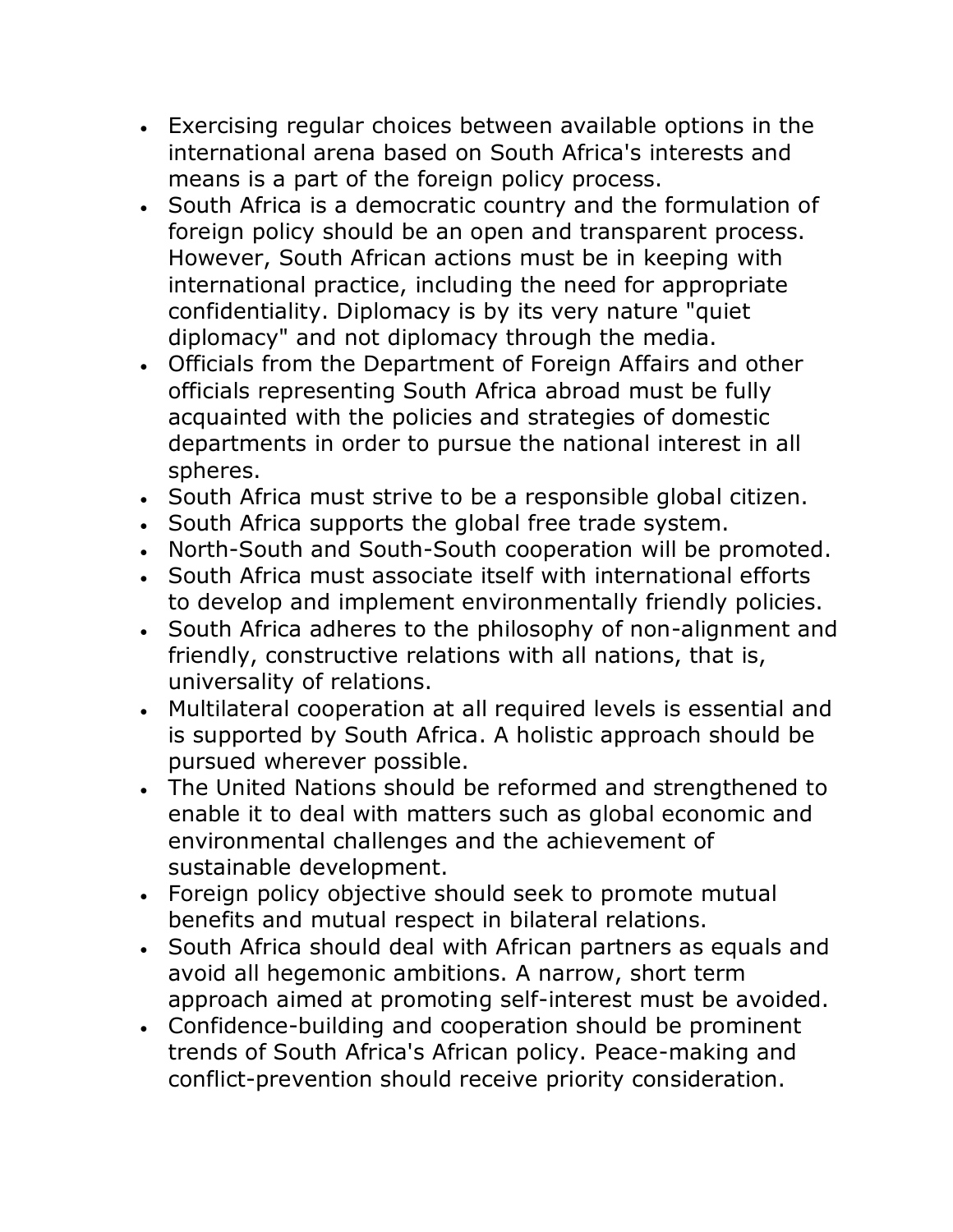- South Africa will cooperate with all other countries in shaping and defining the new world order and promoting multilateral cooperation in the international community.
- Scientific and technical development and cooperation in Antarctica and globally, will be promoted and environmental protection will be supported.
- As far as South Africa's means allow, all efforts to alleviate the plight of refugees and children in Africa and elsewhere and particularly the work of the UNHCR must be supported.
- South Africa should remain actively engaged in efforts to secure world-wide peace, promote disarmament, prevent genocide, restrict proliferation
- of nuclear and other arms of mass destruction and achieve a new world security regime.

[ [Top](http://www.info.gov.za/greenpapers/1996/foraf1.htm#top) ]

#### **5.3. South Africa's international priorities**

In his address to the Foreign Affairs Portfolio Committee of Parliament on 14 March 1995, Minister Alfred Nzo made the following observations about South Africa's foreign policy objectives and priorities:

"In terms of foreign policy, Africa is clearly to be a priority in the years ahead."

"The promotion of economic development of the Southern African region is of paramount importance as the economies of the countries in the region are intertwined to such an extent that, for South Africa to believe that it could enter a prosperous future in isolation without taking neighbouring countries with her, would be unrealistic and hazardous."

"South Africa will also strive to engage the industrial world in development in Southern Africa with the objective of enhancing the fullest possible development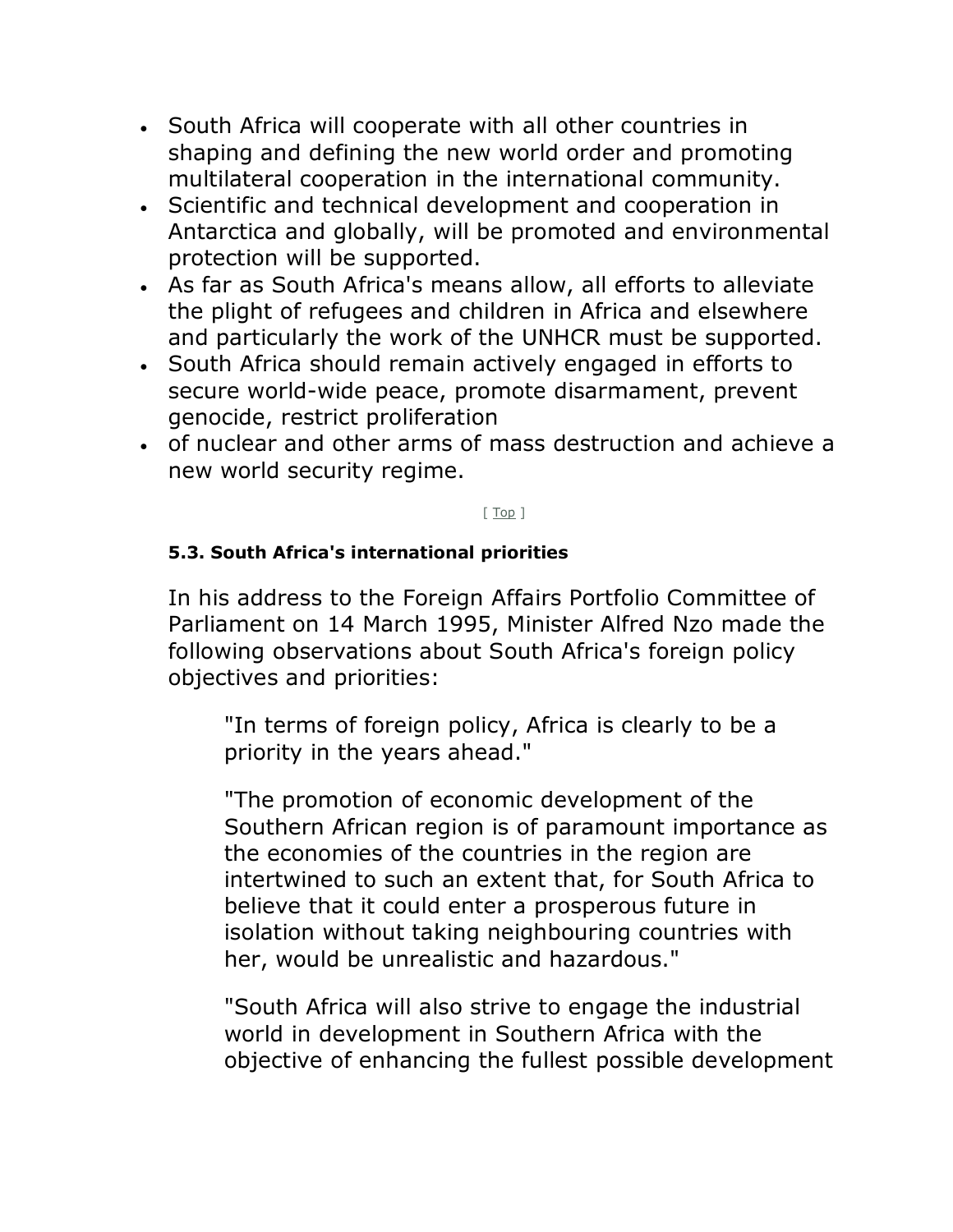of its human and natural resources by combining foreign capital with our own expertise."

"South Africa exchanges the equivalent of 64 per cent of its GNP with the outside world ... (and) ... it follows from our broad national interests and governmental policy that the emphasis with all European countries, should fall upon economic, technological and scientific cooperation."

Economic relations are, clearly, a further priority in South Africa's interaction with the international community in both our bilateral and our multilateral relations. Achieving sustainable economic growth in South Africa is a government priority and its international dimension is important for all departments and government agencies involved. To attain the objectives which government departments are expected to achieve, proper coordination at the policy and working levels is essential and it is important to work towards an integrated "economic foreign policy". The global economic environment is a fiercely competitive and complex arena in which South Africa is a relatively small economic power. Policies should therefore be formulated to achieve sound priorities.

[ [Top](http://www.info.gov.za/greenpapers/1996/foraf1.htm#top) ]

Minister Nzo made the following observation in Parliament on 8 August 1994 about South Africa's international relations:

"Without international interaction such as trade, scientific and technological exchange and cultural exchange, South Africans and South Africa would be much the poorer. In this regard the Department of Foreign Affairs, universities, institutes and the media have a particular responsibility to stimulate a debate on our international relations, to inform the public and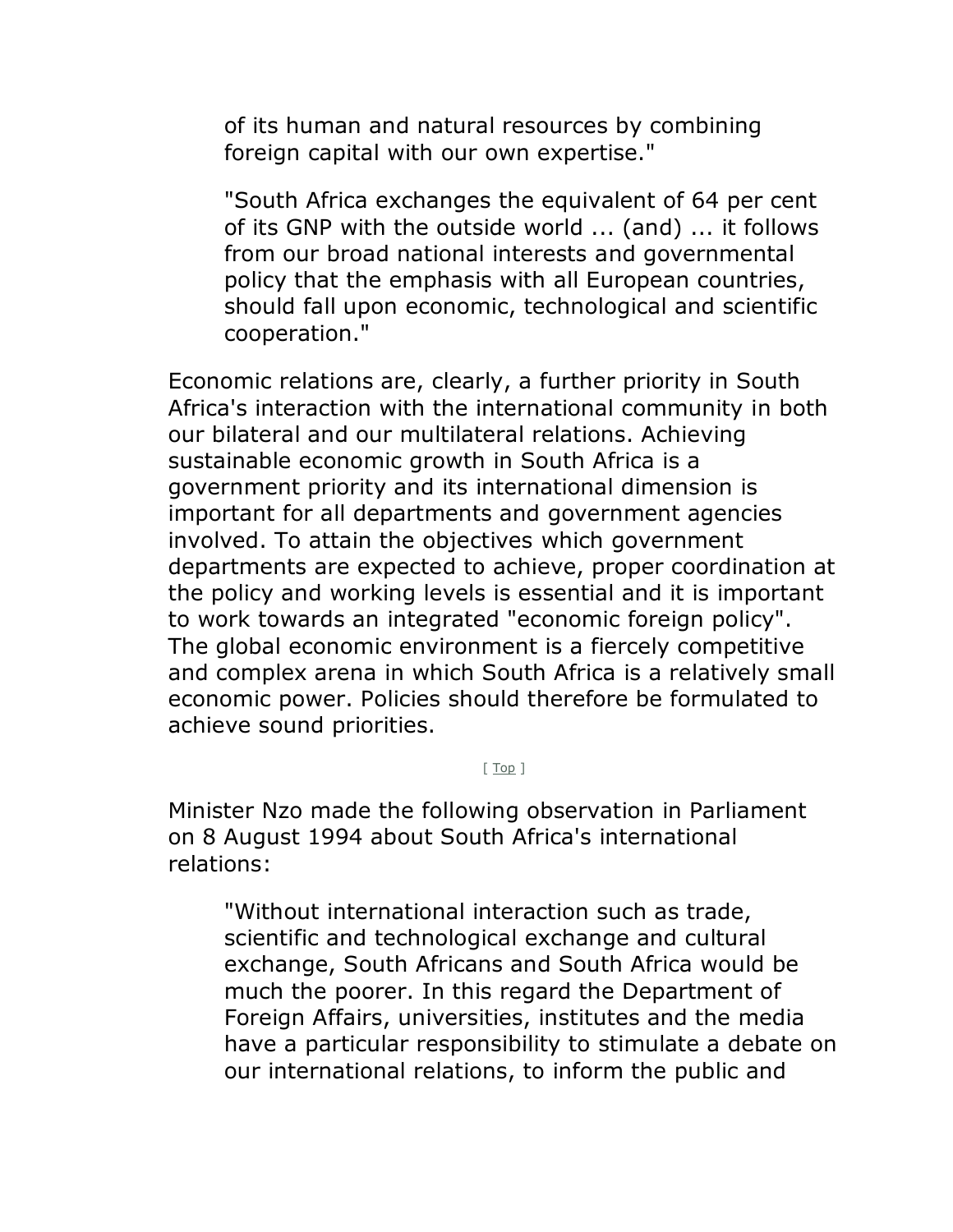involve the people of South Africa in the promotion of our international relations."

Political and security priorities in this context are inextricably linked. President Mandela and Deputy President Mbeki have referred to South Africa's identification with Africa. Mr Mbeki, at the UN Security Council on 25 May 1994, stated:

"We are also committed to participate to the full extent of our abilities in the efforts spearheaded by the OAU to address the related issues of peace, security, stability, cooperation and development on our continent."

President Mandela, in the UN General Assembly in October 1994, also stated:

"We are part of the region of Southern Africa and of the continent of Africa. As members of the Southern African Development Community and the OAU, and an equal partner with other member states, we will play our role in the struggles of these organisations to build a continent and a region that will help to create for themselves and all humanity a common world of peace and prosperity."

South Africa's security and political priorities are in Africa and the above statements summarise the Government's position clearly. It should be added that much of the action suggested above will take place against the background of the United Nations' own political objectives and operations, including peace, prosperity, economic well-being and respect for human rights. Peace-making and conflict prevention are two essential elements of the strategy which is under review, also in the OAU.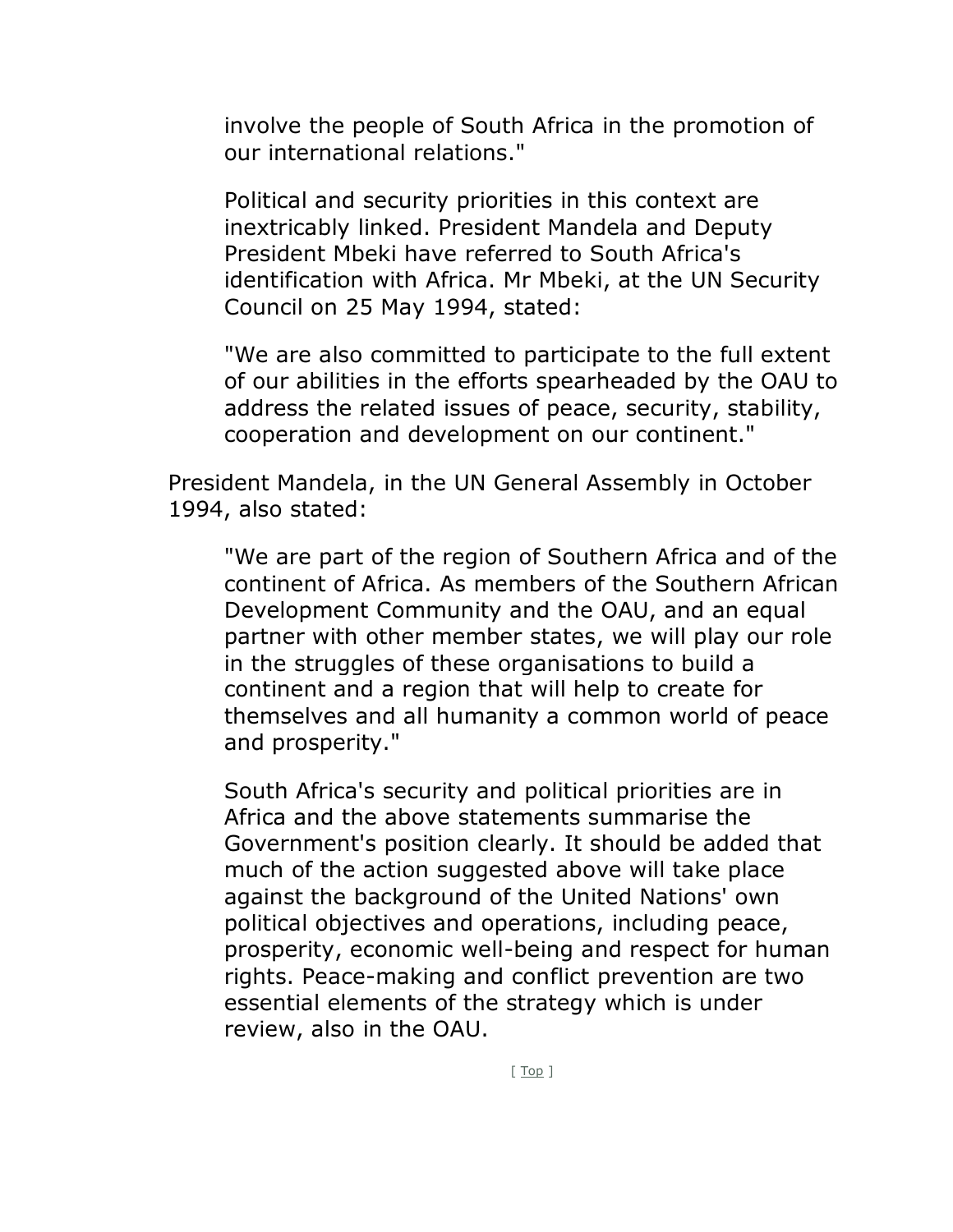### **5.4. Interface with economic and defence policies**

The discussion on South Africa's priorities clearly highlights the integrated nature of the challenges facing South Africa in the global and African contexts. To be effective, South Africa must progressively harmonise the policies and strategic objectives which are formulated and pursued by government departments. In paragraph 4.3, reference was made to the nature of South Africa's economic priorities in the international arena and to the need for integrated policy and priority formulation. The private sector and labour also have roles to play in certain areas and in this regard NEDLAC and several other existing coordination forums play important roles.

Foreign policy and defence policy are two components of a country's approach to the global environment. In the introductory parts of this discussion paper, reference was made to the new world order, to important trends in security-related issues and to the changing dimensions of the multipolar world. Proper coordination of a country's policies on security matters is therefore an obvious necessity. In the African context South Africa's involvement in conflict prevention and peace-keeping requires harmonised foreign and defence policies. International arms sales by South Africa and the country's commitment to the prevention of the proliferation of conventional and nuclear arms, also require the harmonising of the defence and foreign policies of South Africa. This is achieved through committees, at ministerial and official level, which have been created by Government to oversee policies and actions in this regard.

# **5.5. Relative importance of technical disciplines**

In the SADC, in the OAU context, and in a host of international organisations the major subjects of discussion are water, civil aviation, health, weights and measures, intellectual property, shipping, nuclear research and many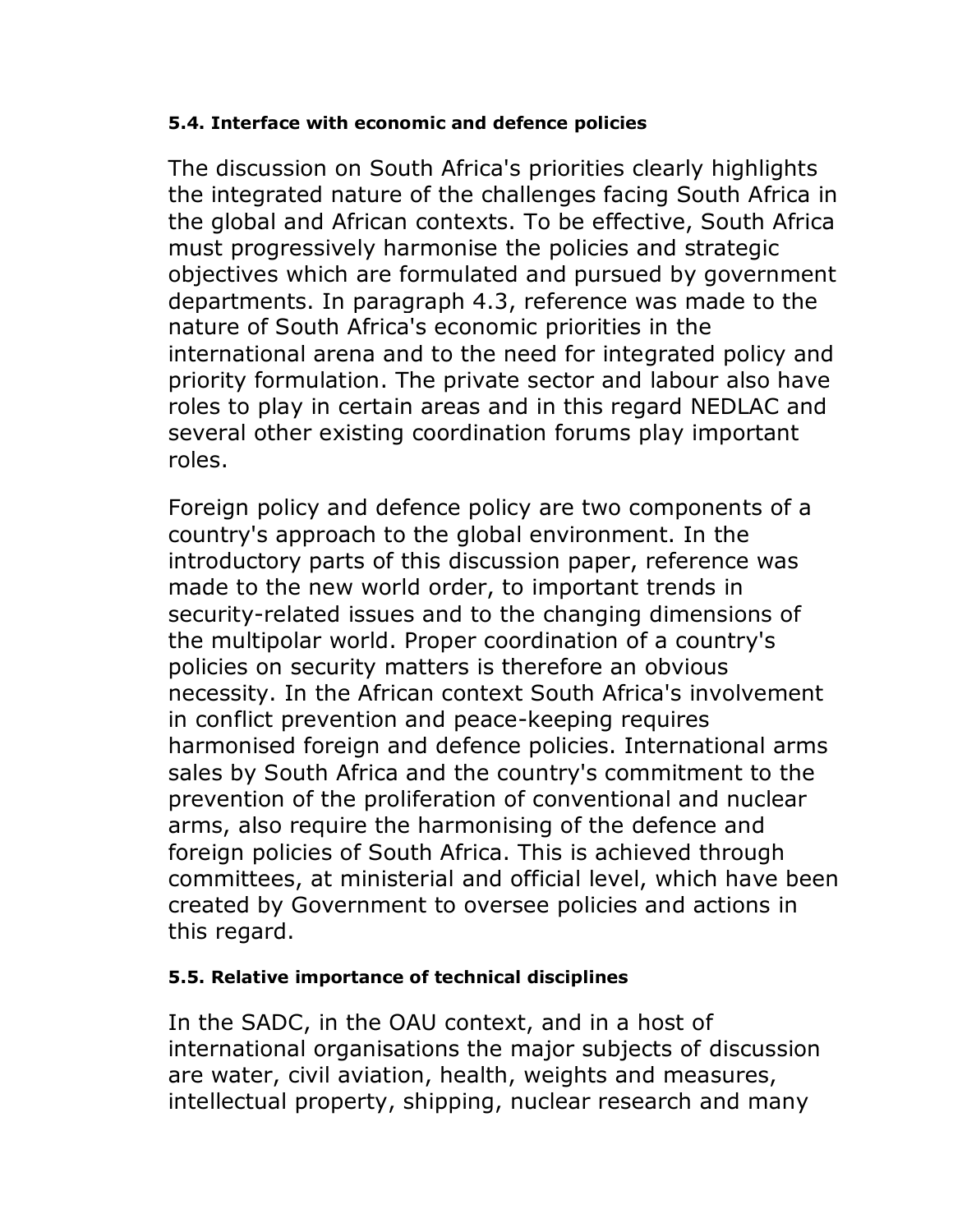other technical and scientific topics. Wherever a governmental or nongovernmental representative of South Africa participates in an international activity, conference or project, he or she becomes involved in the execution of some aspect of foreign policy. Minister Alfred Nzo, in his speech to ambassadors in September 1995 emphasized that ...

"Foreign Affairs will play a coordinating and facilitating role to further that single most basic goal of helping to create a better life for South Africa's people."

The Department of Foreign Affairs is in a position to assist government departments and NGOs to monitor, prepare and pursue their international objectives and to maximise benefits for South Africa in the international arena.

[ [Top](http://www.info.gov.za/greenpapers/1996/foraf1.htm#top) ]

#### **5.6. Interaction with civil society and interest groups**

In the preceding paragraphs reference was made to the many role players in South Africa's international interaction. On the domestic front, civil society, local authorities, special interest groups and many others have some role to play in enabling the Department of Foreign Affairs to give the Government comprehensive, well-considered and practical advice. The process of policy formulation must be as transparent as possible to ensure maximum support for the Government's international activities. In addition to its everincreasing interaction with Parliament, universities and institutions, the Department of Foreign Affairs should actively stimulate debate on international affairs and foreign policy. Expanded interaction with interested parties can be achieved by means of domestic seminars and conferences, as well as through interaction with foreign organisations and governments in the context of international conferences held in South Africa. Further mechanisms can be explored.

#### **5.7. South Africa's limitations and strengths**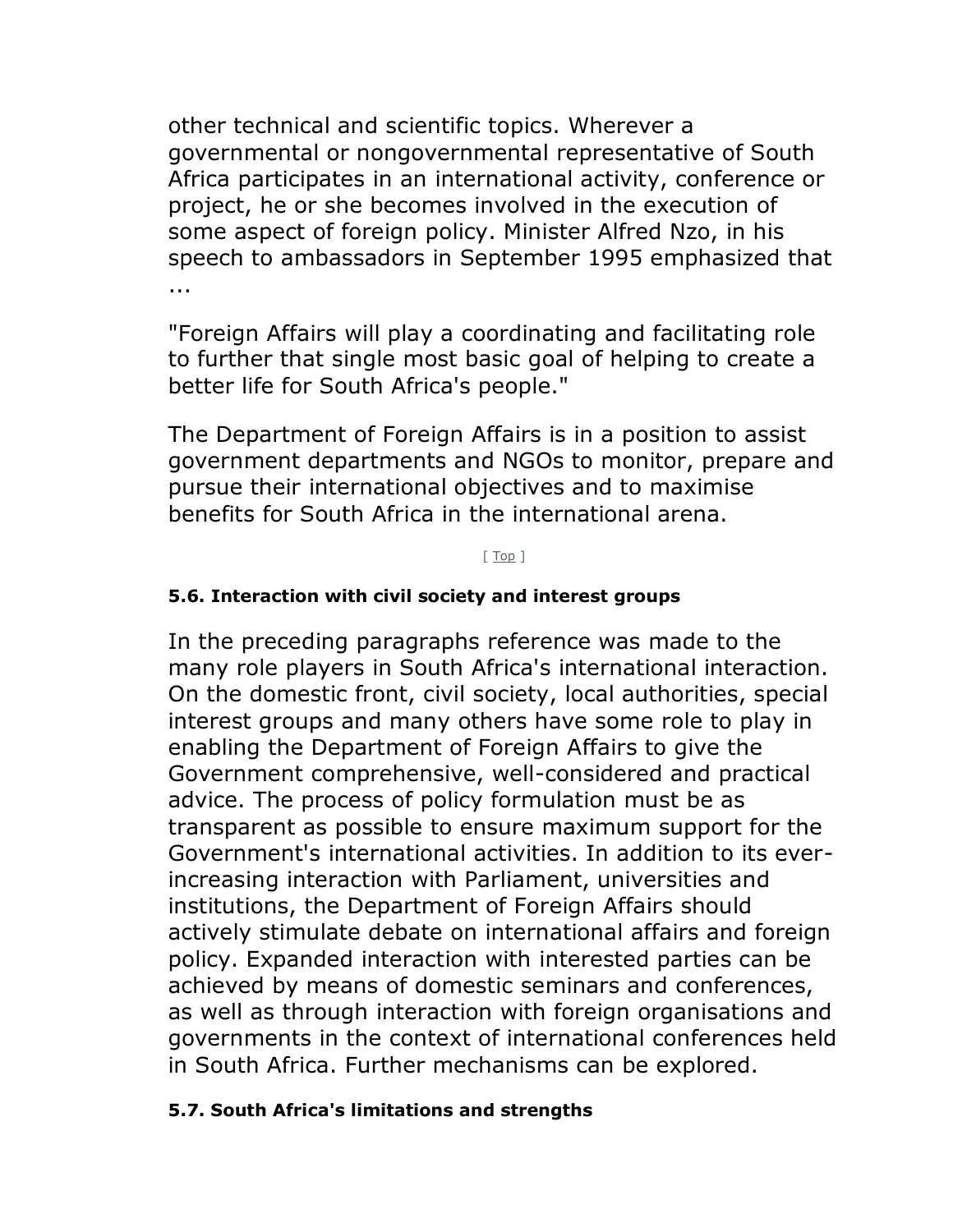Minister Alfred Nzo and Deputy Minister Aziz Pahad have often stated in parliamentary and other speeches that South Africa's initiatives in Africa in particular and internationally in general should take place within the realistic parameters of South Africa's capacity to implement decisions. They have also stated that foreign policy should be formulated against the background of what South Africa can realistically hope to achieve. Apart from global constraints, budgetary restrictions placed on the Department of Foreign Affairs and other departments also play a role. This limits South Africa's membership of international organisations, the number of embassies the Department is able to establish abroad and the number of personnel assigned abroad, to mention a few areas. Active participation in those forums where South Africa can play a meaningful role and where the country has real interests should therefore be a priority.

Deputy Minister Aziz Pahad, in a speech to the Senate on 25 May 1995, formulated the relative priorities of South Africa's international initiatives within the context of limited resources as follows:

"Although South Africa's capacity may be limited, the Government of National Unity (GNU), will do whatever it can to assist in efforts aimed at the furtherance, worldwide, of peace and of democracy, of human rights, of sustainable development, of protection of the environment, of disarmament, and of making our world a more agreeable and friendly place to live in."

[ [Top](http://www.info.gov.za/greenpapers/1996/foraf1.htm#top) ]

#### **6. MULTILATERAL RELATIONS**

#### **6.1. The challenge of multilateralism**

Earlier the growing role of multilateralism was discussed as a trend. It also constitutes a challenge to develop expertise in a specialised and highly technical area. The Minister of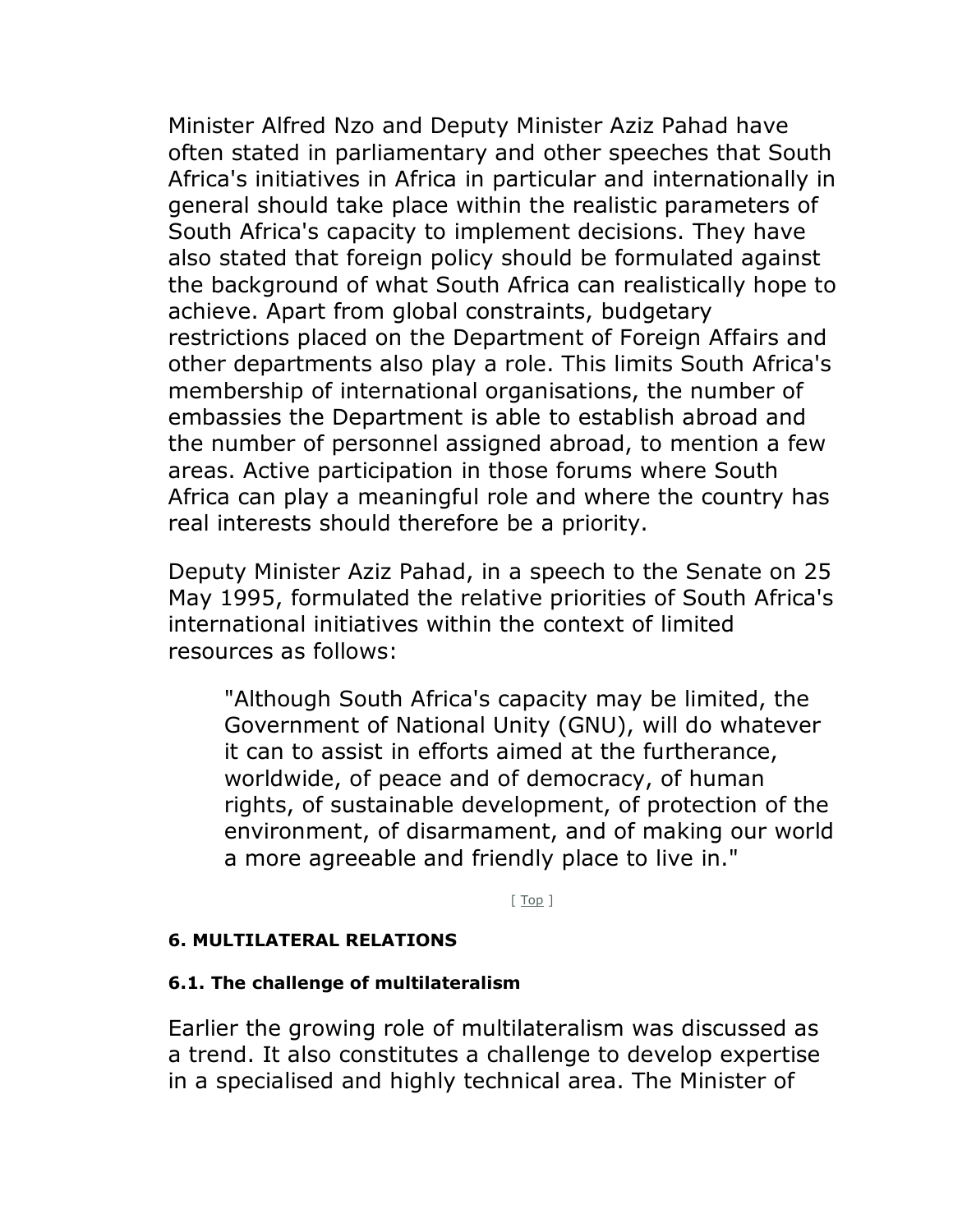Foreign Affairs made the following observation to the Foreign Affairs Portfolio Committee on 14 March 1995:

"The Government's foreign policy objectives in the multilateral field are to ensure that South Africa plays a role commensurate with its status and abilities in respect of the global issues which preoccupy the world today and which are at the same time of major national concern. Such global issues include economic and social development, human rights, disarmament, environmental issues, control of illicit drug trafficking, refugees and migration, peacekeeping and global security.

There is also an interplay of bilateral relations between two countries and their actions towards each other in a multilateral context. Support of a candidate in one organisation may result in a favourable bilateral action, more trade credits or more development assistance. Countries and especially delegates are often faced with a barrage of requests for a vote of support for issues or candidates 'in the interest of bilateral relations'. Tradeoffs are not uncommon. Sensible handling of these situations requires early consultation and the developing of practical criteria to facilitate and justify decisions."

Within the area of multilateral relations, clearly discernible themes or issues have become predominant at present. Issues relating to the protection of the environment as well as issues relating to the quality of life, have become justifiably all-important. Linked to this are issues such as refugees, children, women, human rights and migration. South Africa has become actively involved in these areas and will continue to be faced with the need to develop capacities to interact at an international level.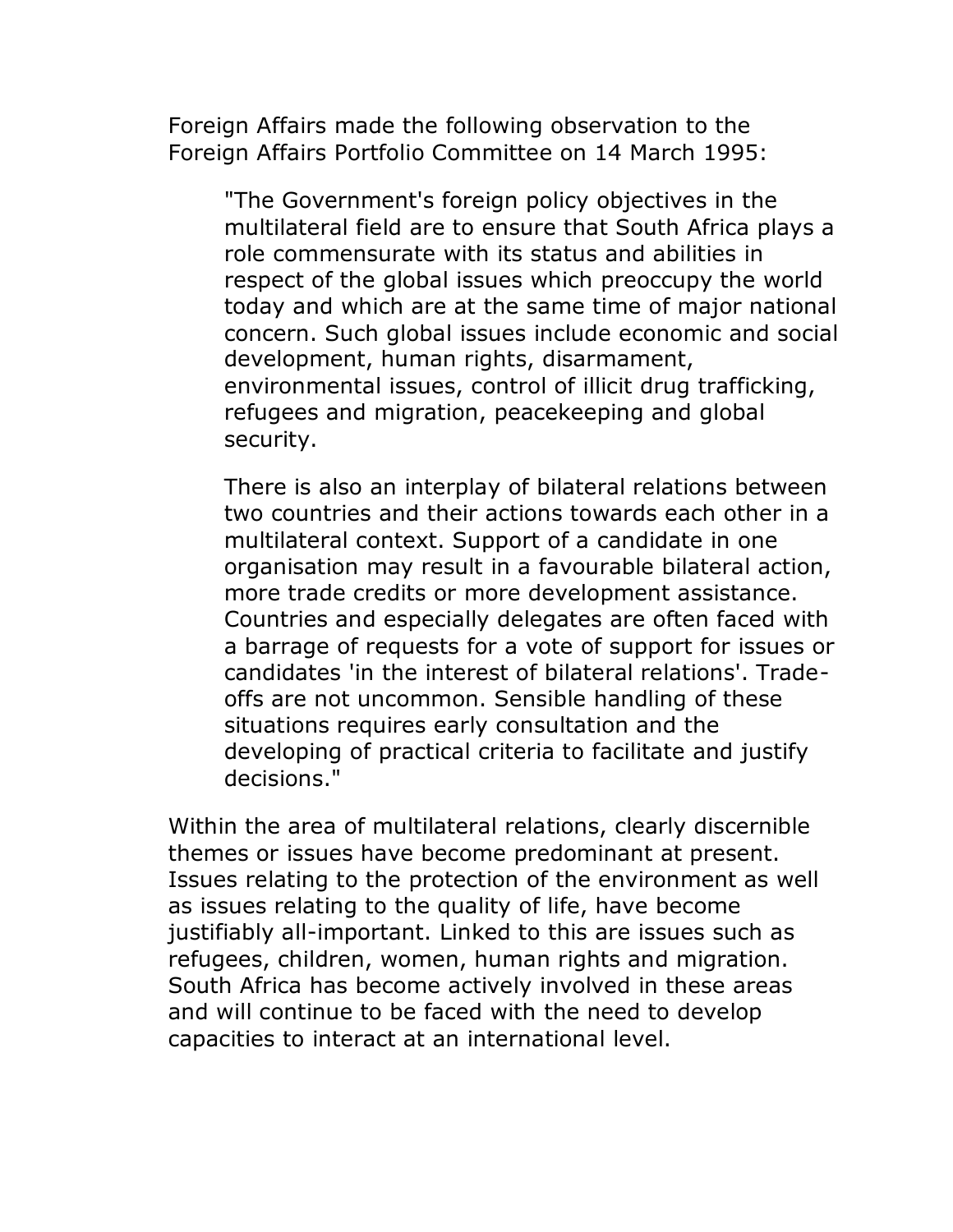Conflict prevention and peace-making are of substantial concern to South Africa in the African context, just as peacekeeping and peace-making in Bosnia are to the UN and to the Europeans. Preventive diplomacy has become an essential and fundamental consideration in the international context for political leaders and diplomats. Once conflict occurs, diplomacy is faced with a new challenge, which is more difficult, traumatic and costly - both materially and in terms of human life - namely devising appropriate peacemaking and peace-keeping operations. The regional group to which a country belongs often plays a fundamental role in multilateral diplomacy. On many issues, such as on tariffs and on trade and industrial policy, South Africa consults with SA Customs Union member states before making commitments in negotiations with the EU. SADC countries as a regional group should also be consulted on broader policy issues.

On security issues, South Africa should consult the SADC countries and the OAU in order to develop common positions at the UN or other forums. It is sometimes a time consuming procedure with mixed results. African partners may even be in conflict with South Africa's other international commitments or fundamental policies, for example on arms control or the control of advanced technologies. These aspects require extensive and regular consultation and are a multilateral challenge.

 $[$  [Top](http://www.info.gov.za/greenpapers/1996/foraf1.htm#top)  $]$ 

#### **6.2. Multilateral policy and objectives**

Multilateral relations focus on global issues. South Africa's participation in and interaction with the organisations which deal with such issues are the substance of multilateral diplomacy.

Global issues have domestic relevance and the role that South Africa seeks to play in the development of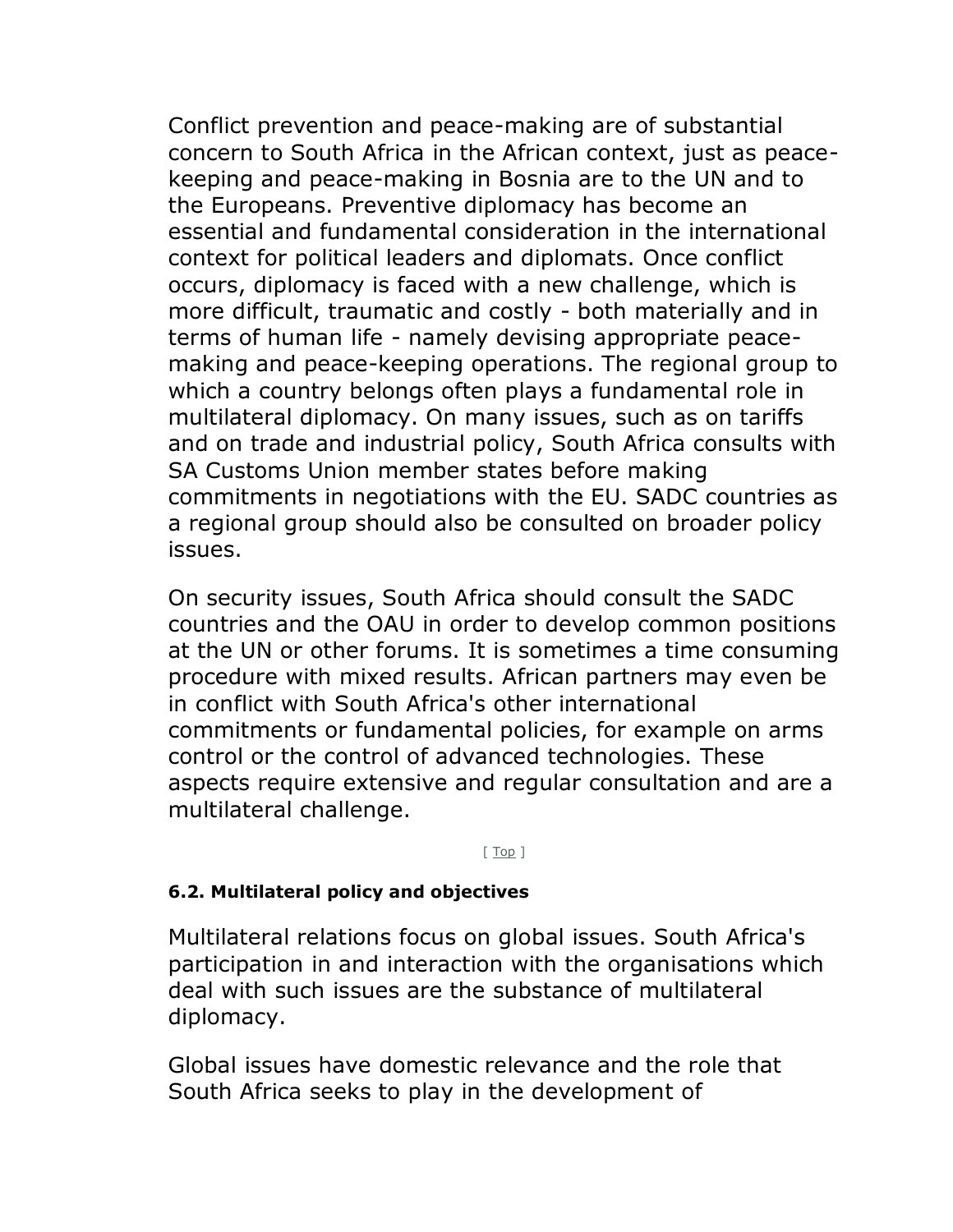international thinking in these areas must be related not only to our international objectives but also to domestic policies.

Some of the issues which need to be further analysed and developed are referred to below:

- $\circ$  The foreign policy of a democratic South Africa is characterised by rapid change. South Africa's new membership of the SADC, the OAU, the NAM and the G77, as well as its return to the Commonwealth and the UN General Assembly and various specialised agencies, underline the substantial change which has already occurred.
- $\circ$  The concept of the traditional nation state is changing, with most countries constantly losing some degree of sovereignty, especially in the multilateral context. The example of European countries losing sovereignty to the EU was cited earlier in the document. South Africa is, to some extent, also affected.
- $\circ$  There is a need to increase the awareness of the importance of multilateralism as a major facet of both South Africa's international relations and policy planning. Bilateral missions abroad should also focus on multilateral issues in formulating their objectives and should forge a link between bilateral and multilateral relations.
- o The international community is expecting South Africa to assume an important role in some organisations and there is the perception that South Africa has the necessary power, capacity and prestige to fulfil this role. The country is expected to play a bridging role in ensuring that North/South relations are nonantagonistic and more equitable.
- o Opportunities must be identified where South Africa can play a role in the development of thinking on international issues.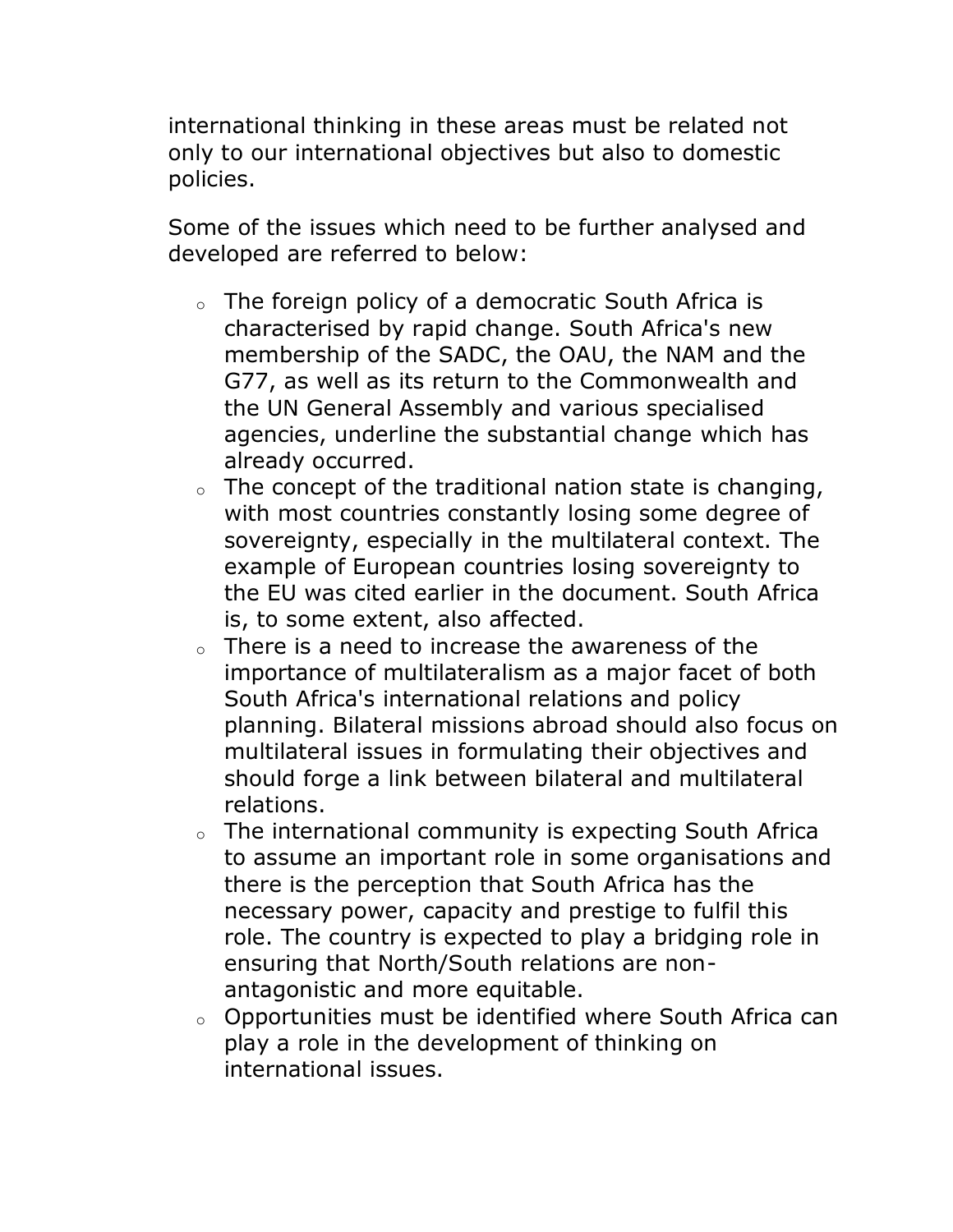- o Regular analyses of South Africa's relations and cooperation with regional groupings and blocs should be made to achieve policy consistency.
- o South Africa should apply the criteria of national interest, capabilities and feasibility in deciding on the country's participation in UN peace-keeping, peacemaking and peace-enforcement operations in a regional or global context. This issue will require wider discussion with other government departments and with OAU partners.
- o The SADC's Council of Ministers has recommended that an Organ on Politics, Defence and Security should be created. South Africa should wholeheartedly support this recommendation and commit itself to its approval by the SADC summit in August 1996. The Organ will provide an important forum within which issues such as political dialogue, the strengthening of democracy and threats to the peace and stability of the sub-region can be addressed.
- o South Africa should engage in the debate on the various aspects of the reform and financing of the UN.
- o The Government has committed itself to a policy of non-proliferation and arms control which covers all weapons of mass destruction and extends to concerns relating to the proliferation of conventional weapons. A primary goal of this policy is to reinforce and promote South Africa as a responsible producer, possessor and trader of advanced technologies in the nuclear, biological, chemical and conventional arms fields. To this end, a new conventional arms control system has been established; participation in the various nonproliferation regimes and suppliers' groups is actively being pursued; and positions which publicly support the non-proliferation of weapons of mass destruction have been adopted.
- $\circ$  The new global situation, more than ever before, requires South African foreign and defence policy to be harmonised in a comprehensive security policy.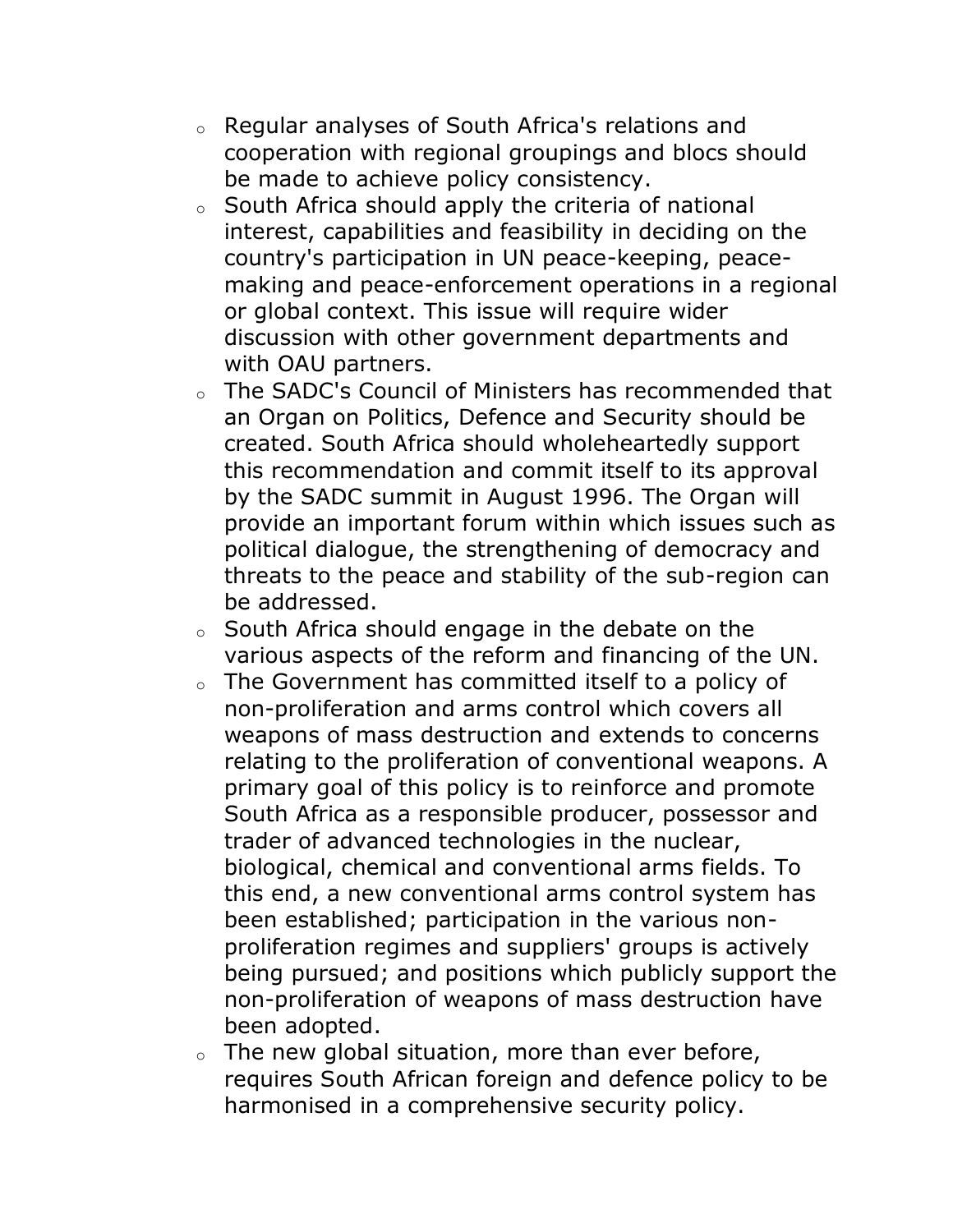- o Involvement in more political international forums such as the UN, the NAM, the G77 and the Commonwealth, however, requires preparations and deliberations of a different nature. Consistent and comprehensive policies linked to priorities will have to be developed as South Africa experiences more high-level involvement.
- $\circ$  South Africa must recognise that it has limited experience at the OAU and that it should develop an understanding of the functioning of that organisation. A number of power centres exist in the OAU and on the Continent. South Africa will have to work within the SADC to coordinate its positions on global issues at the UN and elsewhere in the process of developing OAU positions.
- o A matter of future importance will be the reform of multilateral organisations such as the UN and the OAU. A clear strategy on this must be developed and South Africa will need to interact with our OAU partners. Many member nations are appreciative of South Africa's growing contribution to this debate. Solidarity with the hopes and aspirations of Africa should be the watchword.
- o South Africa has a leadership role to play in the SADC and in the NAM and a clear vision as well as a set of objectives for that role should be developed.
- o South Africa has a role to play in the debate on the issue of economic growth and development in a world economy which is becoming increasingly liberalised and globalised.
- o South Africa's position as host of UNCTAD IX and President of UNCTAD for the next four years creates important opportunities for enhancing its role in multilateral diplomacy and in the efforts to arrest the process of marginalisation of the Least Developed Countries (LDCs), most of which are in Africa.
- o South Africa will have to develop consistent policy positions on UNCTAD and the WTO which address trade and development issues. This will require coordination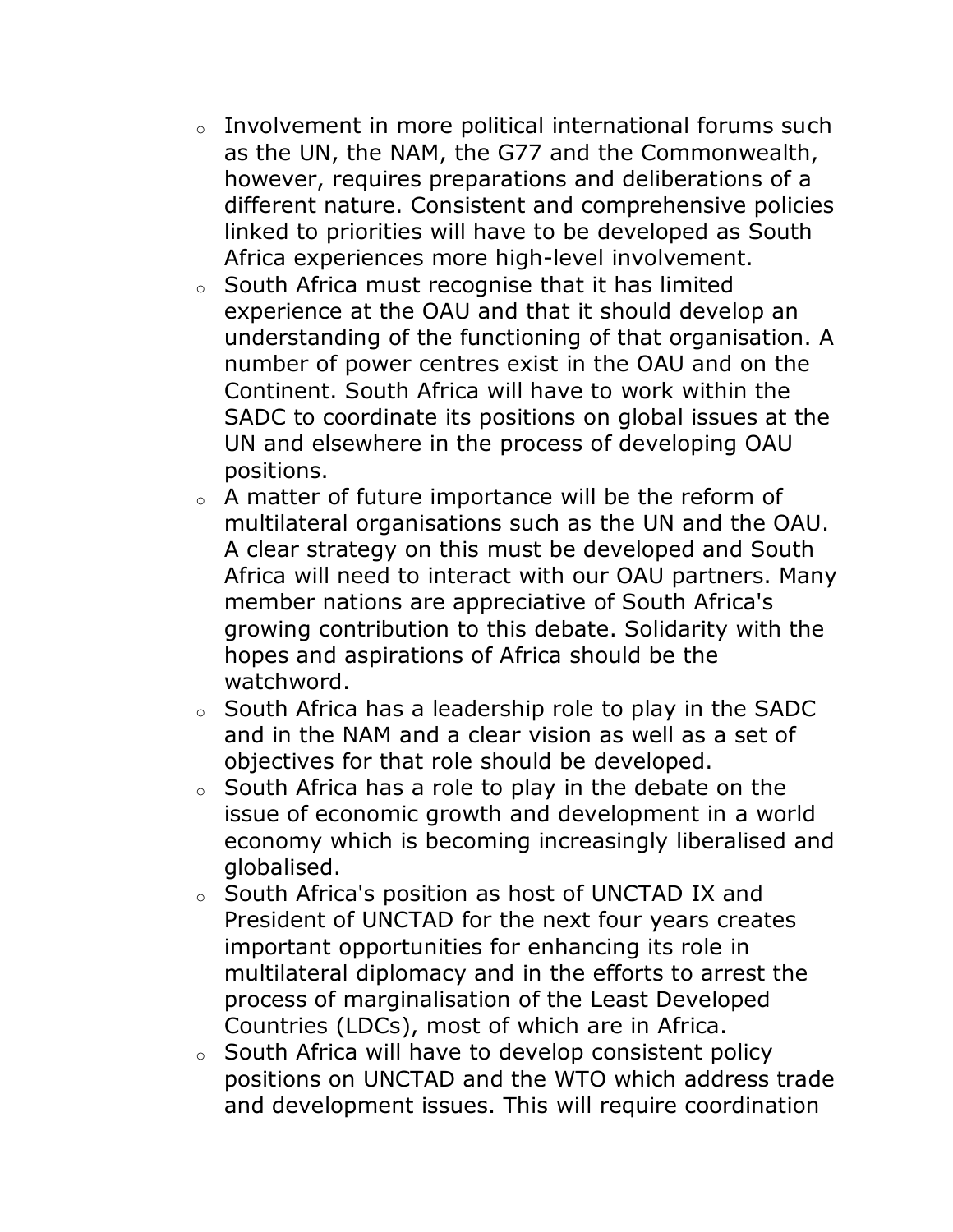between the various government departments, and joint committees should be established to develop expertise on technical aspects of international trade and development.

- o South Africa's current negotiations with the European Union (EU) and the mandate of the negotiating team are of prime importance and are being followed closely by economic stakeholders at home and abroad. The outcome of these negotiations will have an important effect on the South African economy, since the degree of market access to EU countries and the relevant tariffs will influence production and employment in this country. Interdepartmental cooperation and regular liaison with the private sector and labour organisations will continue to be the cornerstone of these negotiations.
- $\circ$  The involvement of South Africa's Customs Union partners in the planning of the negotiations with the EU is essential, and the member states of the Lom harming their interests.
- o South Africa will progressively need to develop an understanding and constructive relationship with the African Development Bank (AfDB) and the Economic Commission for Africa (ECA).
- $\circ$  The implications of the issue of human rights as a cornerstone of South African foreign policy must be fully explored.
- $\circ$  The establishment of a regional disaster centre to deal with natural disasters in the Southern African region should be considered, as should practical measures to facilitate the rendering of humanitarian assistance.
- o As a country with marine borders on three oceans, the Indian, Atlantic and Southern, South Africa should protect and advance its significant marine and maritime interests in the multilateral arena.
- o South Africa's involvement in South Atlantic and Indian Ocean regional groupings merits special attention.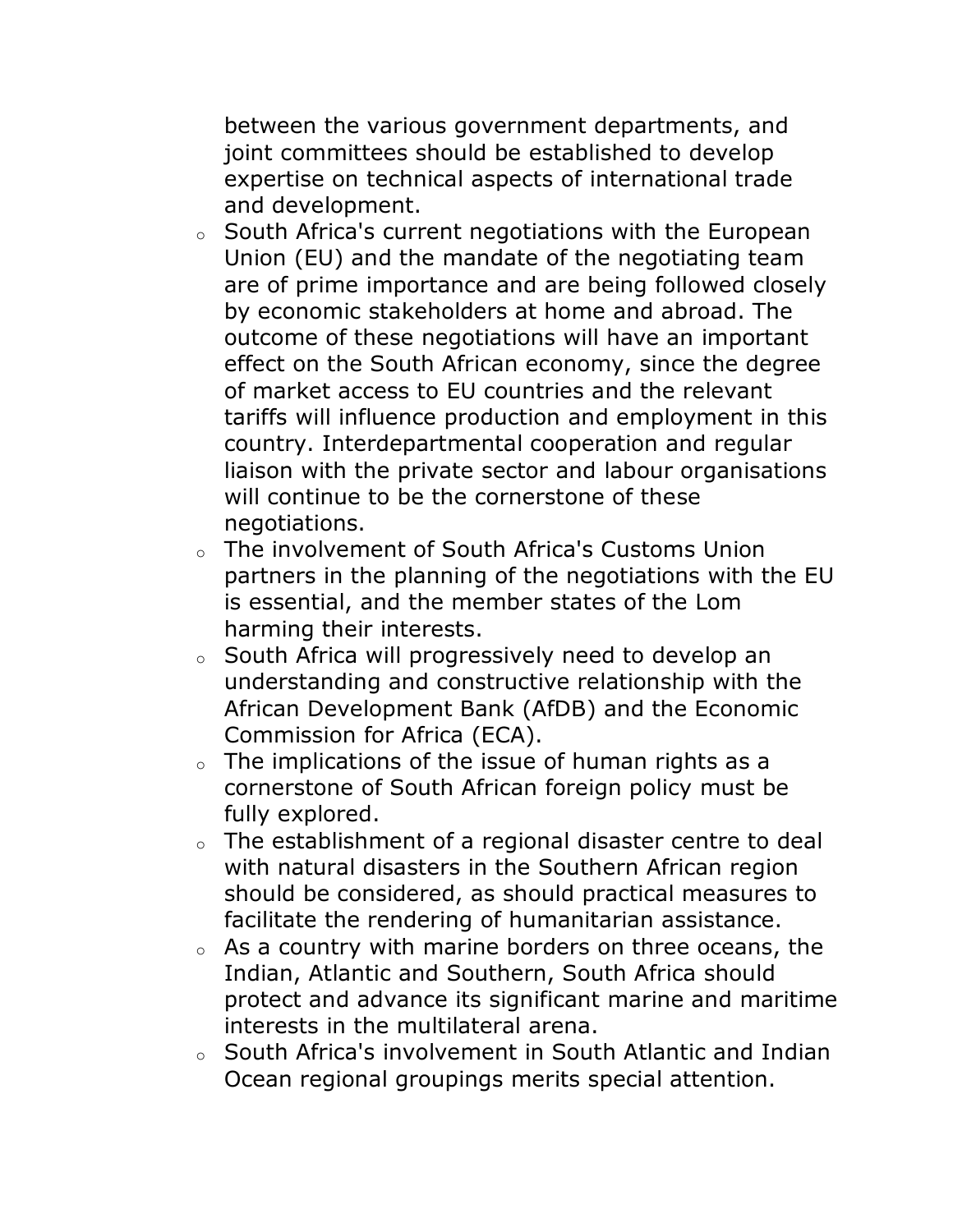$\circ$  Environmental and conservation issues are of great importance to South Africa. These should be dealt with within the context of sustainable development.

As indicated in the introductory paragraph, this discussion has not focused on individual multilateral issues, since those issues that warrant more detailed analysis will be dealt with in separate papers which will be published by the Department for comment.

[ [Top](http://www.info.gov.za/greenpapers/1996/foraf1.htm#top) ]

### **7. BILATERAL RELATIONS**

Later in this document, the different regions of the world are discussed within the context of bilateral relations. The underlying philosophy of South Africa's relations with individual countries, however, needs closer scrutiny.

#### **7.1. Point of departure**

In order to ensure that prejudice or bias is not a factor when discussing the nature of South Africa's bilateral relations, it is important to approach the discussion within the framework of United Nations and other international resolutions and initiatives. Useful criteria in the identification and analysis of special issues are United Nations resolutions or special initiatives as well as other multilateral international procedures and projects.

The Government has adopted the view that South Africa's relations with countries should be a matter of bilateral concern between the particular country and South Africa. In applying the principle of universality, South Africa as a sovereign state should consider its national interests when conducting relations with other states.

Two related aspects should be clearly understood. By trading or concluding diplomatic relations with a particular country South Africa is not expressing approval of the domestic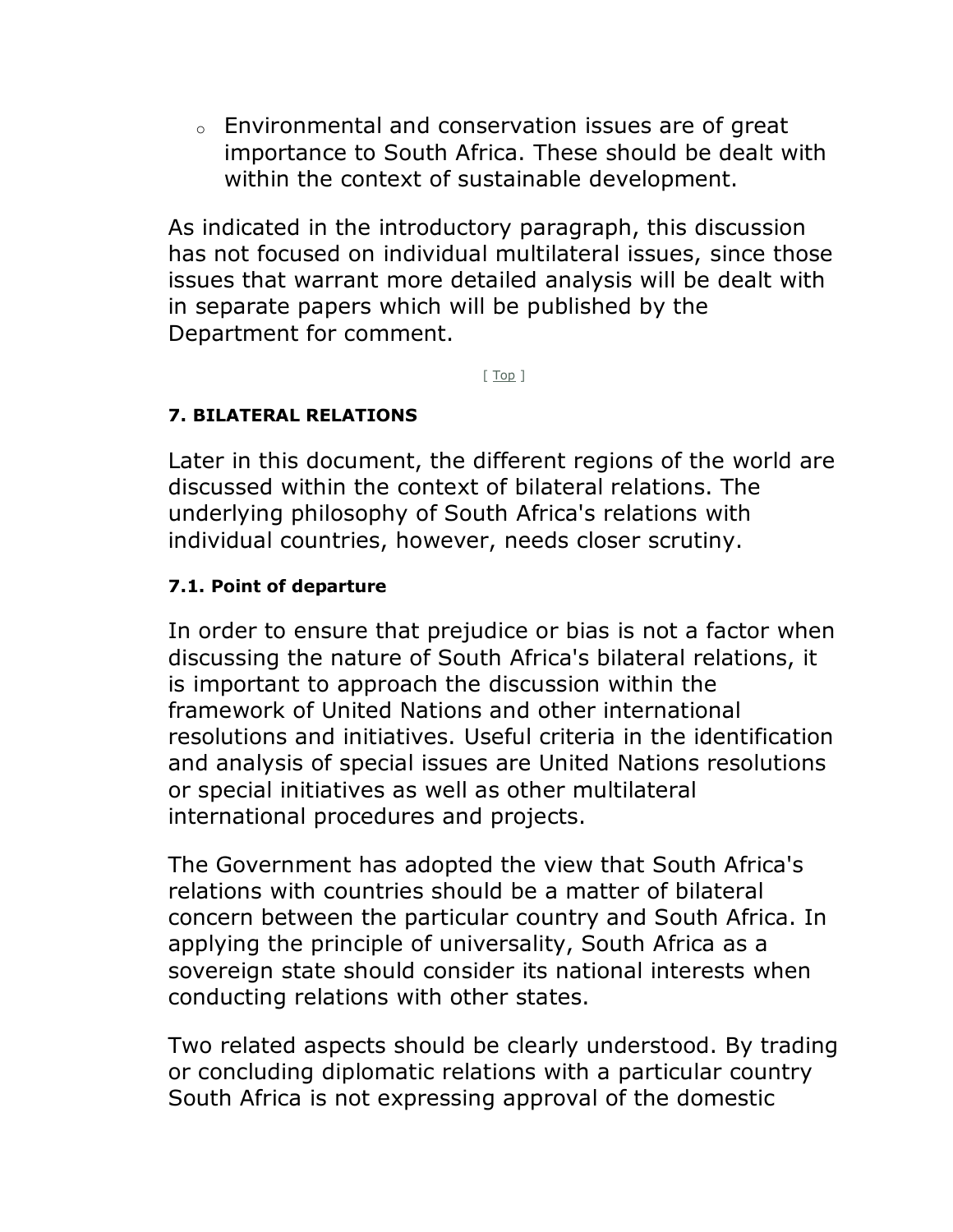policies of that country's present government. The President and the Minister of Foreign Affairs have often stated that South Africa will promote human rights and democracy as fundamental principles in the conduct of foreign relations. It could be argued that the most basic reason for establishing diplomatic relations is to create a channel of communication, which, in fact, is then used to convey to the government of that country the values which South Africa promotes and propagates. In essence, the approach followed is that communication and persuasion could be more constructive than isolation.

The second aspect relates to the perceived implications of relations South Africa may have with other states. South Africa fully adheres to the United Nations resolutions for which it has expressed support and does not contravene those agreed decisions. South Africa, and specifically the Government and the Department of Foreign Affairs is fully aware of the often complex and sensitive nature of international relations and would not engage in actions in the context of relations with these states which threaten or affect the national interest of third states, especially contiguous states with whom South Africa also maintains friendly, constructive diplomatic relations.

[ [Top](http://www.info.gov.za/greenpapers/1996/foraf1.htm#top) ]

In concrete terms, South Africa is and should be free to maintain diplomatic and trade relations with any state which is not subject to a United Nations embargo, where this is to the mutual benefit of both countries. Such relations should not pose a real threat to the interests of other states.

Foreign policy principles and the broad policy approach of the Government need to be implemented in the practical arena of South Africa's international relations. This process and the reverse process of interpreting the practical environment in order to be able to identify policy alternatives for the Government to consider are the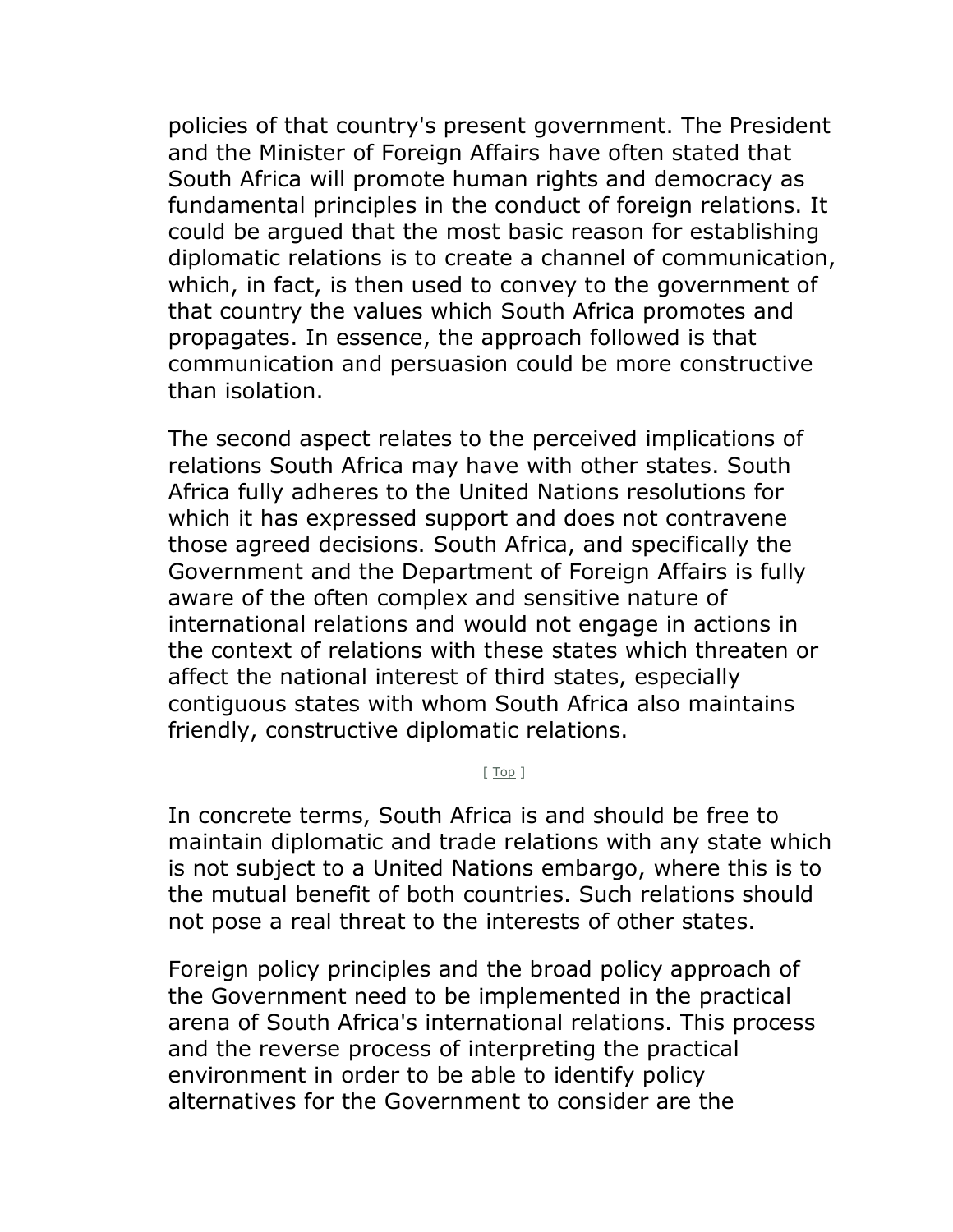responsibility and constant concern of the Department of Foreign Affairs and its missions abroad. The changing nature of the international environment requires a regular assessment of the many practical elements of the Department's operations in the multilateral and bilateral fields and this is routinely done by the Department.

As observed by Minister Alfred Nzo (Heads of Mission Conference, September 1995, Pretoria):

"A policy review is a perfectly normal and routine matter after a change of government. What happened last April of course, was much more than simply another change of government in South Africa. It marked a profound and fundamental break with our past, and opened the way for the building of a new nation, a new country, based on democracy, justice and the rule of law."

#### **7.2. Key aspects of South Africa's interaction with the international community**

A number of indeterminate considerations have a bearing on the successful implementation of policy; these include international expectations and domestic aspirations.

Deputy President Thabo Mbeki has made the following observations about South Africa's relations with Africa and about interaction with the rest of the world (Heads of Mission Conference, September 1995, Pretoria):

> o The Southern African region expects a positive contribution from South Africa in terms of their own development. They expect that we interact with them as a partner and an ally, not as a regional superpower, so that what we achieve, in terms of political, security and economic relations, may be balanced and mutually beneficial.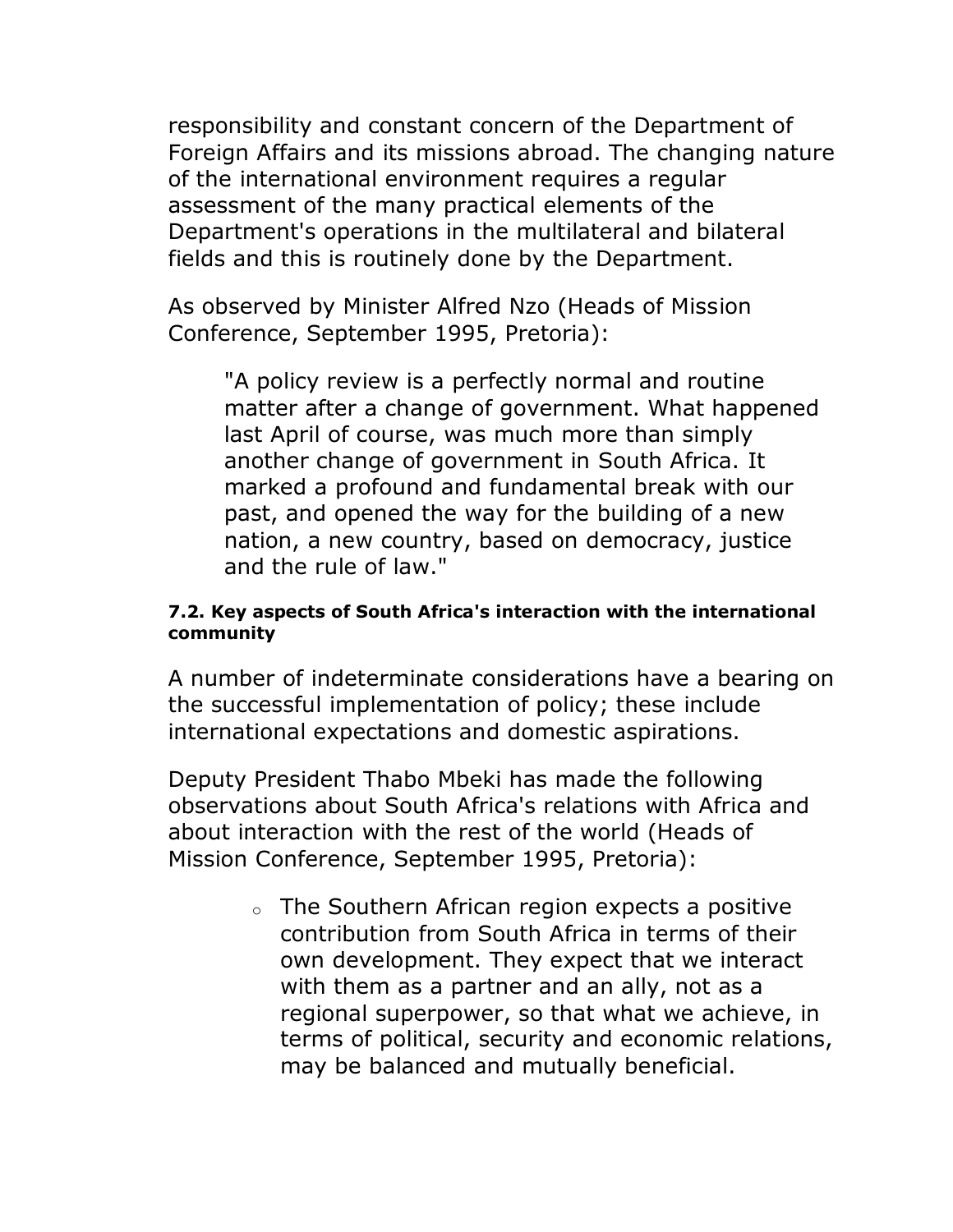- o There is also an expectation from Africa that South Africa should make a significant contribution towards peace and development on the Continent. Despite our own limitations and problems, it is our objective to make a significant contribution in ensuring peace, democracy, respect for human rights and sustainable development. These principles are fundamental to our foreign policy.
- o It remains a challenge to achieve higher rates of trade and investment in South Africa. It is a major challenge for the Department of Foreign Affairs to engage the international community in South Africa and increase their involvement.
- o Embassies should advise the Department on what the Government needs to do to remove obstacles at the international level with a view to sustained growth and development.

[ [Top](http://www.info.gov.za/greenpapers/1996/foraf1.htm#top) ]

Minister Alfred Nzo also identified some key aspects on the same occasion:

- o Primarily the GNU wishes to create a better life for all South Africa's people. All the Department's activities should be geared to achieving this objective.
- o Another primary task is to secure the integrity and sovereignty of the South African state and its citizens.
- o South Africa lacks the capacity to operate at all levels and in all spheres and therefore has to make important choices, constituting foreign policy.
- o South Africa is committed to the interests of Southern Africa and the African continent and wishes to be part of the African renaissance.
- $\circ$  It is imperative to make an ongoing analysis of important international matters to enable South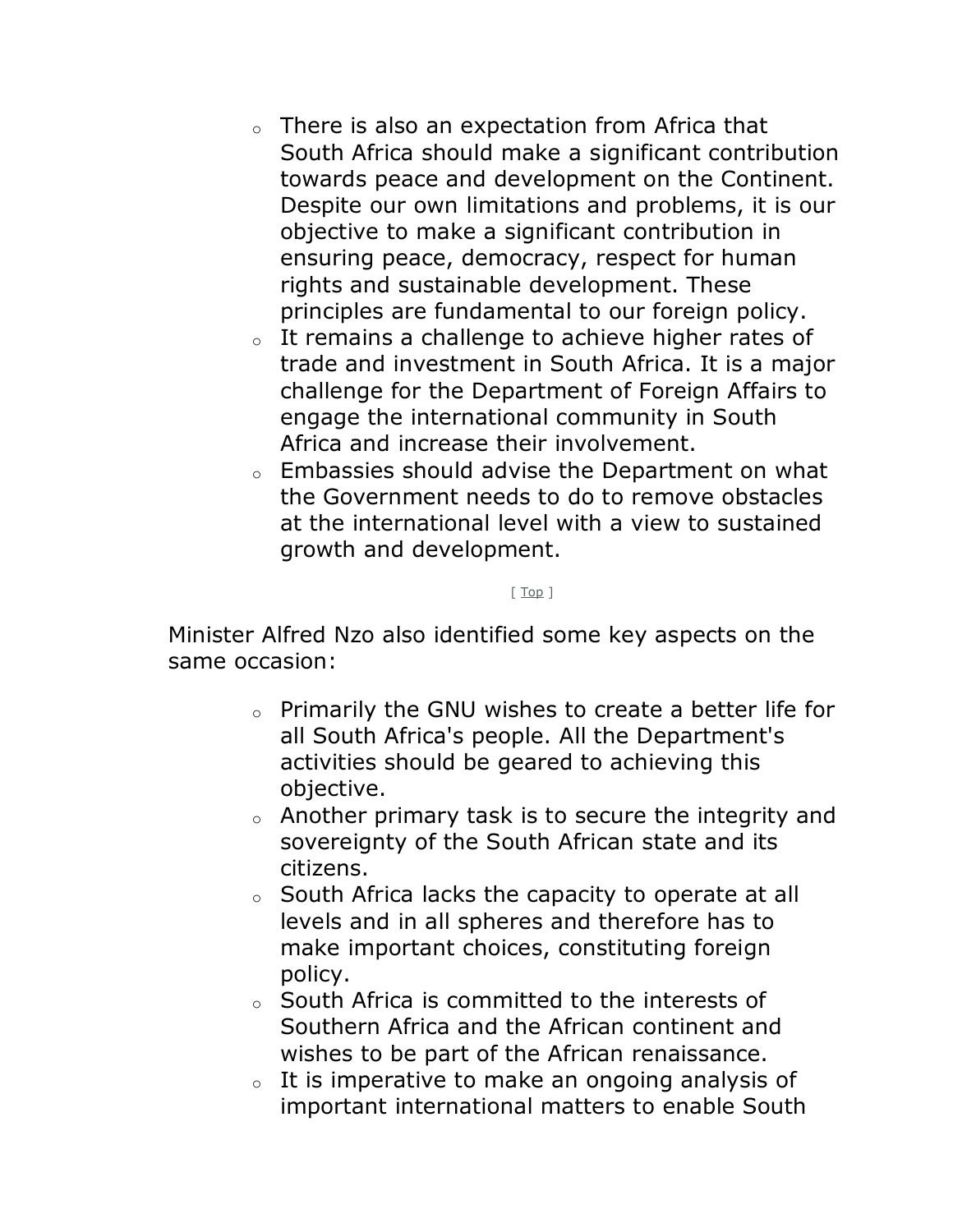Africa to take independent positions consistent with the country's commitments. This includes issues such as the restructuring of the UN Security Council and South Africa's future role in peacekeeping operations. South Africa strongly supports South-South cooperation and the objectives of the Non-Aligned Movement (NAM).

Some key economic aspects which play a role in the practical side of South Africa's foreign relations, as mentioned by Minister Trevor Manuel, should also be considered (Heads of Mission Conference, September 1995):

- o Incentives for foreign investment and measures to create an investor-friendly climate are accorded high priority by the Government and must be a focus of embassy activities.
- o Missions have a special role to play in ensuring that foreign investors are better informed about opportunities in South Africa.
- o With the signing of the Marrakesh Agreement, South Africa was fully reintegrated into the (trade) world and the Government has embarked on a programme to make South African industry more competitive internationally.
- $\circ$  There is a range of opportunities for foreign investors in South Africa in the Reconstruction and Development Programme (RDP) and this should be brought to the attention of foreign industrialists and development assistance donor governments.
- o The sequencing of the lifting of exchange controls is very important considering the far-reaching implications it has for the South African economy. Missions play a role in conveying this to interested parties in the proper context.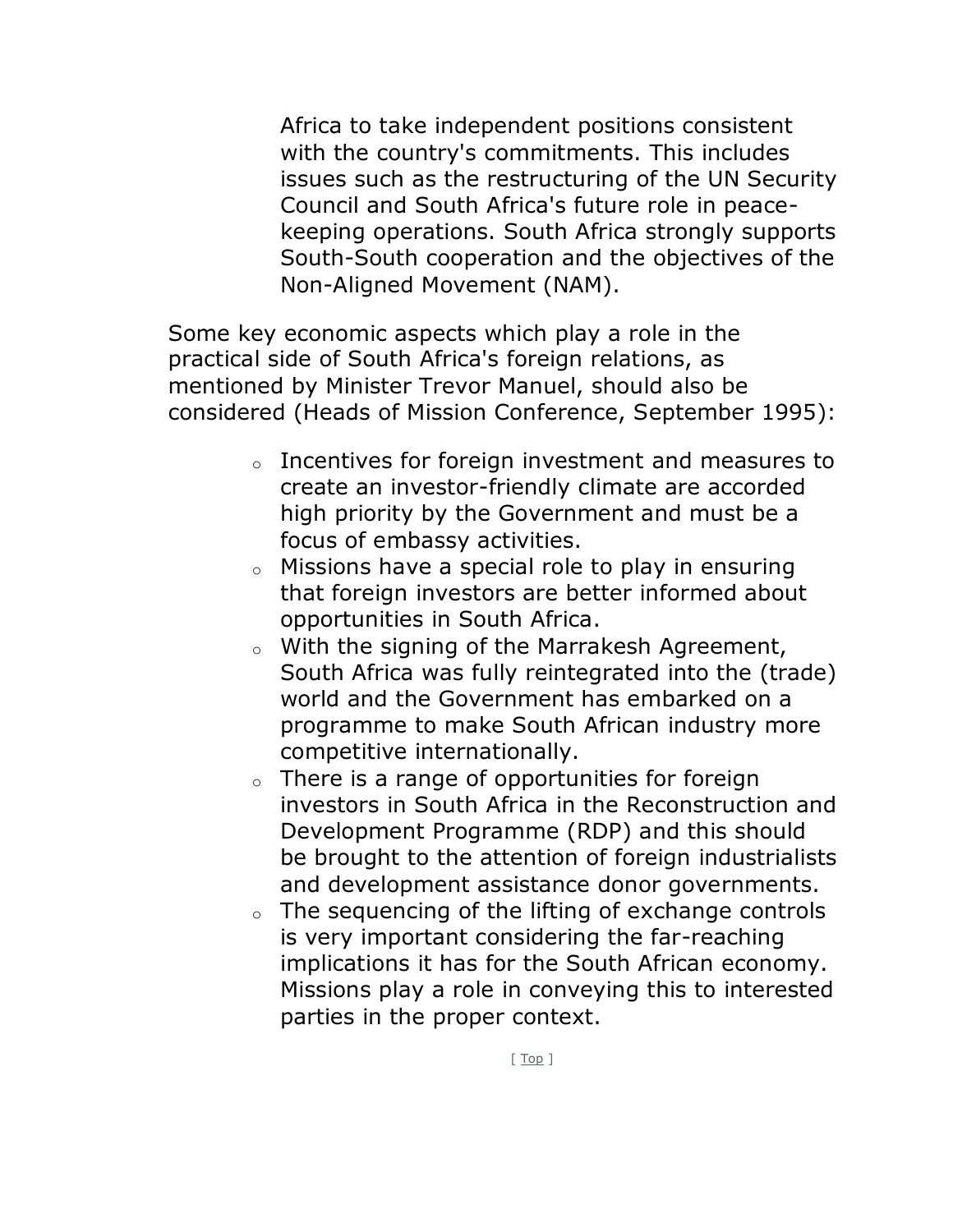## **C. PRACTICAL INVOLVEMENT IN THE OPERATING ENVIRONMENT**

### **8. STRATEGIC PERSPECTIVES, PRIORITIES AND OBJECTIVES: AN OVERVIEW OF BILATERAL RELATIONS WITH REGIONS**

The Department of Foreign Affairs is responsible for implementing Government policy in the international context in each region and in respect of each country in an appropriate manner, commensurate with South Africa's capabilities and interests in that particular area. Complex relations between countries where South Africa is an interested third party require a carefully considered approach and measured actions. In the multilateral sphere where bilateral relations and broader international issues are involved, well-planned initiatives and specific objectives are required. In addition to the discussion of major issues, in respect of which separate papers will be published by the Department for comment, bilateral relations are highlighted in the regional context in the following paragraphs. The focus in this part is on achievable objectives, priorities and plans of action.

# **8.1. Southern Africa (SADC member countries)**

- o Relations with SADC member countries are of primary importance and each embassy/High Commission must handle SADC issues in an integrated manner, as a matter of priority.
- o The South African RDP should be regionalised to promote development projects in the whole subcontinent. Investment in neighbouring countries by the private sector should be encouraged.
- o Countries in the Region have dissimilar requirements and agreements affecting the Region should take this into account.
- o Mission objectives should focus on coordinating mechanisms, promotion of trade and investment,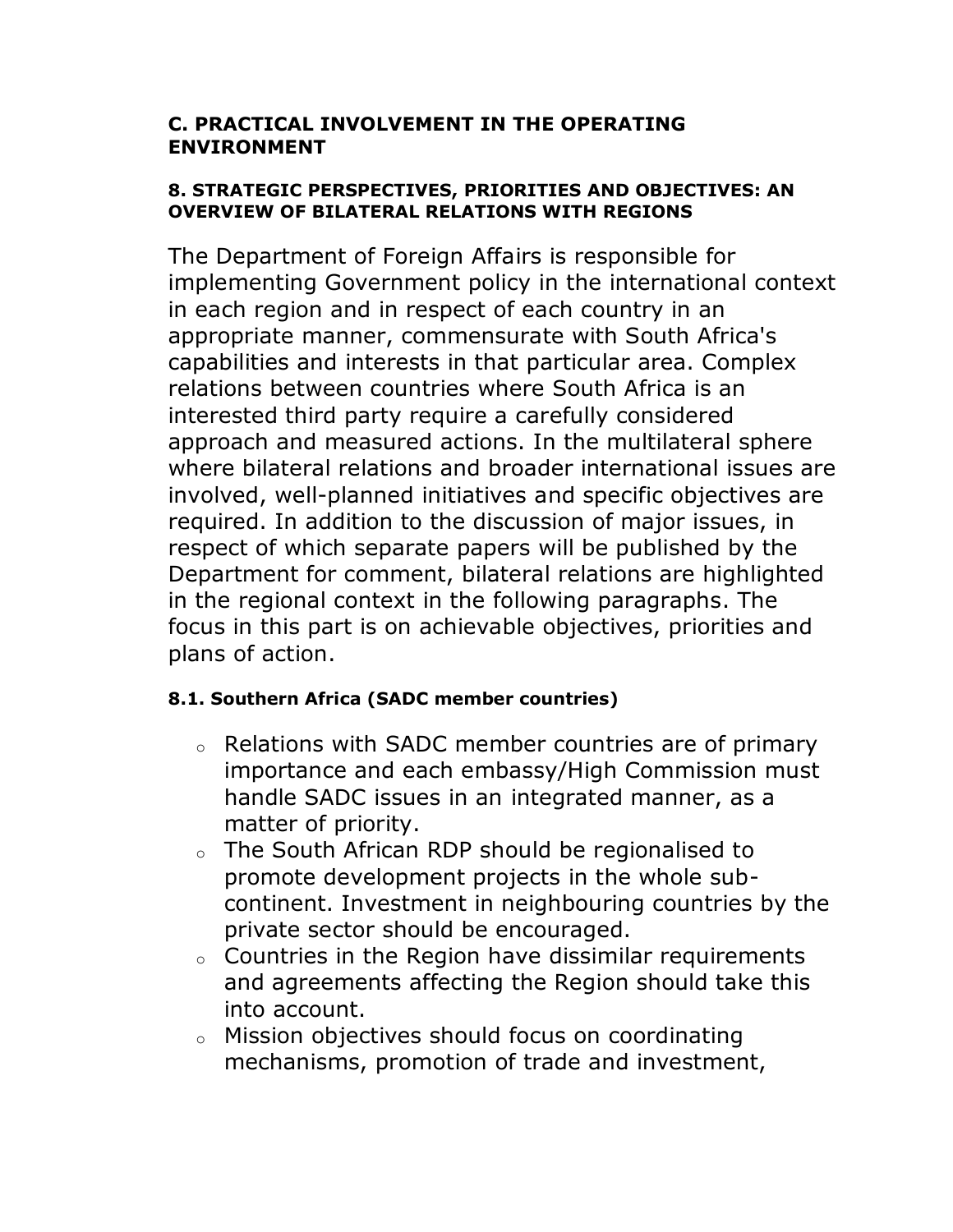regional development and interaction with South African provinces bordering SADC states.

o Following consultation with the respective member countries, future cooperation on a region-to-region basis between SADC and the Gulf Cooperation Council countries (Saudi Arabia, Kuwait, Bahrain, Qatar, the United Arab Emirates and Oman) is envisaged.

 $[$  [Top](http://www.info.gov.za/greenpapers/1996/foraf1.htm#top)  $]$ 

#### **8.2. Equatorial Africa and the (non-SADC) Indian Ocean Islands**

- $\circ$  The creation of new employment opportunities in South Africa is being actively pursued by encouraging and facilitating increased South African trade with the region. For this purpose, the establishment of a diplomatic network, in the entire region, comprising both residential and nonresidential representation will be finalised as soon as possible.
- o The participation of South African enterprises in development and infrastructure projects in the region is being actively promoted. This will boost the economic development of the region, and at the same time, create additional employment opportunities for South Africans. An ancillary effect would be to reduce illegal immigration into South Africa.
- o For the same reasons, substantial and ongoing foreign investment from the industrialised countries of the world to the region is being actively encouraged. In order to achieve this goal, South Africa has to play an effective role in improving foreign investor perceptions of the region, inter alia through substantial participation in the prevention, management and resolution of conflict on the continent. The OAU, as the principal regional organisation and spokes body for the continent, is being strengthened and encouraged by South Africa to play a more important role in this regard.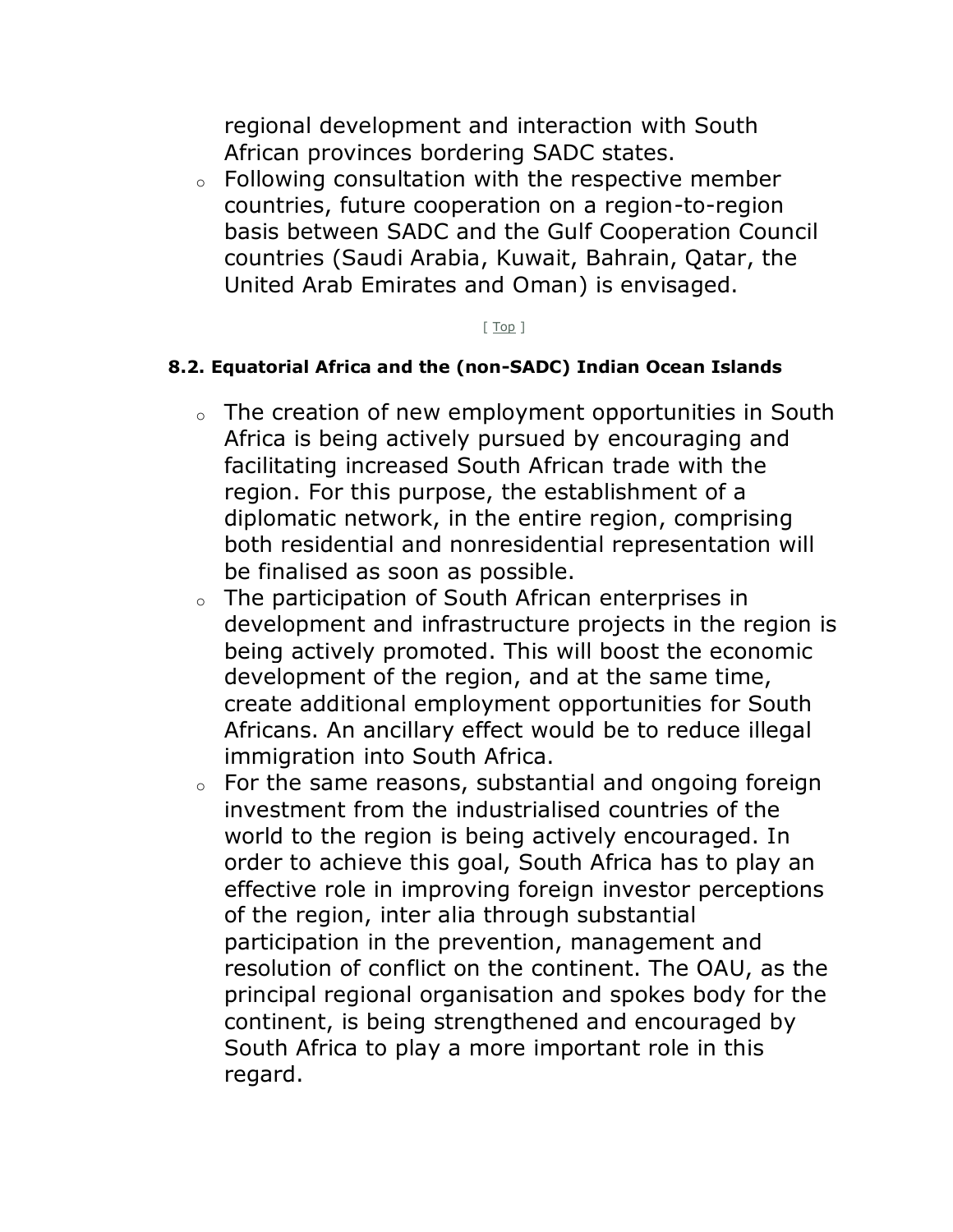- $\circ$  The economic development of the region is being promoted by demonstrating, through South Africa's moral leadership, that good governance and democracy are essential prerequisites for development.
- $\circ$  Ongoing cooperation between South Africa and the region for the purpose of disease control and the combatting of crime, such as drug trafficking, is being pursued and expanded.

# **8.3. North Africa**

- o The Department is busy consolidating its presence in North Africa through residential and nonresidential accreditation which will assist in dealing with relations in a more direct manner.
- o South Africa's policy on the Western Sahara is based on respect for the wishes of the inhabitants of the territory and it has launched certain initiatives in an effort to find a solution to the deadlock that persists.
- $\circ$  Economic relations with the region are receiving priority attention as it can contribute significantly to the development of the RAP.
- o South Africa is acting in line with UN and OAU resolutions regarding certain states in the area, whilst also playing an important role in attempting to address issues of international concern;
- o Attention is being given to religious radicalism, its threat to the region and the effects which it may have on the relations between South Africa and the region.

[ [Top](http://www.info.gov.za/greenpapers/1996/foraf1.htm#top) ]

### **8.4. The Middle East**

- o The principle of universality and even-handedness should be applied and good relations pursued with all states in the area.
- o South Africa remains committed to supporting the Middle East peace process in an even-handed manner,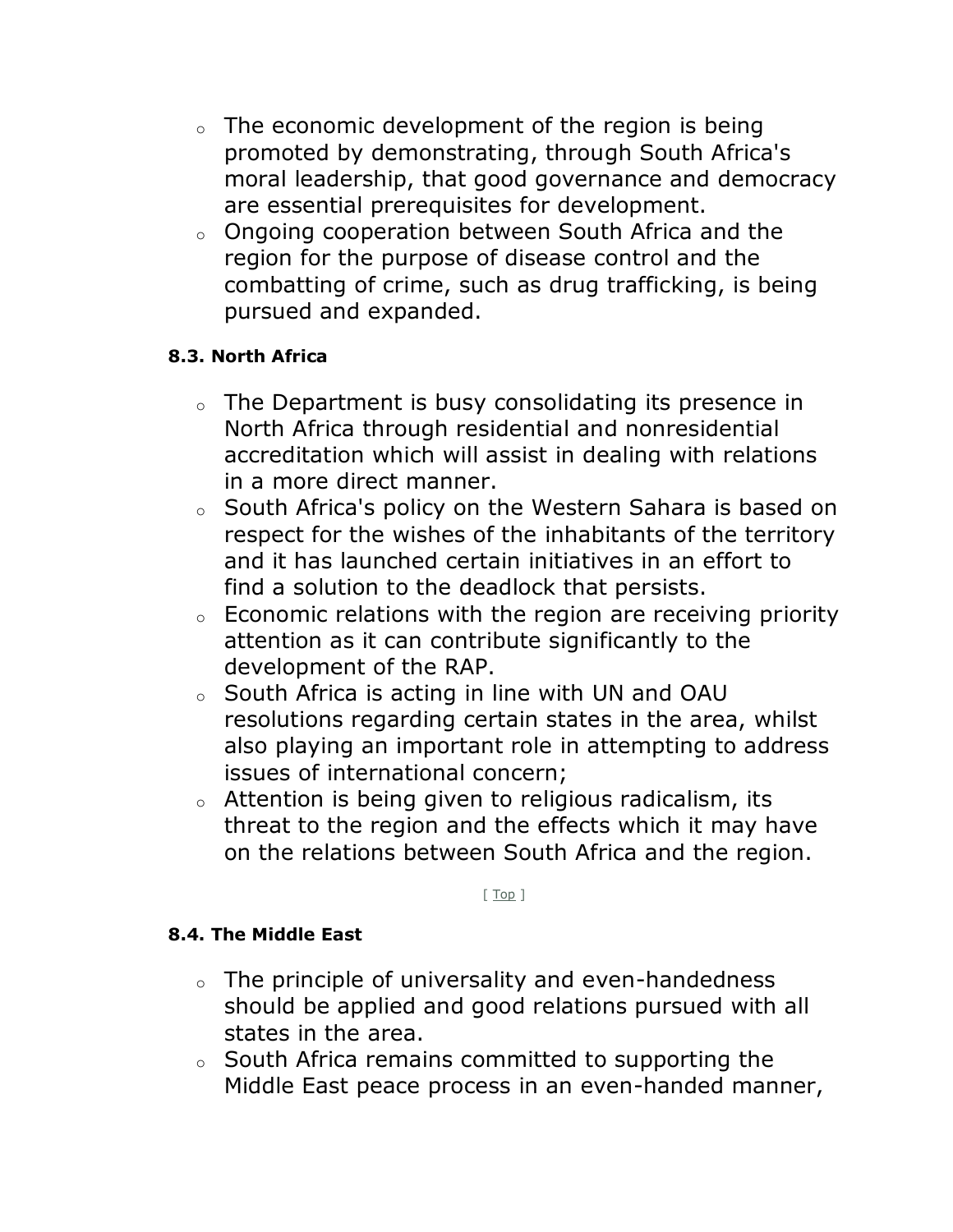in the belief that it is only through negotiation that a just and lasting solution can be achieved in that region.

- o As a responsible member of the international community, South Africa supports UN Resolutions pertaining to countries in the area (eg. Palestine, Israel, Iran and Iraq).
- o South Africa should strive to realize the full potential of export markets, including the sale of technology, in the Middle East and as a source of funding for the RAP. Economic relations in general and South Africa's energy requirements in particular, should receive priority attention.
- o A further objective is to expand knowledge and understanding of the area in South Africa and promote the acquisition of the required language skills and expertise in the Department.
- o Religious radicalism is a threat to some governments in the area and may affect South Africa's relations with those countries. South Africa will remain vigilant in the monitoring of any radical movements, be they religious or political, which could impact on our relations with the countries in the area.

# **8.5. Asia**

o Asia as currently dealt with by the Department of Foreign Affairs, stretches from Afghanistan, southwards along the western coastline of the Indian sub-continent and Sri Lanka, along the coastline of the Indonesian archipelago and Western Australia to New Zealand in the south, eastwards to include the islands of the Pacific Ocean, and in a northeastern curving arc, to Japan, the People's Republic of China and Mongolia. Asia, as defined above, includes the world's most populous countries and fastest growing economies. It is predicted that by the year 2000 forty per cent of all buying power will be located in East Asia.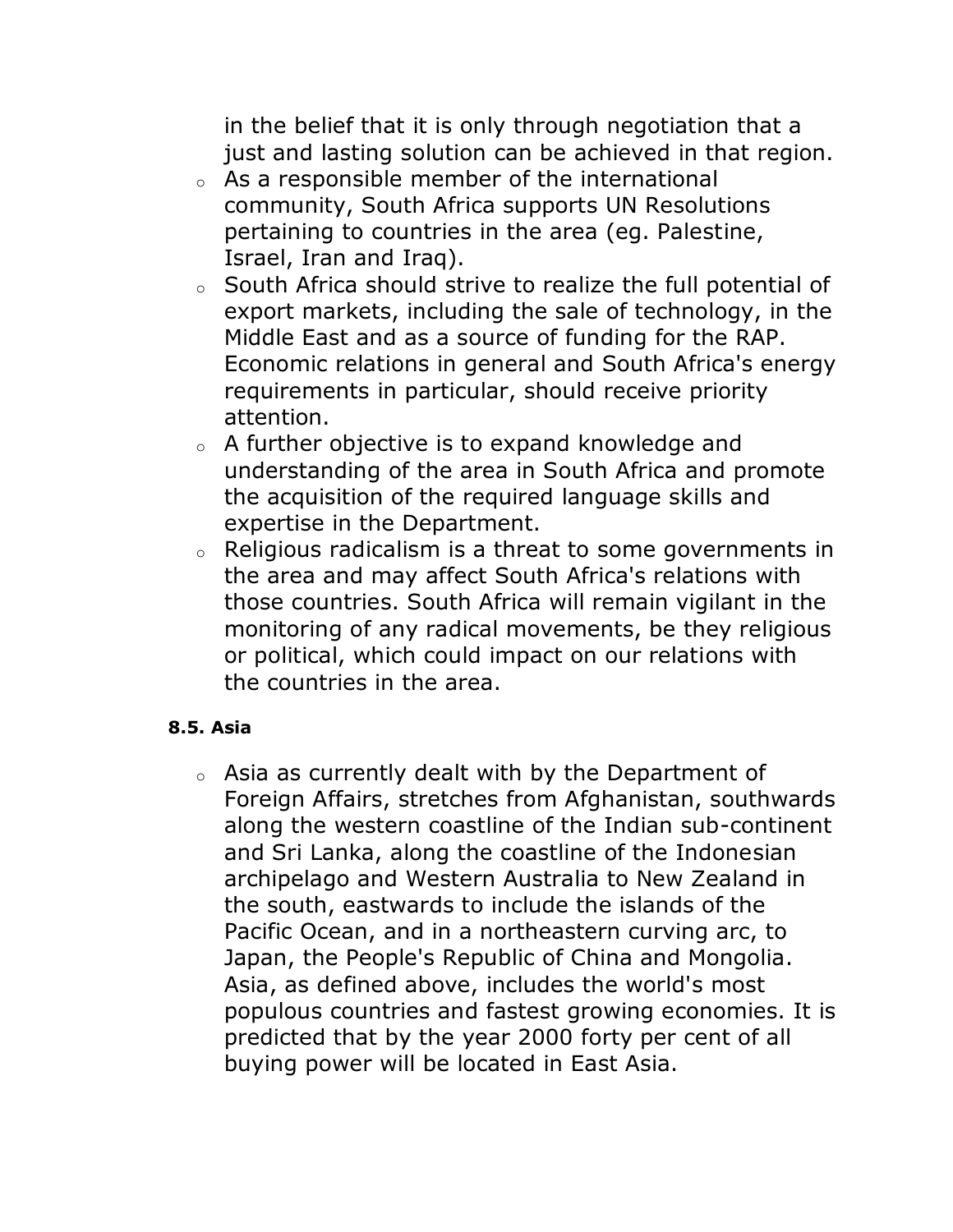- o This region presents a range of opportunities for South Africa in the fields of human resources development, service sector development, mutual technology transfers, as well as bilateral tourism, trade and investment.
- o Increased involvement by the South African private sector will be supported by the South African Department of Foreign Affairs to unlock the vast opportunities in this region.
- o Politically, the region offers several bilateral and multilateral opportunities for cooperation, ie in terms of South-South cooperation, the Commonwealth, the Non-Aligned Movement and lastly in terms of defining a New International Economic Order; this region has, in large measure, successfully managed to overcome economic and structural backlogs to compete successfully on the international stage.
- o It is the intention of the Department of Foreign Affairs to develop bilateral relations with all countries in this region to the optimum and in accordance with South Africa's national interests, also by furthering top-level Government contact at the highest level.
- $\circ$  Asia is a cradle of ancient civilisations which have evolved their own present-day sociopolitical characteristics. South Africa, in line with its own commitment to achieving human rights objectives, will pursue this question with diligence where required, but also with sensitivity within the framework of the totality of issues which make up bilateral relations

[ [Top](http://www.info.gov.za/greenpapers/1996/foraf1.htm#top) ]

### **8.6. Europe**

o Relations with the European Union, in both the economic and political areas, dominate South Africa's relations with the European continent. Economic relations with the Continent represent more than half of South Africa's international economic relations.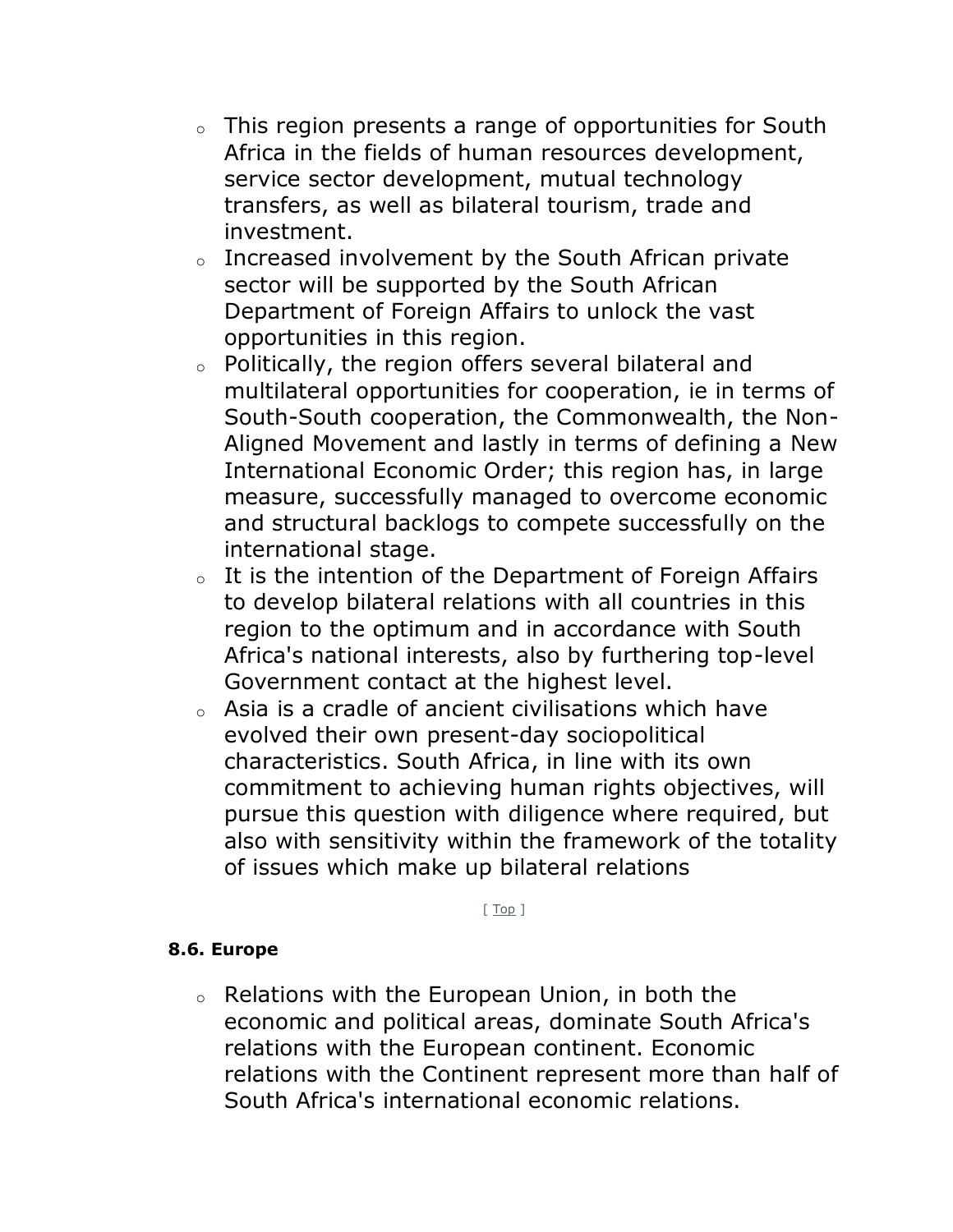- $\circ$  These relations are well-developed and there is more scope for expanding relations with Central and Eastern Europe.
- o Owing to the peculiar bilateral/multilateral nature of relations with the EU, the progressive development of a comprehensive strategy to deal with relations involving all departments and organs is a standing objective.
- o Domestic issues which negatively affect European perceptions of South Africa as an economic partner and of the country's future should be identified by embassies and brought to the Government's attention.

# **8.7. North America**

- $\circ$  The dramatic size of the economy of the United States compared with those of other countries is a factor which cannot be ignored when formulating policy and objectives. This must be seen in the context of the tremendous influence the USA can exercise in the world. South Africa and the South African economy, cannot escape this influence. (With 260 million people, the USA has a GDP of some R25 trillion compared to the South African GDP of R480 billion. The South African budget is R160 billion compared to the New York City budget of R105 billion.)
- o The South African Embassy in Washington and other Missions in the USA should pursue the promotion of South Africa's economic relations with the USA as a priority and take steps to revitalise and restructure those relations.
- o The negotiating of a special trade agreement and cooperation in the matter of intellectual property rights should receive priority attention. A double taxation agreement and a bilateral investment treaty are also receiving attention.
- o The Binational Commission exemplifies the good political relations that South Africa enjoys with the USA. The work of the Commission remains a priority.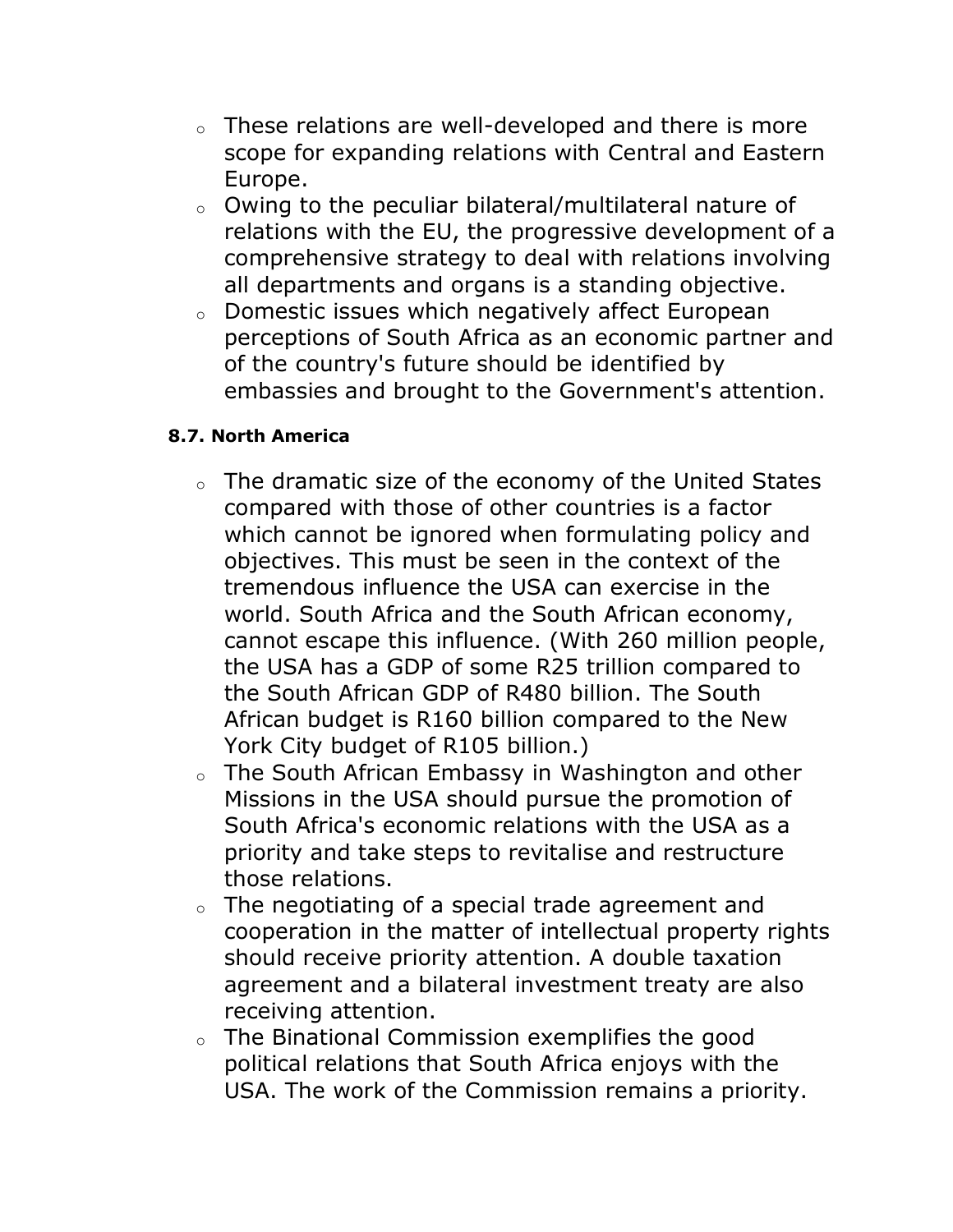- $\circ$  The promotion of human rights and democracy in all parts of the world is a shared objective of the two governments.
- o South Africa is guided by its own strategic national interest where relations with third countries are concerned and this is done in a nonconfrontational, nonideological and rational manner. Full account is and must be taken of the fact that the USA is the strongest economic and military power and that, in some cases, US legislation has an extra-territorial impact.
- o South Africa's relations with Canada, a G7 country, are mature and stable at the political level. There is scope for the expansion of economic relations and the missions in Canada should pursue this as a priority.
- o Canadian development assistance to South Africa will be encouraged.
- o Canada and the USA as major members of NAFTA represent a major market for South Africa and a future agreement with NAFTA will be explored.

[ [Top](http://www.info.gov.za/greenpapers/1996/foraf1.htm#top) ]

### **8.8. Latin America**

Although Mexico and Central American countries are geographically part of North America, the Department of Foreign Affairs includes them among Latin American countries and pursues a coherent strategy towards these countries as a group.

- $\circ$  South Africa has had missions in Latin America for a long time but the extent of relations with that region has recently increased substantially. Trade with Brazil exceeded R1 billion per annum and trade with Argentina, Chile, Mexico, Cuba, Colombia and Peru is following the same pattern. Tourism to South Africa is also increasing.
- o Economic and social reconstruction programmes in Mexico, Chile, Cuba and Argentina have made much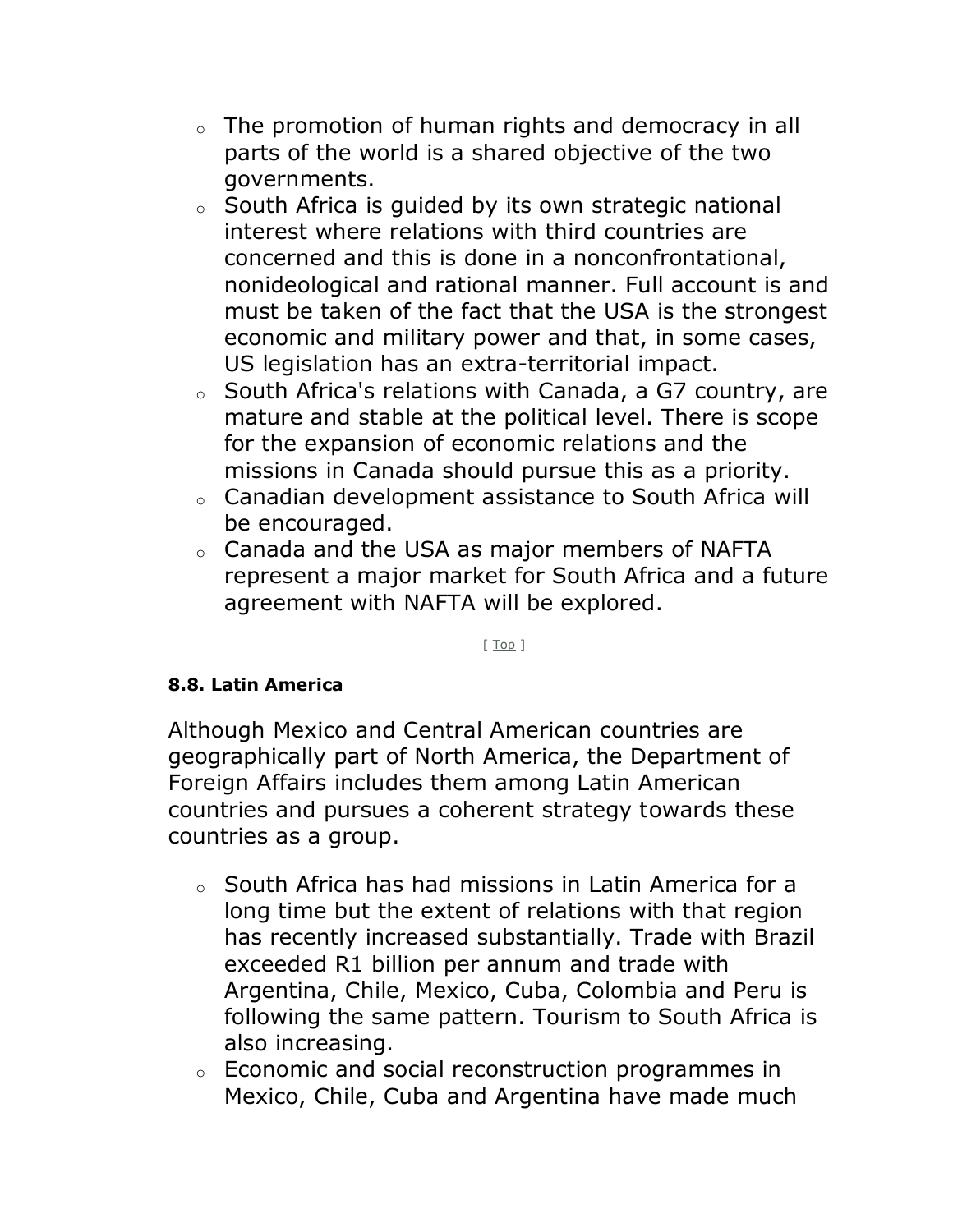progress and South Africa could benefit from the experience of those countries.

- o Relations with Latin America should receive a higher priority and representation, including nonresidential and honorary consuls, should be considered.
- $\circ$  Other aspects of relations with the region which warrant more attention are the arrangement of highlevel visits to and from these countries and the negotiation of agreements on combatting drug trafficking.

### **9. ORGANISATIONAL DIMENSIONS: THE DEPARTMENT OF FOREIGN AFFAIRS**

Several organisational matters, such as the available budget, the location of missions abroad, the availability of staff and administrative effectiveness, play a role in the degree of success the Department of Foreign Affairs can achieve in representing South Africa abroad, in promoting South Africa's interests and in playing the role discussed above (para 3.4).

 $[$  [Top](http://www.info.gov.za/greenpapers/1996/foraf1.htm#top)  $]$ 

# **9.1. Budget**

The Department's budget and the relative priority ratings accorded to the various components of the budget, should be analysed. In the present budget, fixed personnel and administrative expenses and membership fees of international organisations account for some 69 percent of the total budget. Approximately 31 percent of the budget remains for initiatives specifically aimed at promoting South Africa's interests abroad in the form of travel, attendance at conferences, seminars, publications and shows.

Some embassies abroad are relatively expensive to operate. However, these missions are situated in countries which are South Africa's major trading partners and which also contribute substantially to South Africa'sRDPin the form of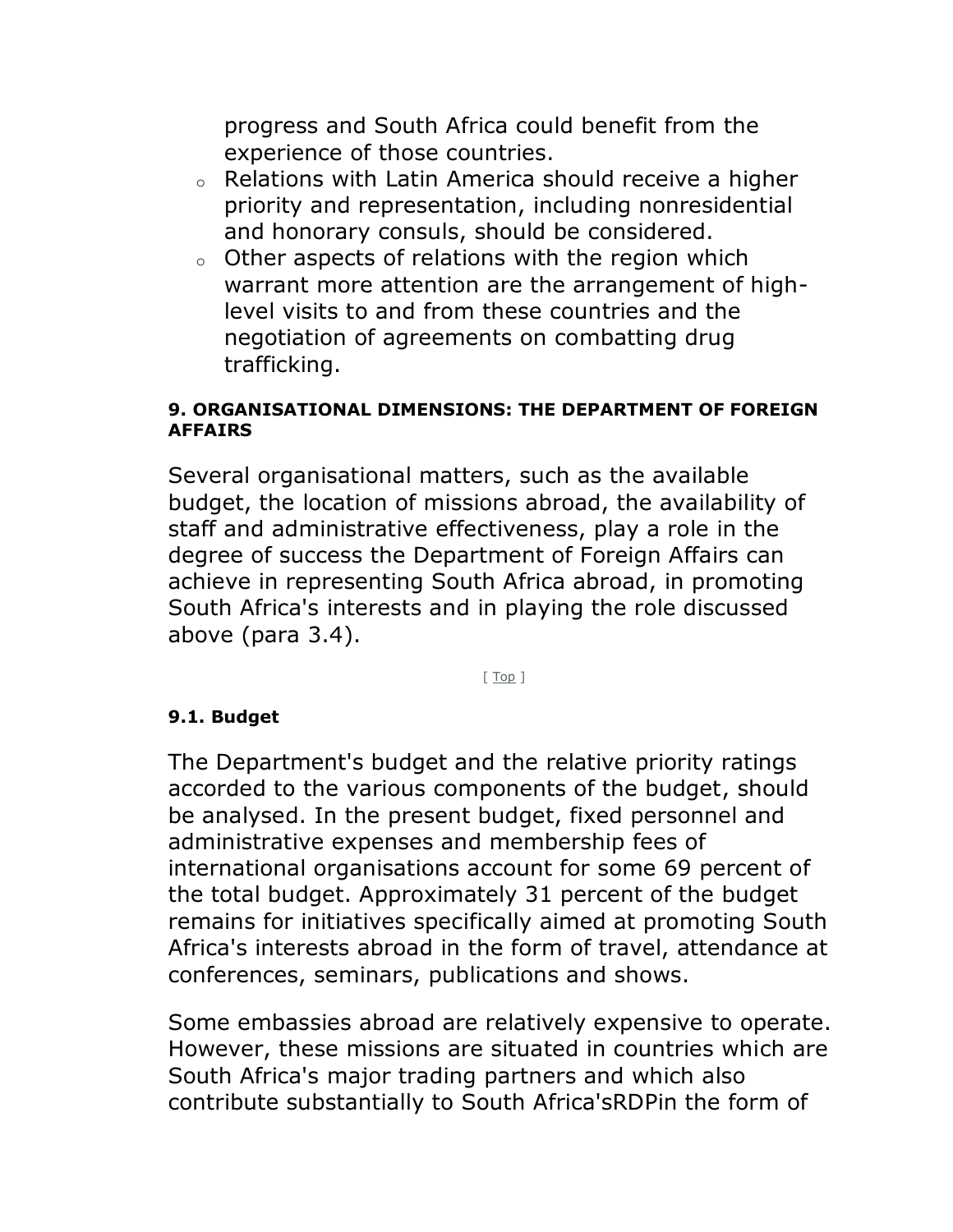development assistance. Similarly, international organisations like the UN, which deal with issues of interest to Africa and the South and even the Non-Aligned Movement, are based in expensive cities of the North: New York and Geneva. The cost structure, cost of living and similar factors in host countries, as well as the exchange rate between the Rand and the relevant currency, determine the operating costs of a mission. It is important to consider all the relevant factors when evaluating these components of the Department's budget and the related statistics reflecting South Africa's relations with the countries in question.

In one case study, the annual budget of a medium embassy in an expensive West European capital was compared with the development assistance given to South Africa by that country. It was found that the embassy could operate for 22 years on an amount equivalent to the grant-in-aid provided by that government. The known new fixed capital investment in 1995 from the private sector of that country in South Africa was equivalent to the embassy's budget for some 80 years. The budget of the Department of Foreign Affairs (R1,146 bn per annum) should be seen in this context.

The Department of Foreign Affairs identifies with the Government's objective of reducing government expenditure. During the annual process of drafting the budget of the Department, missions and the Head Office of the Department adopt a "zero basis" for compiling draft estimates. Fixed compulsory expenses are reviewed and all planned new expenditures must be fully motivated. The Department exercises monthly and quarterly control over expenses. Furthermore, the Department has embarked on a review of the Head Office post establishment and its representation abroad with the specific objective of right sizing the missions in order to achieve savings. This is an ongoing process.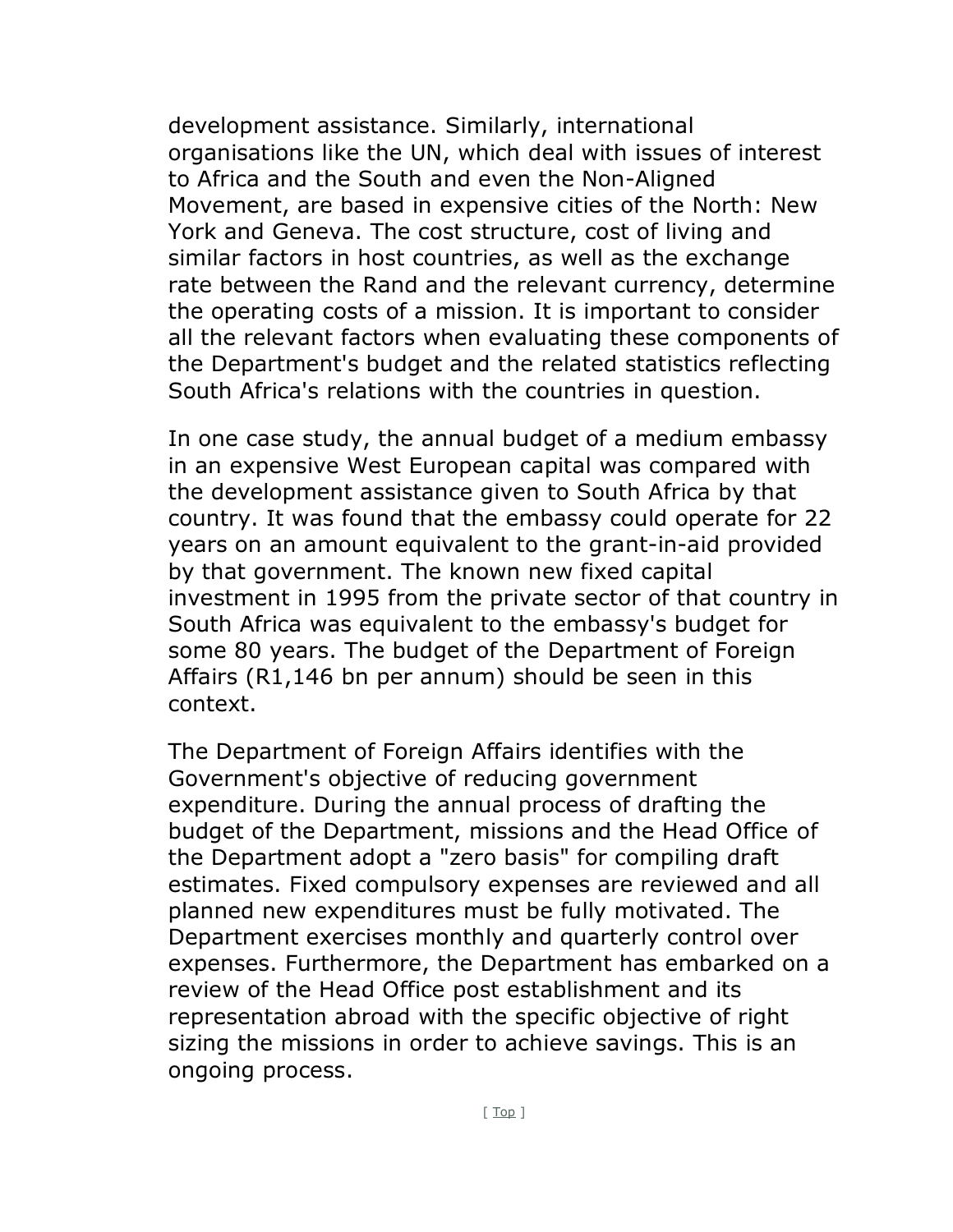#### **9.2. New Missions**

It is neither possible nor practicable to have embassies in all the countries with which South Africa maintains diplomatic relations. The Department therefore adopts a strategic approach to ensure representation in selected regions while nonresidential accreditation in other countries is pursued. This ensures a global network of diplomatic relations. Owing to the expansion of South Africa's relations with the international community since April 1994, the Department has been under pressure from many countries and from within South Africa to expand the number of embassies and consular missions abroad in order to facilitate trade, render consular services and improve political relations in areas where no South African representation existed. In view of the budgetary and personnel implications, the Department considers proposals for the opening of new embassies carefully before submitting a request to Cabinet for the approval of new missions.

Economic, political and other criteria are used to evaluate the need for new missions, in order to ensure a consistent and practical policy and to determine relative priorities. In some cases, countries may be politically influential, in areas that include multilateral forums and may be strategically located but nevertheless present limited scope for South African exports. In other cases, economic criteria substantially outweigh political factors. In all cases longterm prospects are important. Recommendations are considered on the basis of coherent global and regional analyses.

### **9.3. Department of Foreign Affairs Personnel**

The establishment of the new Department of Foreign Affairs incorporating the old DFA, the TBVC departments and former representatives of the ANC and of other political parties abroad has been accomplished. Five new (four functional and one administrative) Deputy Directors General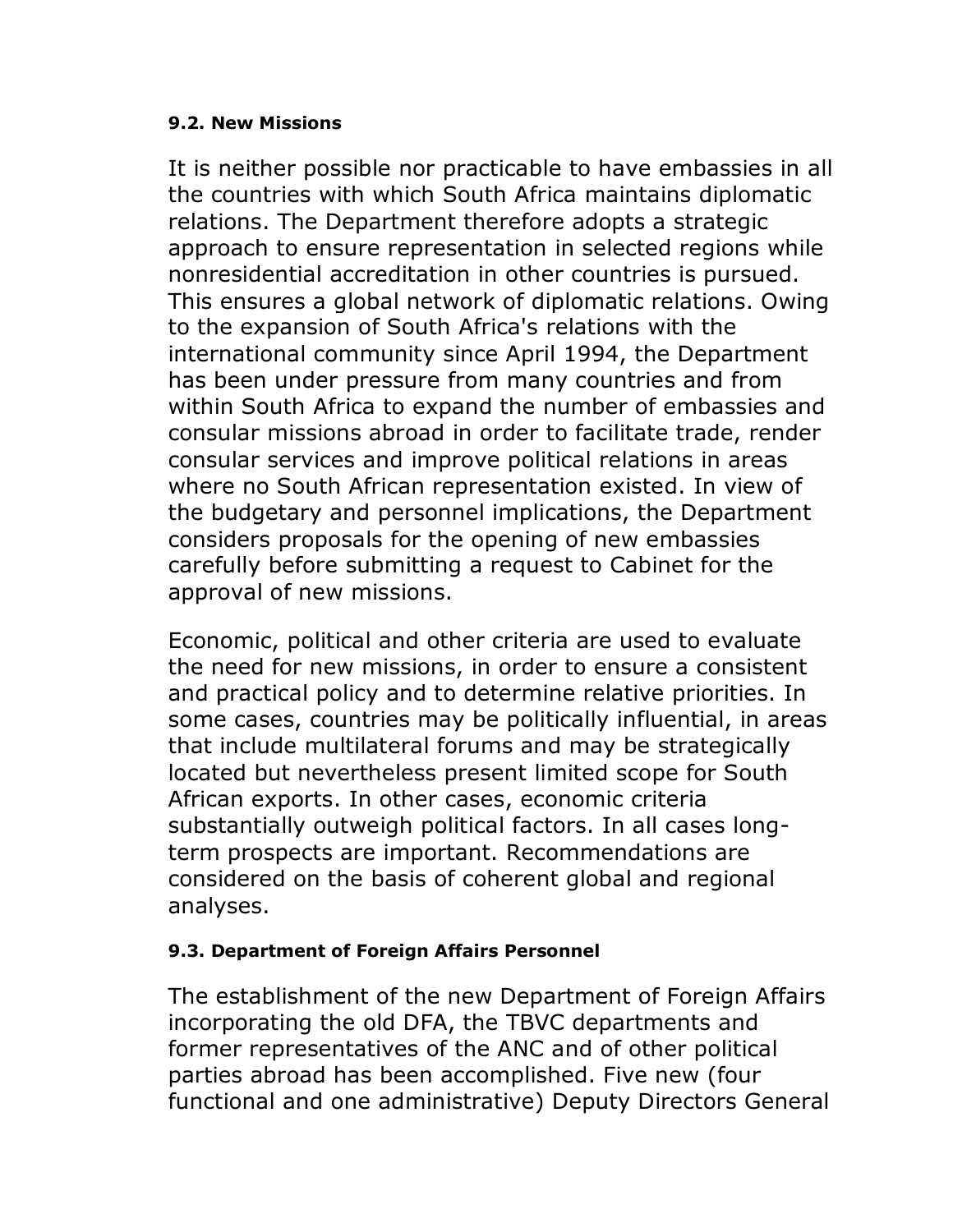have been appointed to the Top Management of the Department.

The Department has also, under the supervision of the Minister and the Deputy Minister and in consultation with the Deputy President and the President, completed a full review of South Africa's ambassadors and consuls-general abroad. The majority of South Africa's foreign representatives (ie Heads of Mission) are already appointees of the GNU. Affirmative action is also under way to appoint other staff members at embassies with the object of promoting broad representativity at all levels as training and orientation courses are completed. Since the availability of posts and budgetary restrictions are limiting factors in the speed of implementation, changes are made systematically as part of the process of staff transfers.

The Department places a high premium on its training. It has established a training institute (the Foreign Service Institute) which is utilised to the maximum extent to achieve the objective of a highly skilled foreign service. In this regard, Deputy Minister Pahad's remarks to the Senate on 25 May 1995, are of importance:

"To help us to improve our expertise, we are giving serious consideration to our diplomatic training programme. The inception of the Government of National Unity opened up many fields of opportunity for the provision of diplomatic training to new and serving South African diplomats."

[ [Top](http://www.info.gov.za/greenpapers/1996/foraf1.htm#top) ]

#### **9.4. The nature of South Africa's foreign representation**

South Africa welcomes the establishment of embassies and consular missions by countries with which formal relations have been established. These offices function in terms of the Vienna Conventions on Diplomatic Relations and on Consular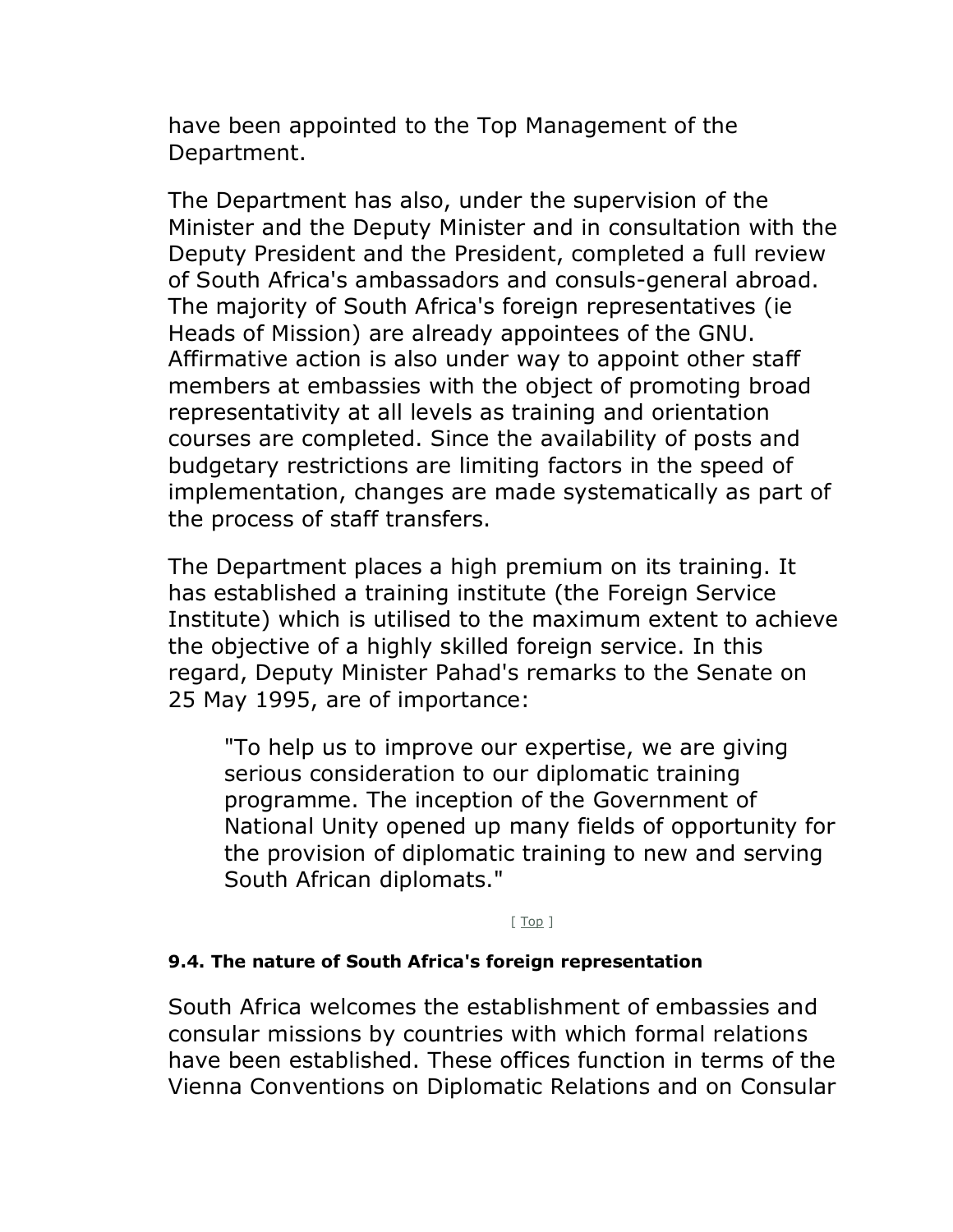Relations. They also function in accordance with South African legislation on diplomatic immunities and privileges. Over 100 countries are represented in South Africa.

South Africa has established diplomatic relations with 165 of the more than 180 members of the United Nations. It is beyond South Africa's means, and also impractical, to open embassies or consular missions in all countries. South Africa maintains missions at embassy level in 74 countries and another 21 additional consular and other missions in important cities, particularly in regard to trade promotion. Permanent Missions to the United Nations and other international organisations have been established in New York and Geneva while embassies in Vienna, Addis Ababa and Nairobi also function as multilateral missions to international organisations. Missions in Paris, Rome, Washington, The Hague and Montreal have additional multilateral monitoring functions. Brussels is the site of South Africa's Permanent Mission to the European Union and other European institutions.

During 1994 and 1995, the Department of Foreign Affairs, under the direction of the Minister and Deputy Minister of Foreign Affairs, undertook a thorough review of South Africa's representation abroad. One objective was to rectify imbalances which were remnants of the country's international relations before democratisation. A second objective was to determine whether the existence of certain established missions abroad was justified and to evaluate the reasons for establishing new missions. In motivating the opening of new missions to Cabinet, economic, political, security, cultural and other criteria were used. The existing substance of relations such as trade and potential for expansion in economic relations as well as the political importance of a country are taken into consideration. South Africa's real interests must be served before the establishment of offices is considered justifiable. These are the criteria utilised when representation is re-assessed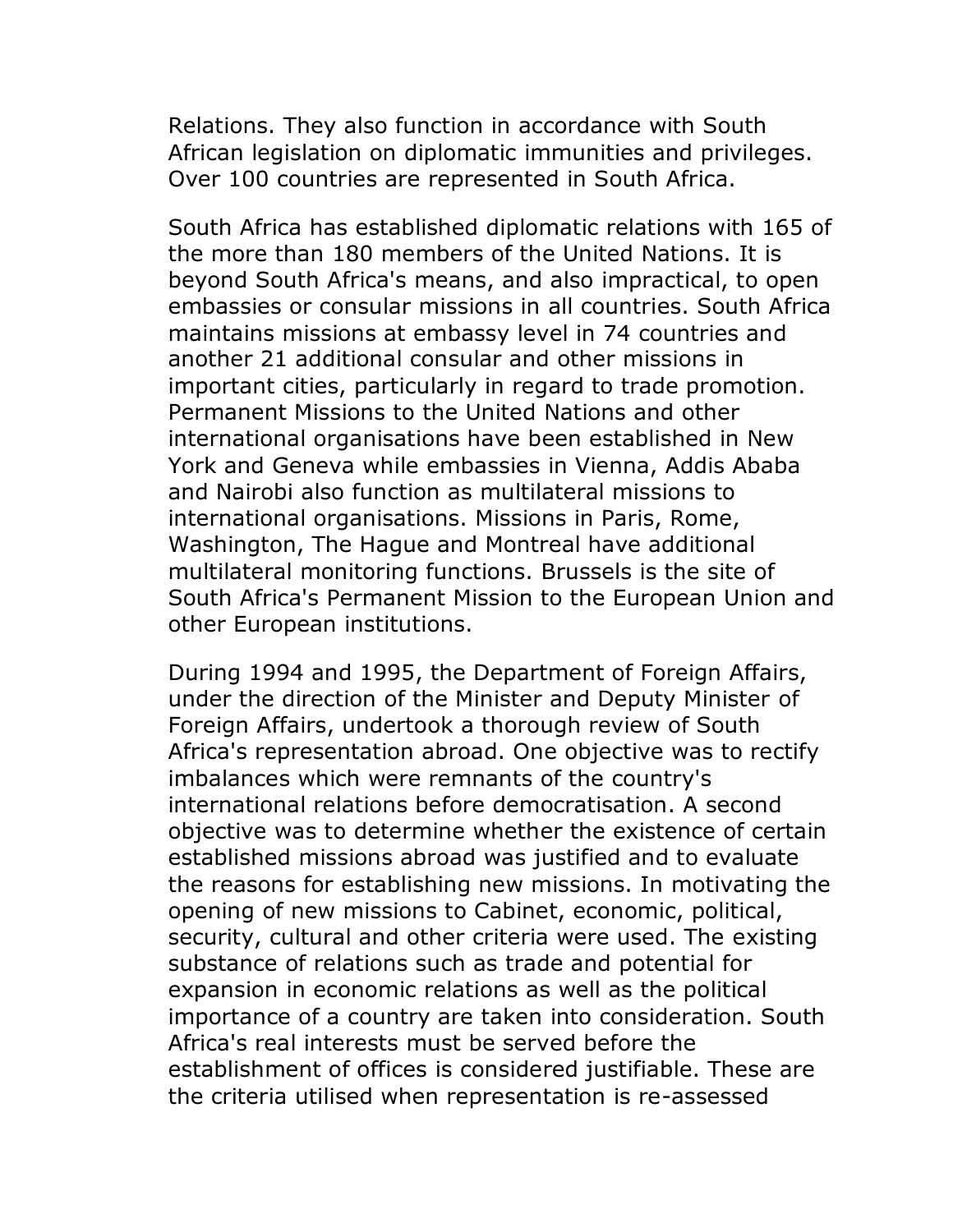annually, normally in the course of compiling the annual budget.

A full list of South Africa's international representation is attached as an annexure.

[ [Top](http://www.info.gov.za/greenpapers/1996/foraf1.htm#top) ]

#### **9.5. Foreign representation: responsibilities**

Possibly because ambassadors are functionally attached to, or are members of, the Department of Foreign Affairs, the erroneous perception exists that embassies and consulates are the "offices of the Department of Foreign Affairs". While Foreign Affairs is the department with functional and budgetary responsibility for the management of offices abroad, ambassadors are appointed by the President and represent the whole Government and all government departments abroad. In some cases the Departments of Trade and Industry, Defence, Home Affairs and other departments attach officials to embassies to fulfil specialist functions. While stationed at embassies, they form part of the staff of the ambassador, who is ultimately responsible to the President for conducting relations with the respective country of accreditation.

This has an important practical value in that all government departments can use

the services of the ambassador and his staff on an "agency" basis to act on their behalf. There is a need for a better understanding by government agencies and especially provincial governments of the role of the Department of Foreign Affairs at missions abroad.

#### **10. INTER-DEPARTMENTAL COOPERATION**

**10.1. Introduction:Interfacing with other departments and organisations**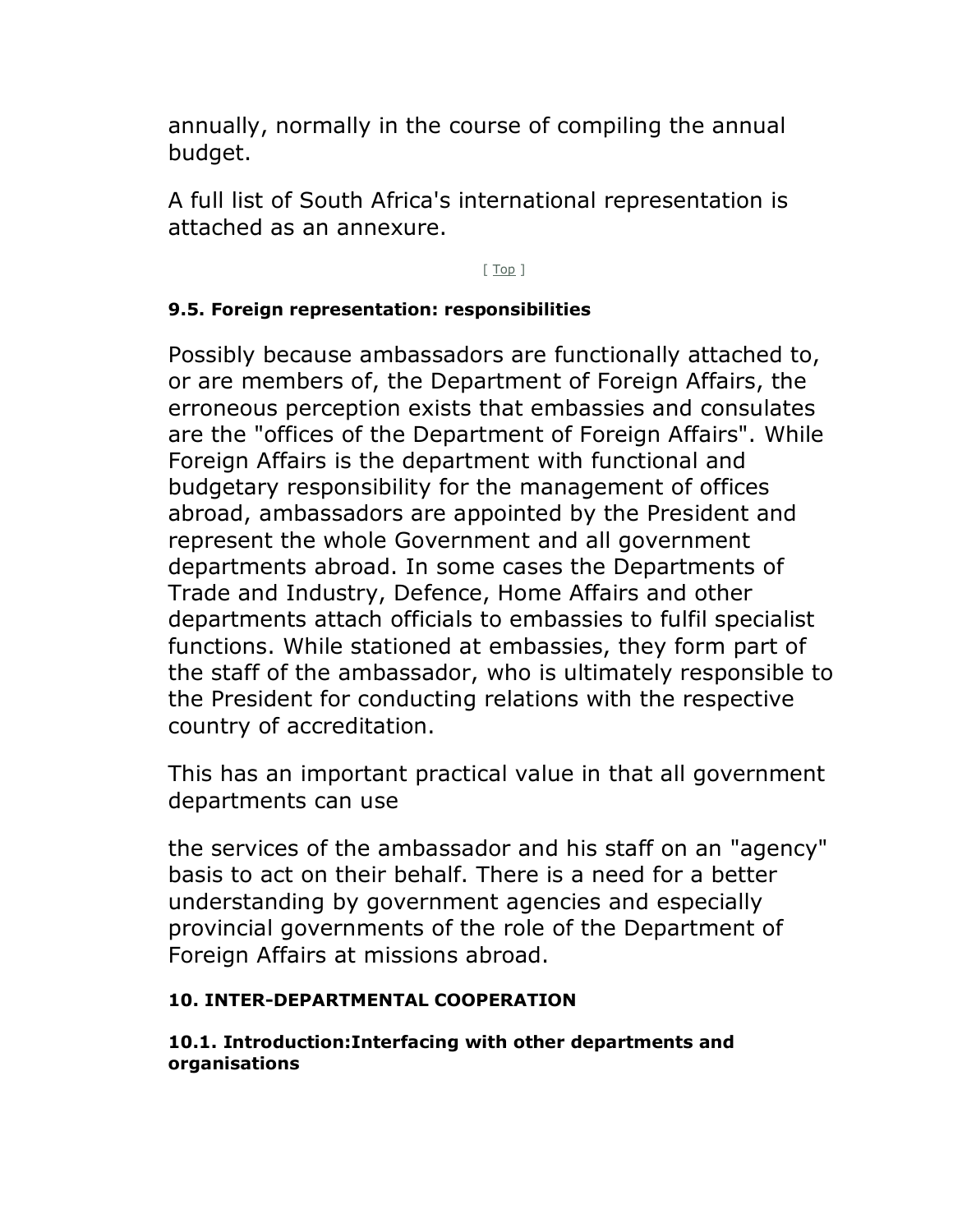In the discussion of global trends and the nature of the new world order and of multilateral relations, the complexity and multidimensional nature of international relations were highlighted. Many government departments and nongovernmental organisations maintain international relations to some degree, not to mention the extensive private sector international network. No country can prosper in isolation: the degree of international cooperation often has a direct bearing on a country's relative level of political, economic, scientific and technological development. The extent to which domestic interaction and cooperation takes place in the process of expanding international relations also has an influence in this regard. South Africa cannot escape this reality and it is in the country's interest to pay constant attention to this growing requirement.

The Department regularly interacts, both structurally through interdepartmental committees and on a day-to-day basis, with all those departments with some international involvement. Frequent consultations take place with the Departments of Finance, Trade and Industry, Home Affairs, Agriculture, Health, Defence and with the SA Secret Service, all of which have representatives attached to some missions abroad and with which (policy and operational) interfacing is essential. To a lesser extent the Departments of Labour, Water and Forestry Affairs, Arts, Culture, Science and Technology, Environment Affairs and Tourism, and certain others, also interact with the Department of Foreign Affairs concerning their specific responsibilities.

[ [Top](http://www.info.gov.za/greenpapers/1996/foraf1.htm#top) ]

The Department cooperates closely with the officials responsible for the RDP in respect of a wide range of foreign donors and on related inter-governmental initiatives. For this purpose an official of the Department has been seconded to the RDP since its inception.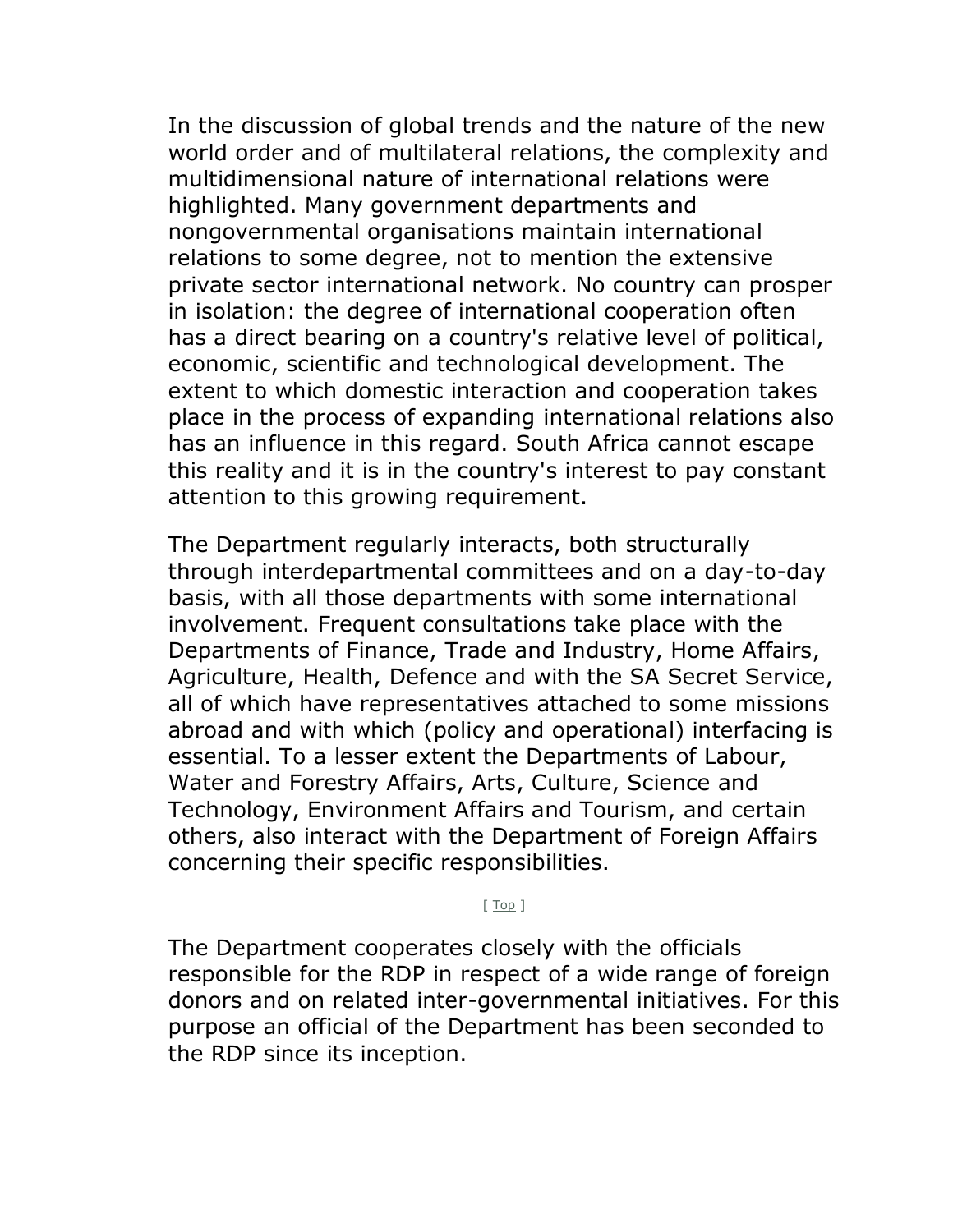Interaction also takes place with the Reserve Bank, NEDLAC, SACOB, labour organisations, universities, the FRD, the CSIR and numerous para-statal bodies when matters of mutual concern are dealt with.

Organs of state with which expanding interaction takes place are Parliament and the provincial legislatures. The Department is eager to facilitate the international contacts of the provinces and has created a special Directorate within the Department to develop this relationship and liaison system.

## **10.2. Economic and development coordination**

A major focus of the activities of South African missions abroad is the Reconstruction and Development Programme (RAP). Particular attention is given to the international dimension and to the role of the Department of Foreign Affairs in meeting the challenges presented by the RAP.

An important role of the Department lies in the field of information. For example, the Department can convey information on the RDP to governments, non-governmental organisations and the private sector abroad. Proper information assists these actors in identifying elements of the RDP in which they could become involved, whether as donors or as project contractors. Missions are also in a position to convey information to the RDP on similar programmes, for example in Asia and Latin America, to enable the RDP to benefit from the experience of other countries. The Department can also play a helpful role in explaining the sensitivities and difficulties surrounding the implementation of the RAP.

The RDP presents many long-term opportunities and the Department should bring these to the attention of appropriate foreign organisations. In conjunction with the representatives of the Department of Trade and Industry, private industry should also be briefed.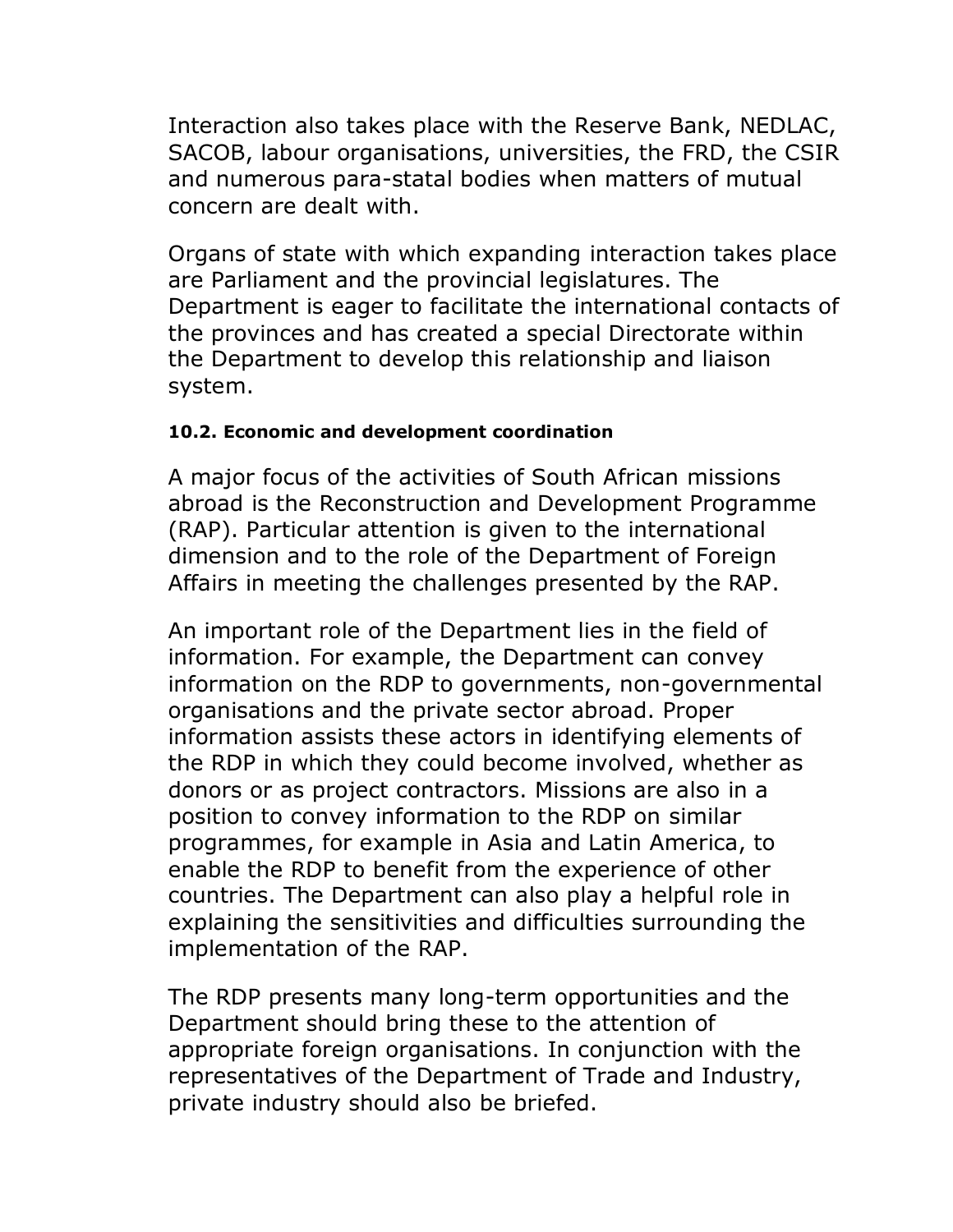Closer liaison with provincial governments, especially in the context of the RAP, is also a priority. The interaction with appropriate line function departments of central government is important as these departments are in a good position to identify viable projects in the provinces in cooperation with the RAP. This is of use to foreign donors.

[ [Top](http://www.info.gov.za/greenpapers/1996/foraf1.htm#top) ]

The Interdepartmental Development Coordination Committee (IDCC) has hitherto acted as a link between donors and line function departments. It assessed the extent to which donor assistance could be integrated into the general budget and whether projects were sustainable. Now that this committee has been dissolved, new mechanisms will be devised to provide effective and streamlined ways of ensuring sound interactive partnerships. The Department of Foreign Affairs will also continue to facilitate regular contact between foreign donors and the Government.

The relationship between international economic relations and the RDP was explained in clear terms by Deputy Minister Pahad in the Senate on 25 May 1995:

"South Africa is critically dependent on its business and economic relations with the outside world, particularly the industrialised world, to meet the growing demands of our people for a better life, and to ensure the successful implementation of the Reconstruction and Development Programme."

The Departments of Foreign Affairs and of Trade and Industry have also coordinated their activities. A special committee was established to study how more regular and formalised liaison could be implemented. The Directors-General of the two departments have taken the lead and the nature and extent of cooperation have been expanded. Integrated trade and investment activities at missions abroad are also being promoted. While good liaison exists at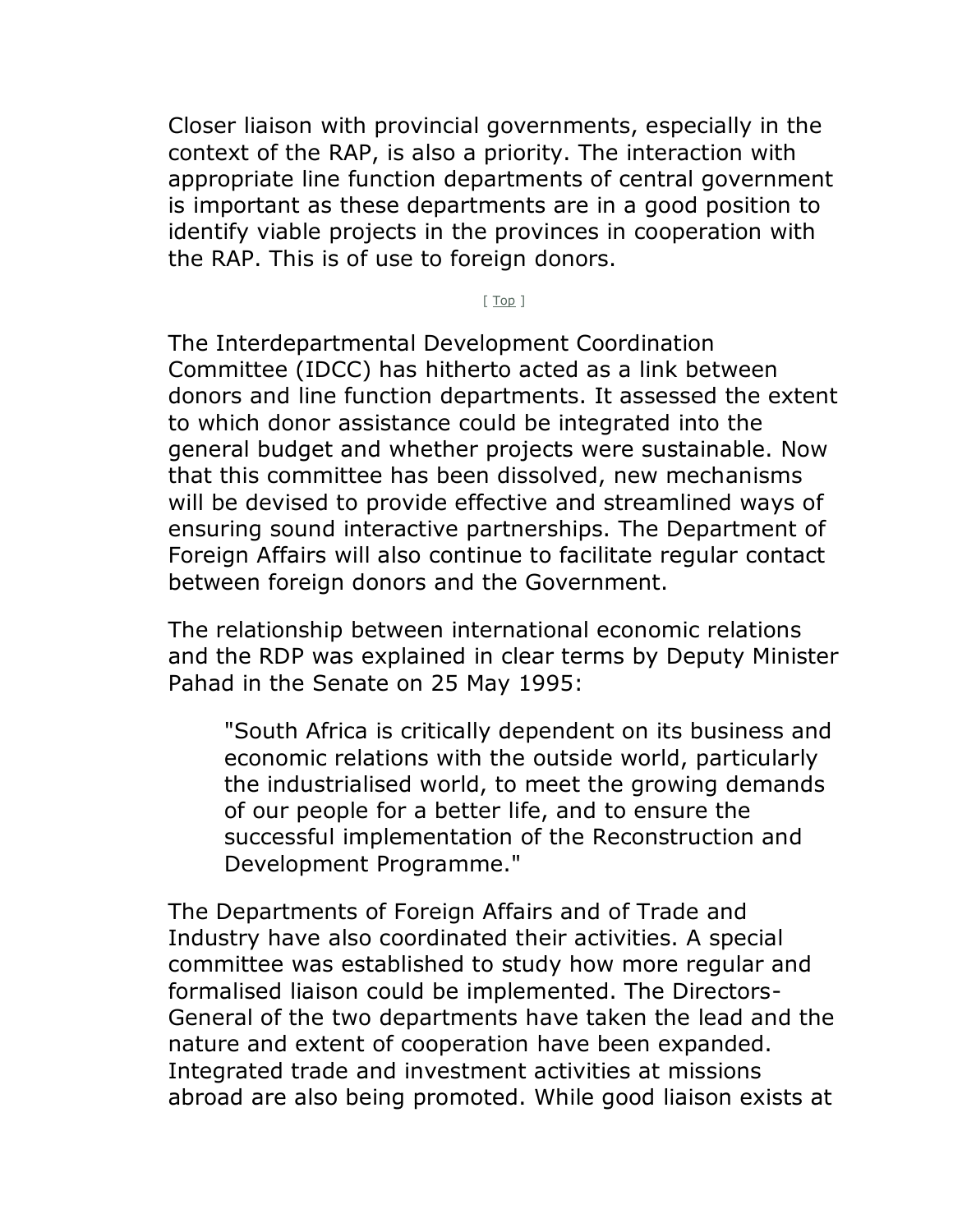the working level, a major challenge is coordination at the policy level. Interdepartmental policy-coordinating mechanisms, such as the External Trade Relations Committee which already exists, are to be used more frequently and new areas of responsibility will be developed.

## **10.3. Defence and Intelligence**

The Department of Defence (South African National Defence Force) maintains international liaison. The primary reason for this is to enable the Defence Force to assess any international military threat that may exist or develop. This goes hand in hand with liaison with "friendly" defence forces in other countries. The South African Secret Service maintains similar international liaison and monitoring services in order to fulfil its function, namely to take overall responsibility for assessing (intelligence and security related) threats to national security. Cooperation between these two Services is provided for in terms of legislation and government policy. The international roles of these two departments are precisely determined and they may not encroach on the responsibilities of the Minister and the Department of Foreign Affairs. Close liaison is important.

There is a new challenge for these two Services, especially in the African context. South Africa, as mentioned earlier in this document, is expected to play a role in OAU and UN peace-keeping and peace-making efforts in Africa. These Departments will, together with the Department of Foreign Affairs, have to play an increasingly important part in drafting and executing the Government's policy in this regard. Interdepartmental cooperation in this area already exists.

[ [Top](http://www.info.gov.za/greenpapers/1996/foraf1.htm#top) ]

#### **10.4. Key responsibilities**

The President is ultimately responsible for the international relations of the country. It is the prerogative of the President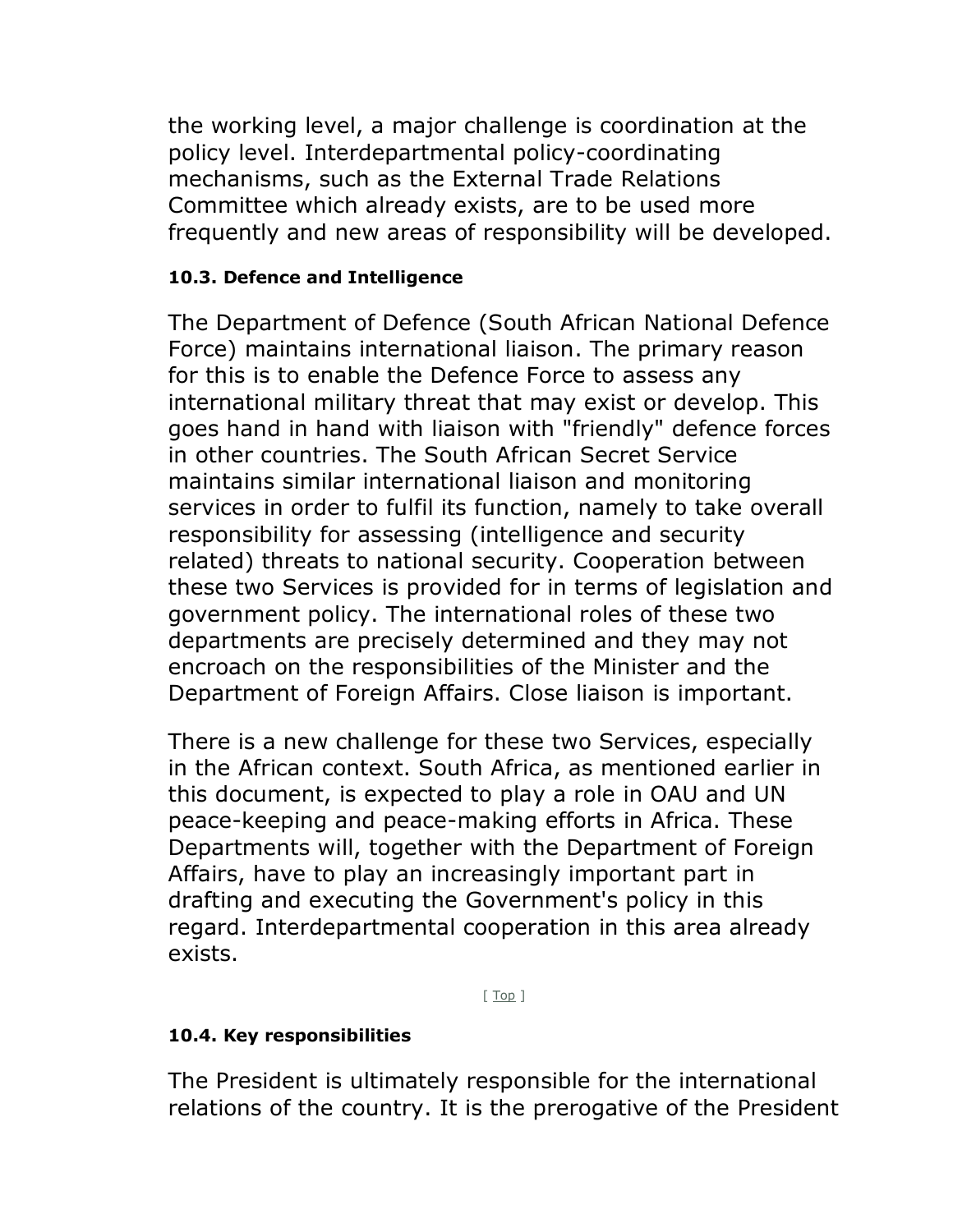to appoint ambassadors and receive foreign ambassadors. In the execution of his other international functions, he is assisted by the Deputy Presidents.

The Minister of Foreign Affairs, in accordance with his Cabinet portfolio responsibilities, is charged with the formulation and execution of South Africa's foreign policy and with the daily conduct of South Africa's international relations. He assumes overall responsibility for all aspects of South Africa's international relations in consultation with the President. In practice, he consults the Cabinet and individual Cabinet colleagues on aspects of major importance as well as aspects which overlap or link up with the activities of other government departments and Ministers.

In view of his overall responsibility, the Minister advises the President and the Deputy Presidents on those international matters in which they should be involved and other Cabinet Ministers are required to consult the Minister of Foreign Affairs on their international role, where applicable. From this practice at Cabinet level, which is a Presidential instruction, it also follows that there must be similar interaction between departments.

# **D. CONCLUSION**

A number of characteristics and crucial elements of South Africa's foreign policy and international relations may be summarised as follows:

- o South Africa must consistently endeavour to pursue a coherent foreign policy, which includes economic, security and political components.
- o Preventive diplomacy and pro-active initiatives should be the approach, rather than reaction to events. A monitoring network with African partners is essential.
- o South Africa should assume a leadership role in Africa in all those areas where a constructive contribution